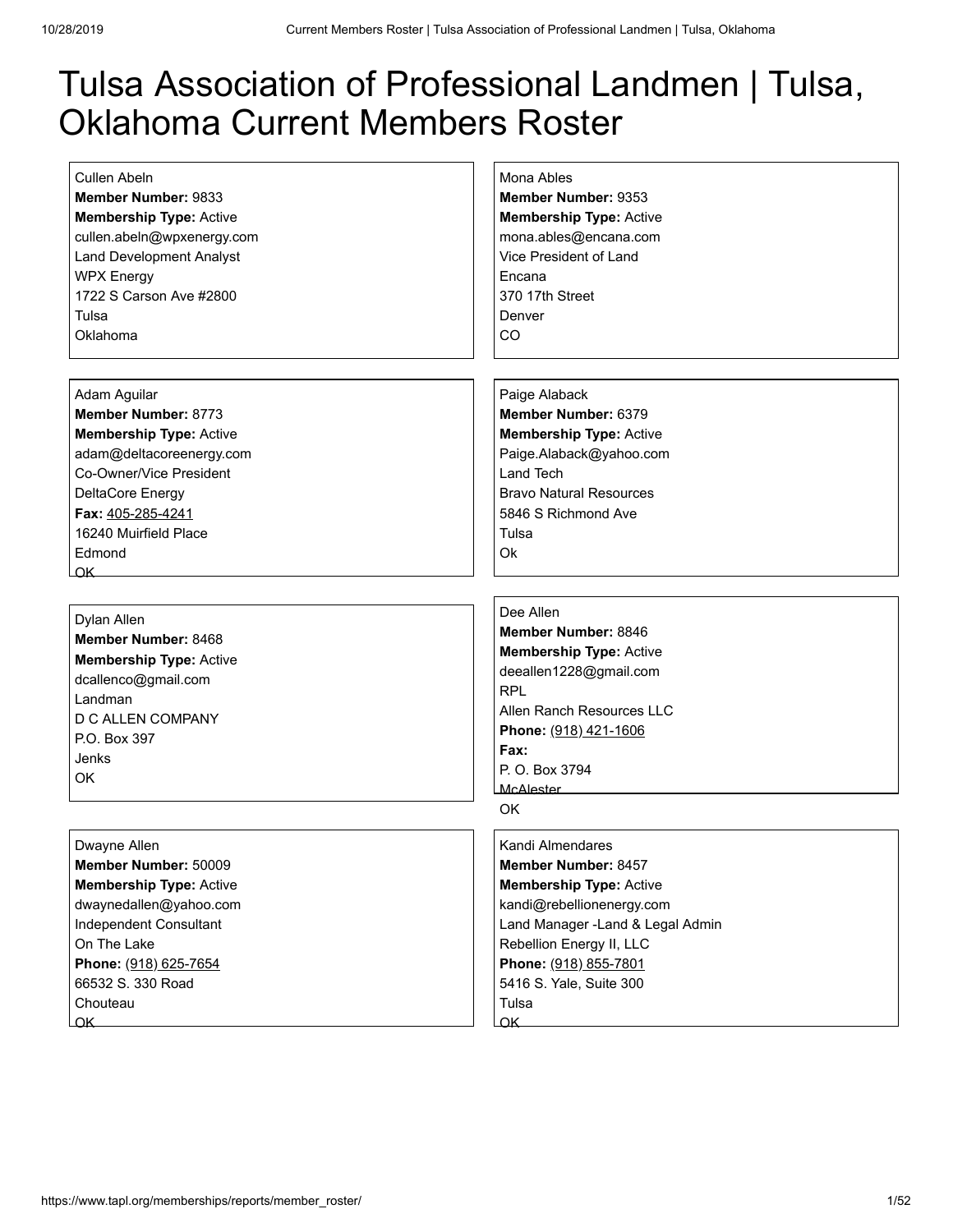| Ryan Alonso                           | C. Sebastian Alvarado                                                                                                                                                                                                                            |
|---------------------------------------|--------------------------------------------------------------------------------------------------------------------------------------------------------------------------------------------------------------------------------------------------|
| Member Number: 51635                  | Member Number: 9331                                                                                                                                                                                                                              |
|                                       |                                                                                                                                                                                                                                                  |
| <b>Membership Type: Active</b>        | Membership Type: Non-Resident                                                                                                                                                                                                                    |
| Ryan.Alonso@unitcorp.com              | sebastian.alvarado@westernls.com                                                                                                                                                                                                                 |
| <b>Staff Landman</b>                  | Director, Mid-Con                                                                                                                                                                                                                                |
| Unit Petroleum Company                | <b>Western Land Services</b>                                                                                                                                                                                                                     |
| 8200 South Unit Drive                 | 3503 NW 63rd St                                                                                                                                                                                                                                  |
| Tulsa                                 | Oklahoma City                                                                                                                                                                                                                                    |
|                                       |                                                                                                                                                                                                                                                  |
| OK                                    | Oklahoma                                                                                                                                                                                                                                         |
|                                       |                                                                                                                                                                                                                                                  |
|                                       |                                                                                                                                                                                                                                                  |
| Nelson Anaback                        | Courtney Anderson                                                                                                                                                                                                                                |
| Member Number: 8816                   | Member Number: 9290                                                                                                                                                                                                                              |
| Membership Type: Non-Resident         | <b>Membership Type: Active</b>                                                                                                                                                                                                                   |
| nelson@theneedhamcompanies.com        | canderson@triplecrownenergy.com                                                                                                                                                                                                                  |
|                                       |                                                                                                                                                                                                                                                  |
| Associate                             | <b>Land Coordinator</b>                                                                                                                                                                                                                          |
| The Needham Companies                 | <b>Triple Crown Energy</b>                                                                                                                                                                                                                       |
| Phone: (405) 297 0176                 | Fax: 918-518-5551                                                                                                                                                                                                                                |
| 410 N. Walnut Avenue, Suite 110       | 2201 S Utica PI, Suite 100                                                                                                                                                                                                                       |
| Oklahoma City                         | Tulsa                                                                                                                                                                                                                                            |
| OK                                    | $\alpha$ K                                                                                                                                                                                                                                       |
|                                       |                                                                                                                                                                                                                                                  |
|                                       |                                                                                                                                                                                                                                                  |
| Peter Anderson                        | <b>Blaine Bacon</b>                                                                                                                                                                                                                              |
| Member Number: 6421                   | Member Number: 8579                                                                                                                                                                                                                              |
| Membership Type: Non-Resident         | <b>Membership Type: Active</b>                                                                                                                                                                                                                   |
| peter.anderson@uptowninc.com          | blainebacon@cinnabar.cc                                                                                                                                                                                                                          |
| owner                                 | Member                                                                                                                                                                                                                                           |
|                                       |                                                                                                                                                                                                                                                  |
| Uptown Inc.                           | <b>Bacon Royalties LLC</b>                                                                                                                                                                                                                       |
| 2000 1st Ave                          | Phone: 9186713525                                                                                                                                                                                                                                |
| Seattle                               | P.O. Box 701181                                                                                                                                                                                                                                  |
| Washington                            | Tulsa                                                                                                                                                                                                                                            |
|                                       | $OK$ and $OK$ and $OK$ and $OK$ and $OK$ and $OK$ and $OK$ and $OK$ and $OK$ and $OK$ and $OK$ and $OK$ and $OK$ and $OK$ and $OK$ and $OK$ and $OK$ and $OK$ and $OK$ and $K$ and $K$ and $K$ and $K$ and $K$ and $K$ and $K$ and $K$ and $K$ a |
|                                       |                                                                                                                                                                                                                                                  |
|                                       | <b>Bob Baker</b>                                                                                                                                                                                                                                 |
| Jason Baker                           | Member Number: 8473                                                                                                                                                                                                                              |
| Member Number: 9825                   |                                                                                                                                                                                                                                                  |
| <b>Membership Type: Associate</b>     | Membership Type: Active                                                                                                                                                                                                                          |
| jason@baker-legal.com                 | bbaker@davismineralgroup.com                                                                                                                                                                                                                     |
| <b>Title Attorney</b>                 | Senior Land Manager                                                                                                                                                                                                                              |
|                                       | Davis Mineral Group, L.L.C.                                                                                                                                                                                                                      |
| Jason D. Baker, Attorney at Law, P.C. | Phone: 918-584-3581                                                                                                                                                                                                                              |
| 1560 East 21st Street                 | Fax: (918) 582-3403                                                                                                                                                                                                                              |
| <b>TULSA</b>                          |                                                                                                                                                                                                                                                  |
| Oklahoma                              | 110 W. Seventh Street, Suite 1000                                                                                                                                                                                                                |
|                                       | <u>Tulsa – </u>                                                                                                                                                                                                                                  |
|                                       | OK                                                                                                                                                                                                                                               |
|                                       |                                                                                                                                                                                                                                                  |
| J. Steven Barker                      | James Barlow                                                                                                                                                                                                                                     |
| Member Number: 8549                   | Member Number: 50019                                                                                                                                                                                                                             |
| <b>Membership Type: Active</b>        | <b>Membership Type: Associate</b>                                                                                                                                                                                                                |
| jackstevenbarker@gmail.com            | barlow@oklahoma.net                                                                                                                                                                                                                              |
|                                       |                                                                                                                                                                                                                                                  |
| Independent/Attorney                  | Attorney                                                                                                                                                                                                                                         |
| Independent                           | Attorney                                                                                                                                                                                                                                         |
| Phone: (918) 688-3011                 | Fax: (918)744-1527                                                                                                                                                                                                                               |
| 5424 East 105th Place                 | 5644 s yorktown pl                                                                                                                                                                                                                               |
| Tulsa                                 | Tulsa                                                                                                                                                                                                                                            |
| OK                                    |                                                                                                                                                                                                                                                  |
|                                       |                                                                                                                                                                                                                                                  |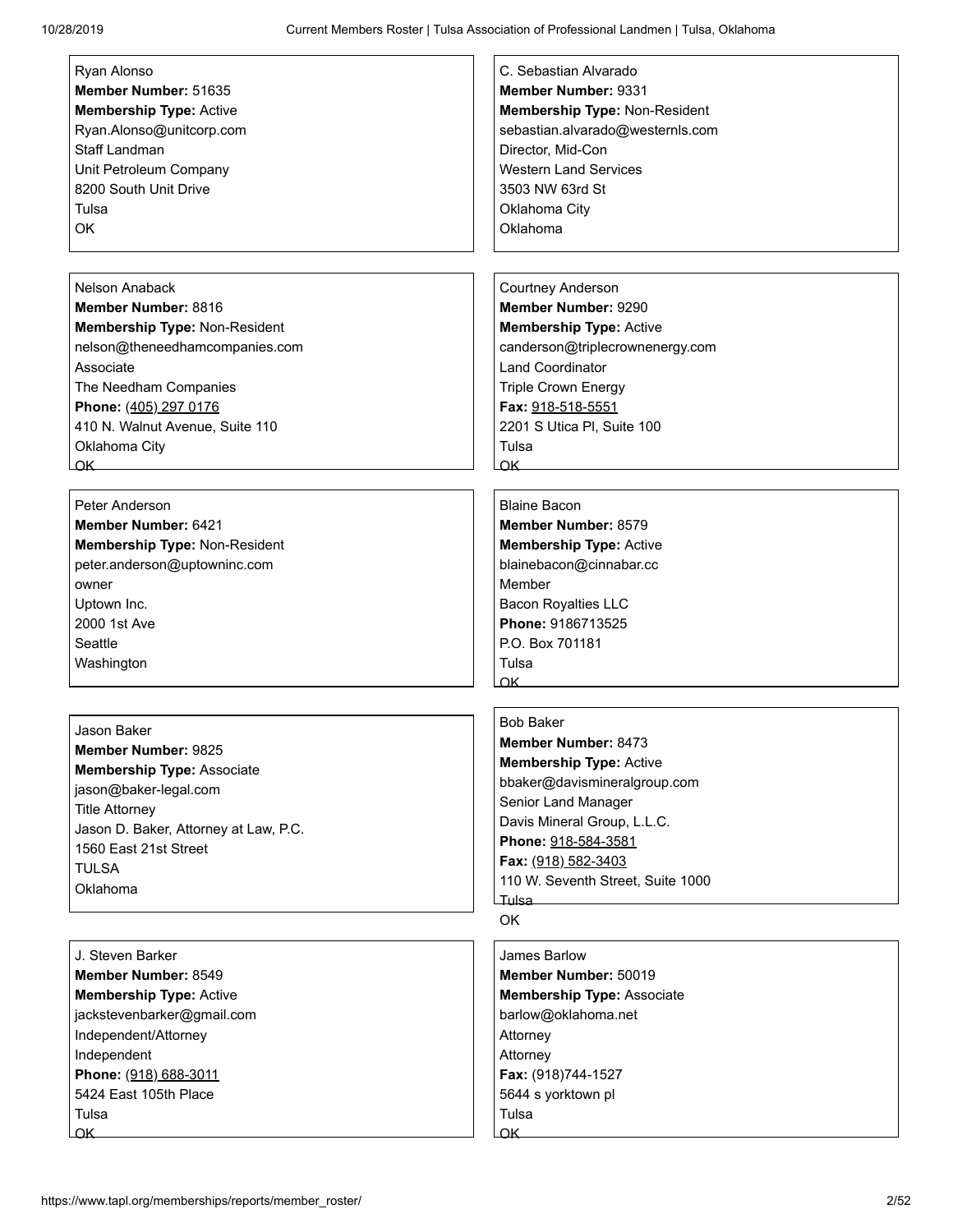[Chuck Barlow](https://www.tapl.org/profiles/c_barlow/) **Member Number:** 8707 **Membership Type:** Active chuckbarlow@cox.net Landman Independent **Phone:** (918) 760-6583 3177 East 39th Streeet Tulsa OK

[Grayson Barnes](https://www.tapl.org/profiles/grayboss/) **Member Number:** 6060 **Membership Type:** Associate Grayson@BarnesLawTulsa.com **Attorney** Barnes Law PLLC **Fax:** 918-382-8685 1648 S. Boston Ave, Ste 100 Tulsa OK

[Jennifer Barnett](https://www.tapl.org/profiles/jbarnett1289/) **Member Number:** 8422 **Membership Type:** Active jenniferbarnettlaw@gmail.com Landman, Attorney Ceja Corporation **Phone:** 918-260-9307 **Fax:** 918-524-1076 1437 S Boulder Ave, Suite 1250 Tulsa OK

[Matthew Barry](https://www.tapl.org/profiles/mbarryjfl/) **Member Number:** 9806 **Membership Type:** Active matt@jackforkland.com Project Manager/Landman Jackfork Land, Inc. 925 Cedar Lake Blvd Oklahoma City OK

[Grayson Barnes](https://www.tapl.org/profiles/grayboss/) **Member Number:** 6060 **Membership Type:** Active Grayson@BarnesLawTulsa.com Attorney Barnes Law PLLC **Fax:** 918-382-8685 1648 S. Boston Ave, Ste 100 Tulsa OK

[Ron Barnes](https://www.tapl.org/profiles/ron@cbb-law.com/)

**Member Number:** 8883 **Membership Type:** Associate Ron@barneslaw.com Attorney Barnes Law PLLC **Phone:** (918) 599-8686 **Fax:** (918)382-8685 1648 S. Boston Avenue, Ste. 100 Tulsa

OK

[Joey Barnhill](https://www.tapl.org/profiles/jbarnhill85/) **Member Number:** 8828 **Membership Type:** Active joey@jackforkland.com Landman Jackfork Land, Inc. 925 Cedar Lake Blvd Oklahoma City Oklahoma

[Dewey Bartlett, Jr.](https://www.tapl.org/profiles/dewey@keeneroil.com/) **Member Number:** 8551 **Membership Type:** Active dewey@keeneroil.com President Keener Oil & Gas Company **Phone:** (918) 743-7565 **Fax:** (918) 587-4981 1648 S. Boston Ave., Suite 200 Tulsa

OK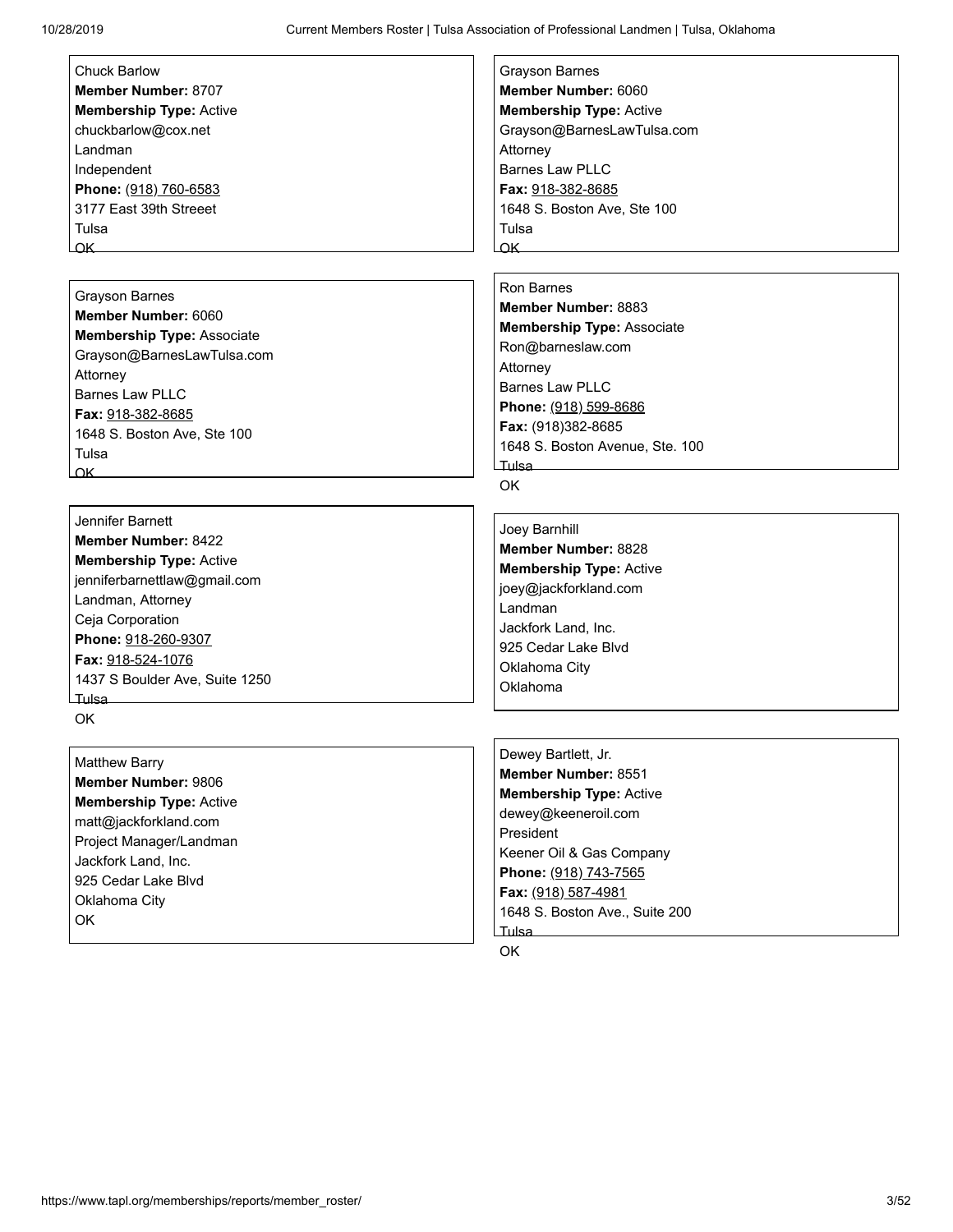| <b>Caleb Bates</b>                         | <b>Linda Bates</b>                       |
|--------------------------------------------|------------------------------------------|
| Member Number: 6401                        | Member Number: 8470                      |
|                                            | <b>Membership Type: Active</b>           |
| <b>Membership Type: Active</b>             | lbates@laredopetro.com                   |
| cbates@foundationenergy.com                | I and Advisor                            |
| Landman III                                | Laredo Petroleum, Inc.                   |
| <b>Foundation Energy Management</b>        | Phone: (918) 513-4570                    |
| Fax: 9185917917                            | Fax: (918) 513-4571                      |
| 15 East 5th St                             | 15 W. Sixth Street, Suite 900            |
| Tulsa                                      | Tulsa –                                  |
| Qk                                         | <b>OK</b>                                |
| <b>Christy Baxter</b>                      | <b>Tyler Beaty</b>                       |
| Member Number: 8719                        | Member Number: 8455                      |
| <b>Membership Type: Active</b>             | <b>Membership Type: Active</b>           |
| Journeylandservices@gmail.com              | tbeaty@pinedaleep.com                    |
| Petroleum Landman                          | General Counsel & Vice President of Land |
| Self Employed (Journey Land Services, LLC) | Oak Ridge Natural Resources, LLC         |
| Phone: (918) 319-1906                      | 6100 South Yale Avenue, Suite 800        |
| 2540 S Quebec Ave                          | Tulsa                                    |
| Tulsa                                      | OK                                       |
| $\overline{\mathsf{OK}}$                   |                                          |
|                                            |                                          |
| David Beeson                               | Ryan Benson                              |
| Member Number: 8446                        | Member Number: 9330                      |
| <b>Membership Type: Active</b>             | Membership Type: Non-Resident            |
| beesonlandllc@gmail.com                    | ryan.benson@westernls.com                |
| Sr Assistant Relationship Manager          | Director, Mid-Continent                  |
| <b>Farmers National Company</b>            | <b>Western Land Services</b>             |
| 6130 E 52nd Street                         | 3503 NW 63rd Street, Suite 400           |
| Tulsa                                      | Oklahoma City                            |
| OK                                         | <b>OK</b>                                |
|                                            |                                          |
| <b>Brian Benson</b>                        | John Billings                            |
| Member Number: 9333                        | Member Number: 8447                      |
| <b>Membership Type: Active</b>             | <b>Membership Type: Active</b>           |
| brian.benson@westernls.com                 | jbillings@triplecrownenergy.com          |
| Director of Land & ROW, Western U.S.       | Land Manager - Title                     |
| <b>Western Land Services</b>               | <b>Triple Crown Energy</b>               |
| Phone: 231-843-5601                        | 2201 South Utica Place                   |
| Fax: 231-843-3183                          | Tulsa                                    |
| 1100 Conrad Industrial Drive               | OK                                       |
| Ludington                                  |                                          |

MI

| Josh Bishop                    |  |  |
|--------------------------------|--|--|
| <b>Member Number: 8491</b>     |  |  |
| <b>Membership Type: Active</b> |  |  |
| joshua.r.bishop@gmail.com      |  |  |
| l andman                       |  |  |
| Josh Bishop Land, Inc.         |  |  |
| Phone: (918) 853-2616          |  |  |
| 10003 E. 85th PI               |  |  |
| Tulsa                          |  |  |
|                                |  |  |

## [Dru Bishop](https://www.tapl.org/profiles/DruBishop/) **Member Number:** 9409 **Membership Type:** Active dbishop@rebellionenergy.com Land Rebellion Energy **Phone:** 918-779-3163 X23 5416 S. Yale Ave Tulsa Ok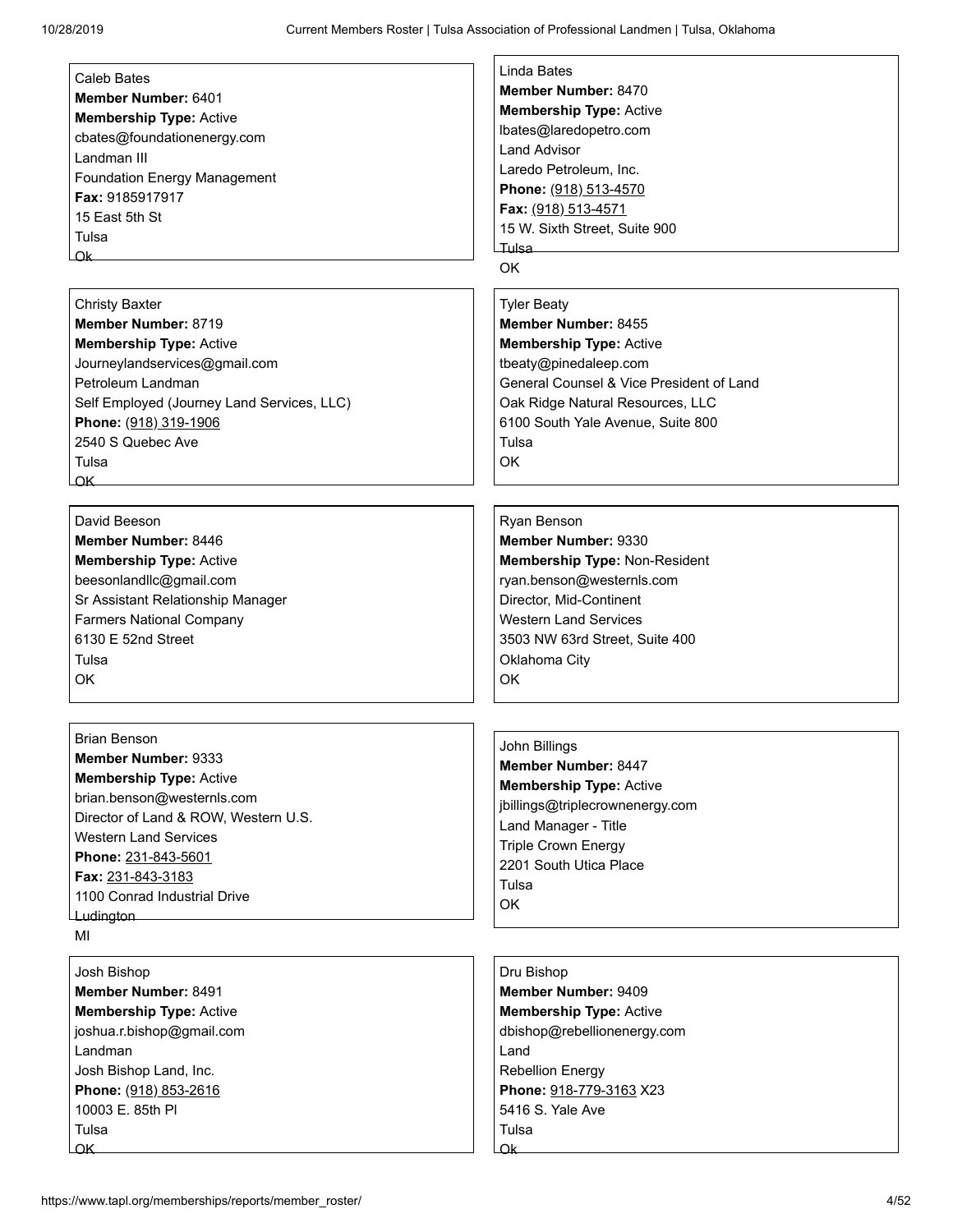| <b>Stacey Bivins</b>               | <b>Steven Black</b>                   |
|------------------------------------|---------------------------------------|
| Member Number: 8568                | <b>Member Number: 7891</b>            |
| <b>Membership Type: Active</b>     | Membership Type: Non-Resident         |
| Sbivins@bivinslandservice.com      | Steven.Black@encana.com               |
|                                    |                                       |
| Owner                              | Advisor, Land Negotiation             |
| <b>Bivins Land Service, LLC</b>    | Encana Corporation                    |
| Phone: (405) 315-5129              | 4 Waterway Square - Suite 100         |
| 111 N. Broadway, Suite E           | The Woodlands                         |
| Edmond                             | <b>TX</b>                             |
| $\alpha$ K $-$                     |                                       |
|                                    |                                       |
| David Bloese                       | Debra Bodenhamer                      |
| Member Number: 51850               | <b>Member Number: 8425</b>            |
| <b>Membership Type: Active</b>     | <b>Membership Type: Active</b>        |
| dbloese@hotmail.com                | dbodenhamer@rimrockresource.com       |
| President                          | Landman                               |
| Grand Oil & Gas, LLC               | <b>Rimrock Resource Operating LLC</b> |
| Fax: 405-563-9469                  | Phone: 918 855 1964                   |
| 3126 S. Boulevard St., PMB 136     | 20 E. 5th Street                      |
| Edmond                             | Tulsa                                 |
| OK                                 | $\alpha$ K                            |
|                                    |                                       |
| <b>Casey Bodenhamer Stiles</b>     | Kaycee Boren                          |
| Member Number: 8597                | Member Number: 8607                   |
| <b>Membership Type: Active</b>     | <b>Membership Type: Associate</b>     |
| c.stiles@guidonenergy.com          | ksboren@praywalker.com                |
| <b>Guidon Energy</b>               |                                       |
|                                    | Attorney                              |
| 545 E John Carpenter Fwy           | Pray Walker, P.C.                     |
| Irving                             | 100 W 5th Street                      |
| <b>TX</b>                          | Tulsa                                 |
|                                    | OK                                    |
|                                    |                                       |
| Pat Bowman                         |                                       |
| Member Number: 8504                | Jamie Boyd                            |
| <b>Membership Type: Active</b>     | <b>Member Number: 8500</b>            |
| pbowman@laredopetro.com            | <b>Membership Type: Active</b>        |
| <b>Land Advisor</b>                | jamie@keeneroil.com                   |
| Laredo Petroleum, Inc.             | <b>Land Manager</b>                   |
|                                    | Keener Oil & Gas Company              |
| Phone: (918) 513-4570 X331         | Fax: 918-587-4981                     |
| Fax: (918) 858-0692                | 1648 South Boston Avenue              |
| 15 W. Sixth Street, Suite 900      | Tulsa                                 |
| <b>Tulsa</b>                       | OK_                                   |
| OK                                 |                                       |
|                                    | Jeremiah Bradshaw                     |
| David Bradshaw                     | Member Number: 52241                  |
| <b>Member Number: 7896</b>         | <b>Membership Type: Active</b>        |
| <b>Membership Type: Active</b>     |                                       |
| dbradshaw@bluestone-nr.com         | jmb@cnr-mcrp.com                      |
| Landman                            | Principal                             |
| <b>Bluestone Natural Resources</b> | Paladin Land Group, LLC               |
| Two West 2nd Street                | Phone: (405) 880-3594                 |
| Tulsa                              | Fax: 4052124041                       |
| Oklahoma                           | 15 E. 5th Street                      |

Tulsa Oklahoma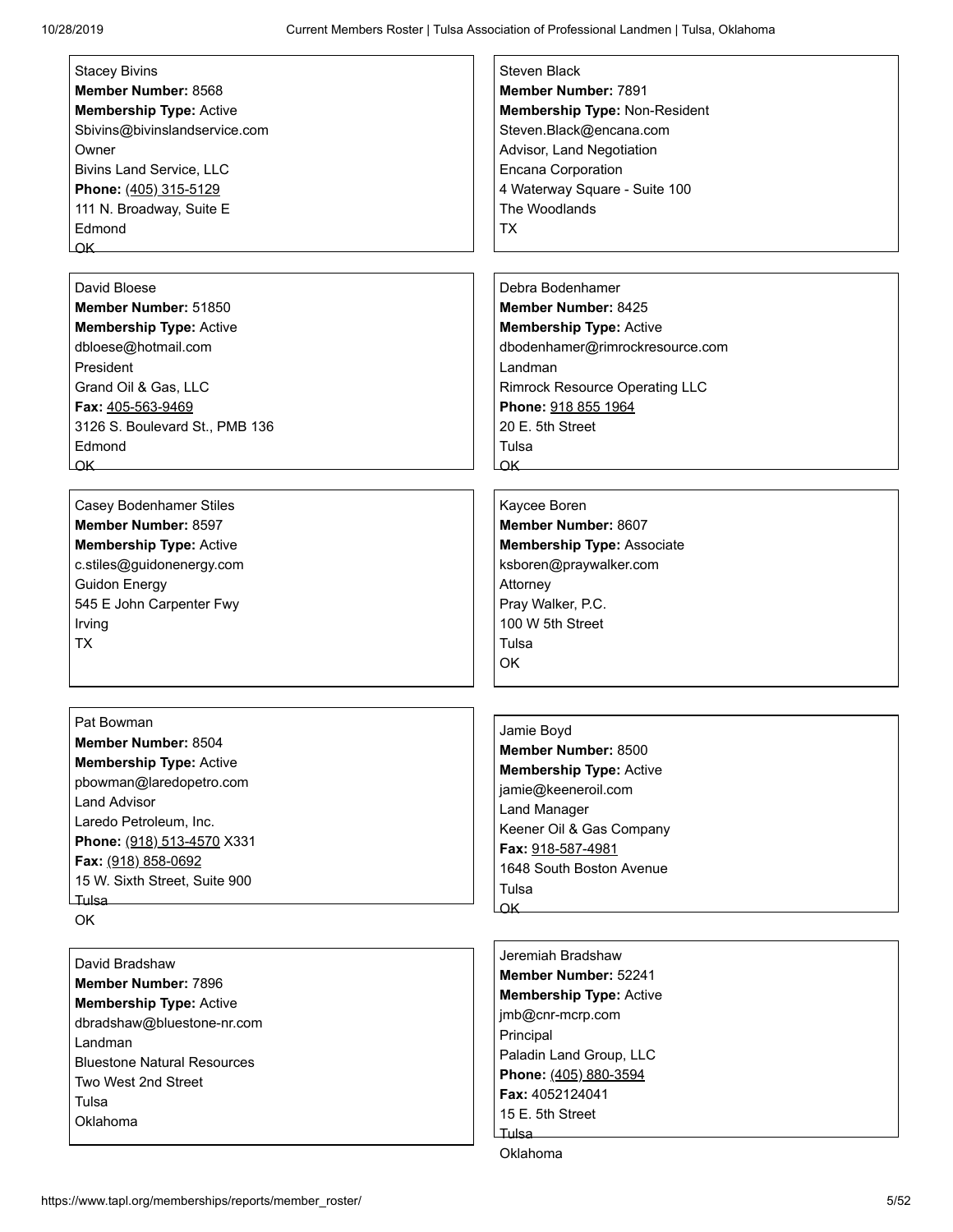| Christopher Branch                | <b>Michael Brock</b>              |
|-----------------------------------|-----------------------------------|
| Member Number: 9279               | Member Number: 8679               |
| <b>Membership Type: Active</b>    | <b>Membership Type: Active</b>    |
| chris.branch@roanresources.com    | michael@jackforkland.com          |
| Sr. Landman                       | <b>Vice President</b>             |
| Roan Resources LLC                |                                   |
|                                   | Jackfork Land, Inc                |
| 14701 Hertz Quail Springs Parkway | 925 Cedar Lake Blvd               |
| Oklahoma City                     | Oklahoma City                     |
| OK                                | Oklahoma                          |
|                                   |                                   |
|                                   |                                   |
| Alva Brockus                      | Patrick Brown                     |
| Member Number: 9367               | <b>Member Number: 9377</b>        |
| <b>Membership Type: Active</b>    | <b>Membership Type: Associate</b> |
| abrockus@osageoilandgas.com       | pbrown@paramount-fs.com           |
| Landman                           | Petroleum Landman                 |
| Osage Oil & Gas, LLC              | <b>Paramount Field Services</b>   |
| 9520 N May, Suite 301             | 3144 S. Wiston Ave                |
| Oklahoma City                     | Tulsa                             |
| <b>OK</b>                         | OK                                |
|                                   |                                   |
|                                   |                                   |
| <b>Ben Brown</b>                  | Benjamin Brown                    |
| Member Number: 8295               | Member Number: 9796               |
| Membership Type: Associate        | <b>Membership Type: Associate</b> |
| bbrown@charneybrown.com           | jhumphrey@charneybrown.com        |
| Attorney                          | Attorney                          |
| Charney Brown, PLLC               | Charney Brown, LLC                |
| Phone: (918)779-6047              | 1560 E. 21st St.                  |
| 1560 East 21st Street             | Tulsa                             |
| Tulsa                             | Oklahoma                          |
| $\alpha$                          |                                   |
|                                   |                                   |
| <b>Terry Brown</b>                | Stormie Brumble                   |
| <b>Member Number: 7885</b>        | <b>Member Number: 8637</b>        |
| Membership Type: Non-Resident     | <b>Membership Type: Active</b>    |
| terrybn2@gmail.com                | skbrumble@gmail.com               |
|                                   | Sr. Lease Records Analyst         |
| Manager                           |                                   |
| <b>Blacktop Energy LLC</b>        | Tecolote Energy, LLC              |
| 10724 Regent St                   | 401 South Boston Ave, Suite 1500  |
| Oklahoma City                     | Tulsa                             |
| Oklahoma                          | OK                                |
|                                   |                                   |
| Michael Brunsman                  | Shaye Burke                       |
| Member Number: 8836               | Member Number: 6420               |
|                                   |                                   |
| <b>Membership Type: Active</b>    | <b>Membership Type: Associate</b> |
| mbrunsman@cimarex.com             | sburke@sge-tulsa.com              |
| Landman                           | Associate Landman                 |
| Cimarex Energy Co.                | Sanguine Gas Exploration, LLC     |
| 202 S. Cheyenne Ave               | 1611 S. Florence Pl.              |
| Tulsa                             | Tulsa                             |
| OK                                | OK                                |
|                                   |                                   |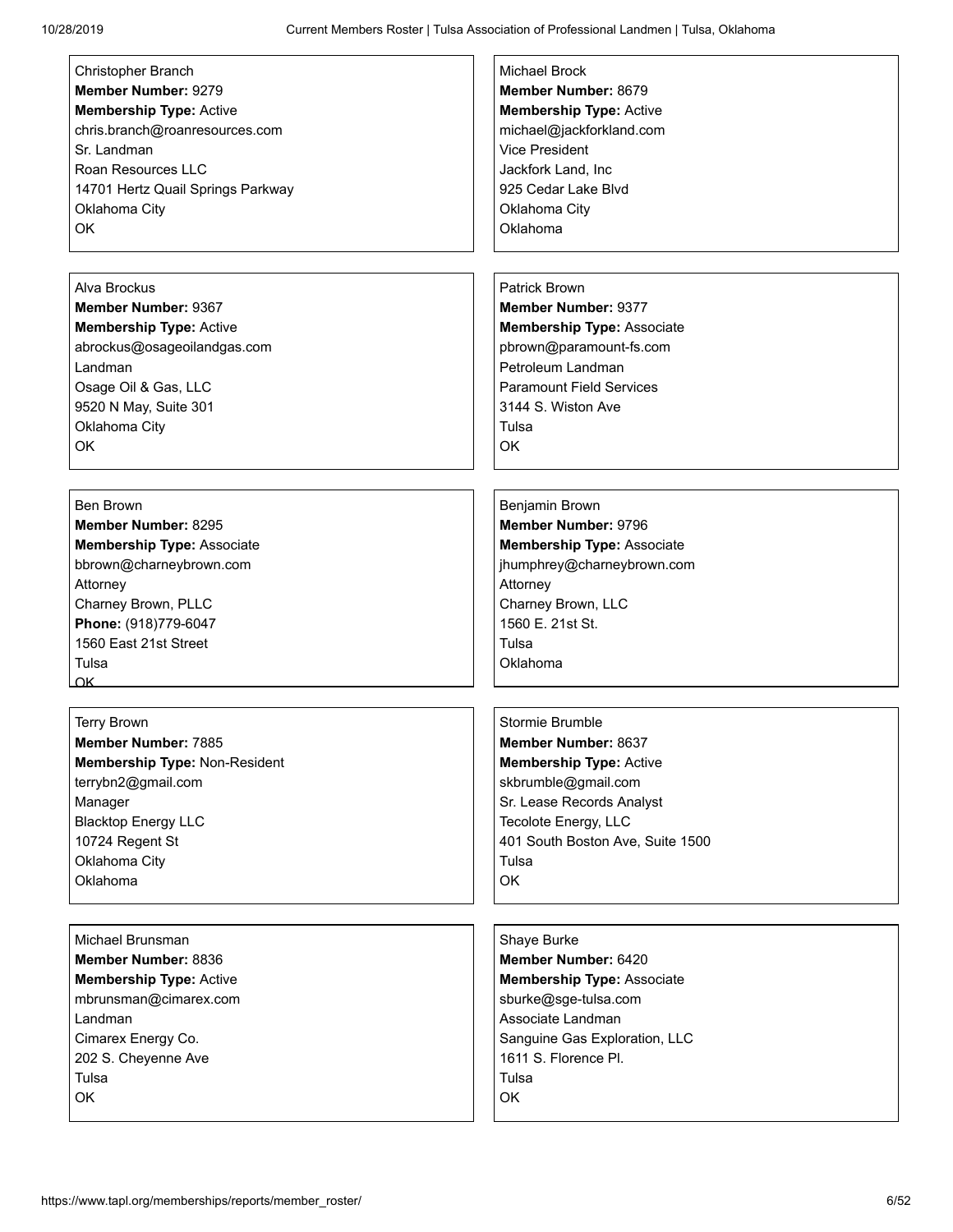| Steven Butterfield                | Allen Byrd, RPL                             |
|-----------------------------------|---------------------------------------------|
| Member Number: 50067              | Member Number: 8677                         |
| <b>Membership Type: Associate</b> | <b>Membership Type: Active</b>              |
| sbb@praywalker.com                | abyrd@sunsweptenergy.com                    |
| Attorney                          | Landman                                     |
| Pray Walker, P.C.                 | <b>Murray Land Services</b>                 |
| 100 W. Fifth Street, Suite 900    | Phone: 405-606-1397                         |
| Tulsa                             | 11609 Greenwick Drive                       |
| OK                                | Oklahoma City                               |
|                                   | OK                                          |
|                                   |                                             |
| <b>Camille Caldwell</b>           | Jessica Campbell                            |
| Member Number: 8726               | Member Number: 8696                         |
|                                   |                                             |
| <b>Membership Type: Active</b>    | <b>Membership Type: Active</b>              |
| ccaldwell@triplecrownenergy.com   | jcampbell@rimrockresource.com               |
| Landman                           | Landman                                     |
| <b>Triple Crown Energy</b>        | Rimrock Resource Operating, LLC             |
| 2201 South Utica Place Suite 100  | Phone: (918) 798-1247                       |
| Tulsa                             | 20 E. 5th St.                               |
| OK                                | Tulsa                                       |
|                                   | OK_                                         |
|                                   |                                             |
| Jeremiah Campo                    | Jennifer Campo                              |
| Member Number: 8512               | Member Number: 8733                         |
| <b>Membership Type: Active</b>    | <b>Membership Type: Active</b>              |
| jeremiah@compass.land             | jcampo@calyxenergy.com                      |
| Landman                           | Sr. Landman                                 |
| <b>Compass Land Resources</b>     | Calyx Energy III, LLC                       |
| 104 East 5th Street               | 6120 South Yale Ave., Suite 1480            |
| Edmond                            | Tulsa                                       |
| Oklahoma                          | Oklahoma                                    |
|                                   |                                             |
|                                   |                                             |
| <b>Bill Carter</b>                |                                             |
| Member Number: 50073              | <b>Dustin Cates</b>                         |
| <b>Membership Type: Active</b>    | Member Number: 8453                         |
| bcarter@carterproduction.com      | <b>Membership Type: Active</b>              |
| President                         | cates.dustin@yahoo.com                      |
| Carter Production Co.             | Landman                                     |
|                                   | Paladin Land Group (Independent Contractor) |
| Phone: (918) 366-9055             | 15 E. 5th Street                            |
| Fax: (918) 492-9539               | Tulsa                                       |
| P.O. Box 33129                    | OK                                          |
| Tulsa                             |                                             |
| OK                                |                                             |
| Morgan Caywood                    | Anthony Cervi                               |
| <b>Member Number: 9388</b>        | <b>Member Number: 8421</b>                  |
| <b>Membership Type: Active</b>    | <b>Membership Type: Active</b>              |
| mcaywood@blkmesa.com              | tonycervi@yahoo.com                         |
|                                   | Senior Land Advisor                         |
| <b>Land Manager</b>               |                                             |
| Black Mesa Energy, LLC            | Casillas Petroleum Corp.                    |
| 5550 N Walnut Ave                 | 401 S Boston Ave Ste 2400                   |
| Sand Springs                      | Tulsa                                       |
| OK                                | OK                                          |
|                                   |                                             |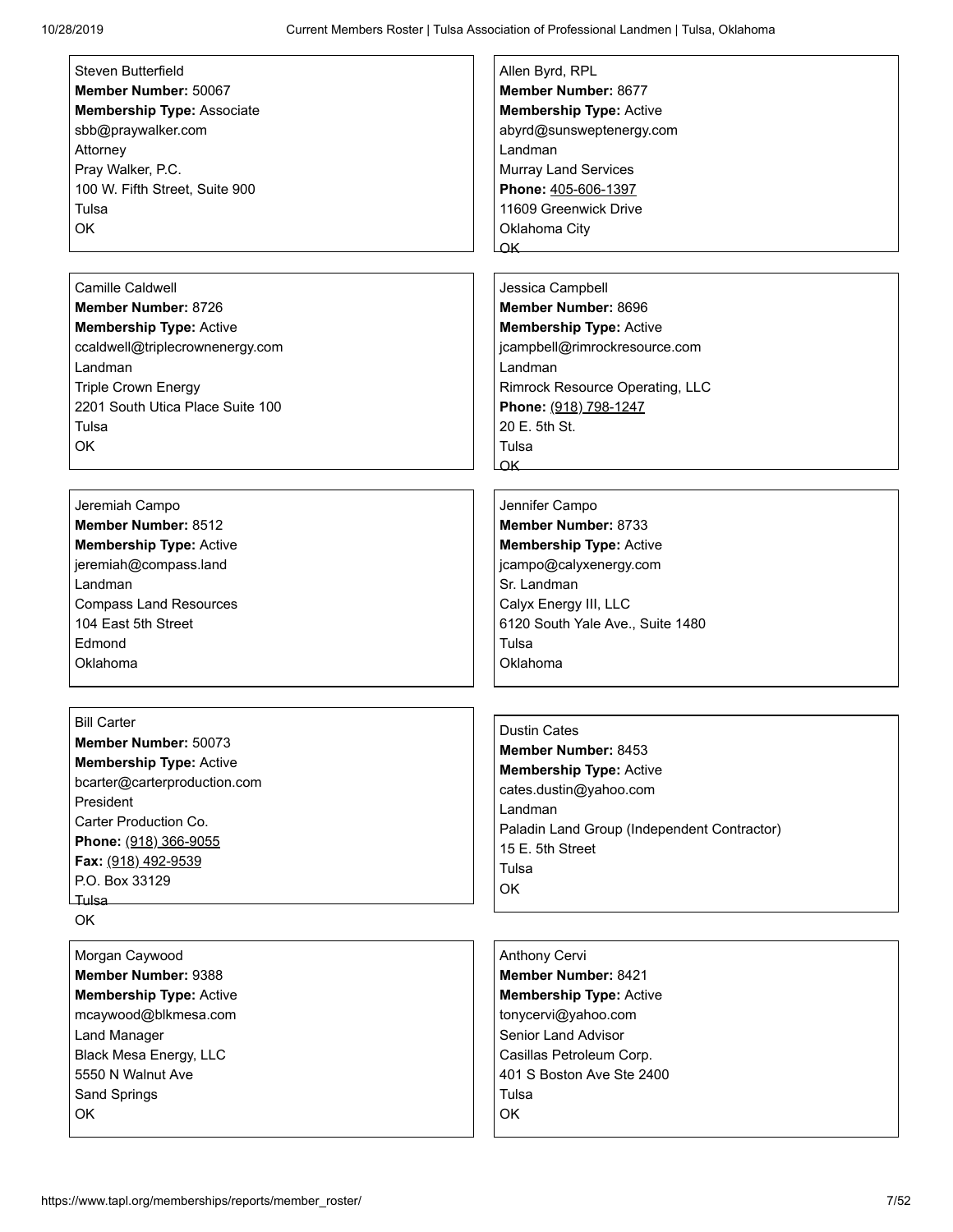| Jacob Charney                     | J. J. Chisholm                    |
|-----------------------------------|-----------------------------------|
| Member Number: 52736              | <b>Member Number: 8792</b>        |
|                                   |                                   |
| <b>Membership Type: Associate</b> | <b>Membership Type: Active</b>    |
| jcharney@charneybrown.com         | jjchisholm@anchorlandgroup.com    |
| Attorney                          | <b>Land Advisor</b>               |
| Charney Brown, LLC                | Anchor Land Group                 |
| 1560 East 21st Street             | P.O. 14496                        |
| Tulsa                             | Tulsa                             |
|                                   |                                   |
| OK                                | OK                                |
|                                   |                                   |
|                                   |                                   |
| Raymond Chiu                      | Scott Christopher                 |
| <b>Member Number: 8811</b>        | Member Number: 8796               |
|                                   |                                   |
| <b>Membership Type: Active</b>    | <b>Membership Type: Active</b>    |
| rchiu@paladinlandgroup.com        | schristopher@corterraenergy.com   |
| Landman                           | $VP - I$ and                      |
| Paladin Land Group                | Corterra Energy, LLC              |
| Fax: 9185193323                   | Phone: 918-406-0406               |
| 7508 S. Granite Place             | 1717 S. Boulder                   |
|                                   |                                   |
| Tulsa                             | Tulsa                             |
| Oklahoma                          | $\alpha$ K                        |
|                                   |                                   |
| Stephen Clayman                   | <b>Brooke Clifton</b>             |
| Member Number: 6962               | Member Number: 8991               |
| <b>Membership Type: Active</b>    | Membership Type: Non-Resident     |
|                                   |                                   |
| stephenclayman@gmail.com          | clifton@acaciaep.com              |
| <b>Land Assistant</b>             | <b>Land Manager</b>               |
| <b>Citizen Energy</b>             | Acacia Exploration Partners, LLC  |
| 2240 E 37th Street                | 240 Paint Pony Trl N              |
| Tulsa                             | Fort Worth                        |
| OK                                | ТX                                |
|                                   |                                   |
|                                   |                                   |
|                                   |                                   |
| Lisa Coats                        | <b>Chris Collard</b>              |
| <b>Member Number: 8449</b>        | <b>Member Number: 6513</b>        |
| <b>Membership Type: Active</b>    | Membership Type: Non-Resident     |
| lisa@sullco.com                   | chris collard@redskyland.com      |
| Landman                           | Land Manager                      |
|                                   |                                   |
| Sullivan and Company, LLC         | RedSky Land                       |
| Phone: (918)743-8801              | Box 5936                          |
| 2100 S. Utica Ave                 | Edmond                            |
| Tulsa                             | Oklahoma                          |
| OK                                |                                   |
|                                   |                                   |
|                                   | Daniel Cooper                     |
| Amber Cooke                       | Member Number: 6683               |
| Member Number: 52354              |                                   |
| <b>Membership Type: Active</b>    | <b>Membership Type: Associate</b> |
| amber.cooke@wpxenergy.com         | daniel.cooper@schafferherring.com |
| Senior Landman                    | Attorney                          |
|                                   | Schaffer Herring PLLC             |
| <b>WPX Energy</b>                 | Phone: (918) 557-0679             |
| 3500 One Williams Center          |                                   |
| Tulsa                             | Fax: (918) 550-8106               |
| OK                                | 7134 S. Yale, Suite 300           |
|                                   | Tulsa <sub>—</sub>                |
|                                   | OK                                |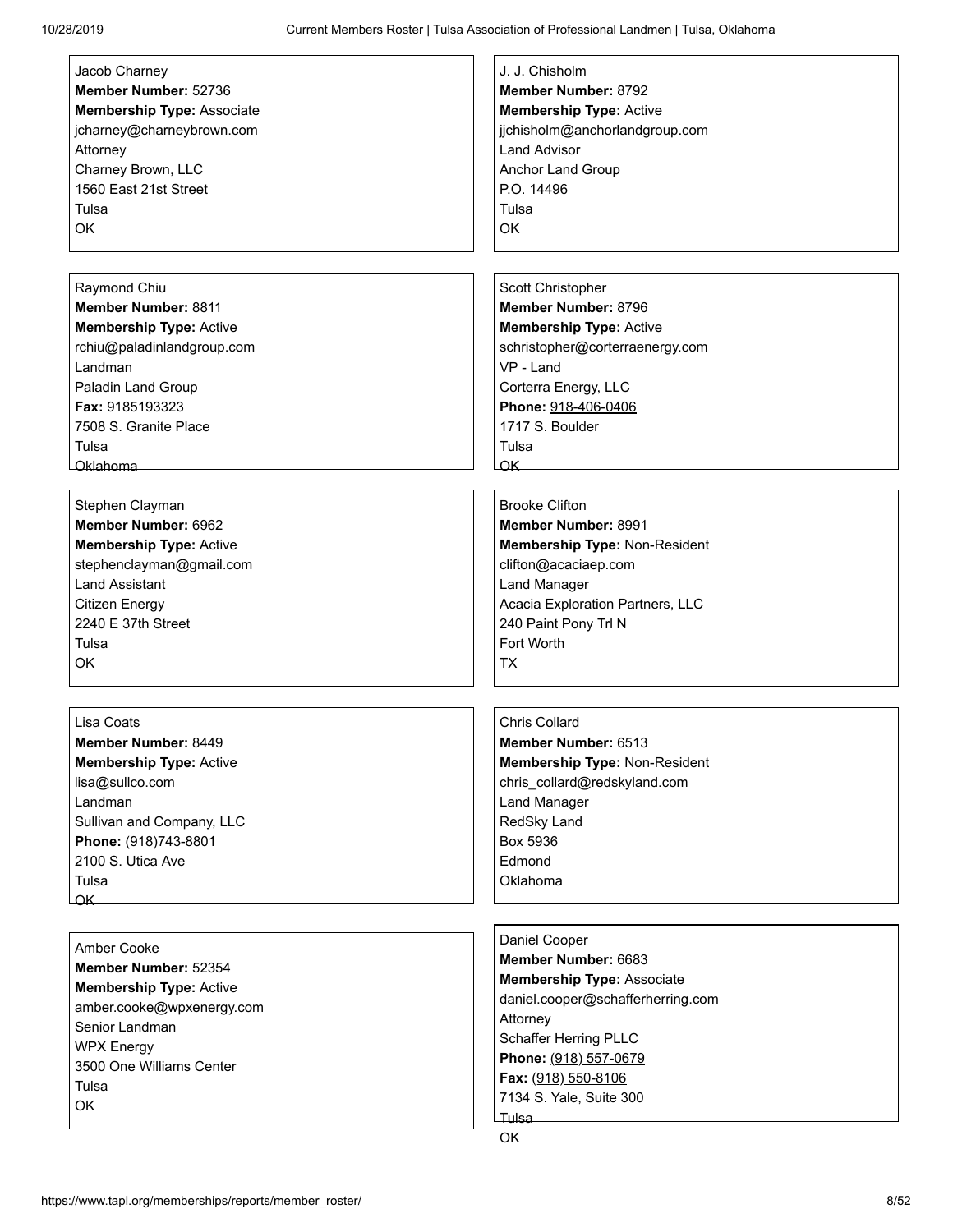| Nevin Cooper                            | Justin Cooper                         |
|-----------------------------------------|---------------------------------------|
| Member Number: 8623                     | <b>Member Number: 9232</b>            |
| <b>Membership Type: Active</b>          | <b>Membership Type: Active</b>        |
| nevinc@ceja.com                         | justin@ce2ok.com                      |
| VP Land                                 | Landman                               |
| Ceja Corporation                        | Citizen Energy, LLC                   |
| Phone: (918) 591-3620                   | Phone: 9188332778                     |
| Fax: (918)496-1925                      |                                       |
| 1437 S. Boulder                         | 320 S Boston Ave, Suite 900           |
| Tulsa —                                 | Tulsa                                 |
| OK.                                     | $\alpha$ K                            |
|                                         |                                       |
| <b>Richard Cope</b>                     | Gail Cope                             |
| Member Number: 50805                    | Member Number: 50082                  |
| Membership Type: Non-Resident           | <b>Membership Type: Non-Resident</b>  |
| rccope@sbcglobal.net                    | copeogp@sbcglobal.net                 |
| President                               | Vice President                        |
| Cope Oil & Gas Properties, Inc.         |                                       |
| Phone: (405) 720-6443                   | Cope Oil & Gas Properties, Inc        |
| Fax: (405) 720-0161                     | Fax: (405) 720-0161                   |
| 4624 N.W. 61st St.                      | home                                  |
| Oklahoma City                           | Oklahoma City OK                      |
| OK.                                     | OK                                    |
|                                         |                                       |
| Larry Coshow                            | J. Cole Courson                       |
| Member Number: 51414                    | Member Number: 50084                  |
| Membership Type: Non-Resident           | <b>Membership Type: Non-Resident</b>  |
| larry.coshow@bpx.com                    | ccourson@rbluff.com                   |
| Land Director-Mid Continent Development | Manager - Land & Business Development |
| BP America Production Company           | Red Bluff Resouces Operating, LLC     |
| Phone: (405) 312-3930                   | 3030 NW Expressway, Suite 900         |
| 1100 Broadway Avenue                    | Oklahoma City                         |
| Oklahoma City                           | OK                                    |
| $\overline{\mathsf{OK}}$                |                                       |
|                                         |                                       |
| <b>Barbara Courtney</b>                 | <b>Edward Crandall</b>                |
| Member Number: 8493                     | Member Number: 9338                   |
| <b>Membership Type: Active</b>          | <b>Membership Type: Active</b>        |
| lioproperties@cox.net                   | ecrandall@anchorlandgroup.com         |
| Landman                                 | <b>Acquisitions Manager</b>           |
| Lio Properties, LLC                     | Anchor Land Group                     |
| Phone: (918) 491-4251                   | PO BOX 471484                         |
| P. O. Box 35471                         | Tulsa                                 |
| Tulsa                                   | OK                                    |
| OK                                      |                                       |
|                                         |                                       |
| Jack Crissup                            | Cindy Croft                           |
| Member Number: 50089                    | Member Number: 50092                  |
| <b>Membership Type: Active</b>          | <b>Membership Type: Active</b>        |
| jrcrissup@aol.com                       | ccroft@cimarex.com                    |
|                                         |                                       |
| Owner                                   | Senior Landman                        |
| Southbridge Venture Group               | Cimarex Energy Co.                    |
| Phone: (918) 494-6734                   | Phone: 918-295-1768                   |
| Fax: (918) 491-9388                     | Fax: (918) 295-1893                   |
| P.O. Box 700150                         | 202 S. Cheyenne Ave. Suite 1000       |
|                                         |                                       |
| OK                                      | OK                                    |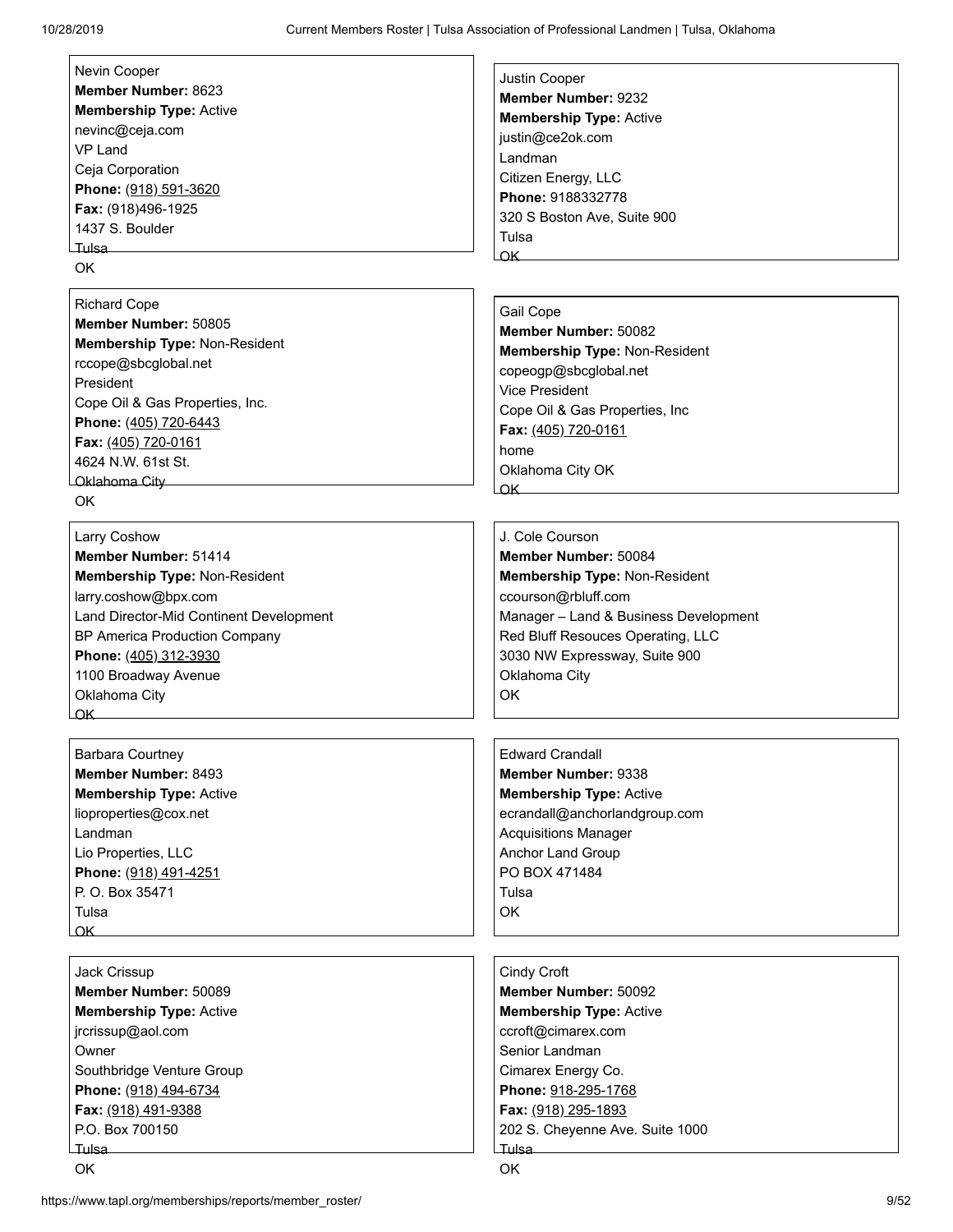| Rodger Curlik<br>Member Number: 9236<br><b>Membership Type: Associate</b><br>rcurlik@praywalker.com<br>Attorney<br>Pray Walker, P.C.<br>Fax: 9185815599<br>100 W 5TH St, STE 900<br>Tulsa                                              | <b>Kasey Curry</b><br>Member Number: 50873<br><b>Membership Type: Active</b><br>kaseycurry@gmail.com<br>Attorney/Landman<br><b>Paramount Field Services</b><br>Phone: (918) 671-2450<br>5220 E 20th St<br>Tulsa |
|----------------------------------------------------------------------------------------------------------------------------------------------------------------------------------------------------------------------------------------|-----------------------------------------------------------------------------------------------------------------------------------------------------------------------------------------------------------------|
|                                                                                                                                                                                                                                        | OK                                                                                                                                                                                                              |
| Arlie Curry<br>Member Number: 51384<br><b>Membership Type: Active</b><br>arliecurry@gmail.com<br>Landman<br><b>Gryphon Resource Ltd</b><br>Phone: (918) 747-1447<br>5220 E 20th<br>Tulsa<br>OK                                         | Lauren Daily<br>Member Number: 8548<br><b>Membership Type: Active</b><br>lauren.daily@zenergyok.com<br><b>Land Manager</b><br>Zenergy, Inc.<br>6100 South Yale Ave., Suite 1700<br>Tulsa<br>OK                  |
| Clark Daily<br>Member Number: 53373<br><b>Membership Type: Active</b><br>clarkdaily@anchorlandgroup.com<br>Landman<br><b>Anchor Land Group</b><br>Phone: 9186950518<br>5800 South Lewis Suite 266<br>Tulsa<br>$\overline{\mathsf{OK}}$ | <b>Clayton Daily</b><br>Member Number: 8547<br><b>Membership Type: Active</b><br>clayton.daily@zenergyok.com<br>Senior Landman<br>Zenergy, Inc.<br>6100 South Yale Ave., Suite 1700<br>Tulsa<br>OK              |
| Lori Daugherty<br>Member Number: 50095<br><b>Membership Type: Active</b><br>Idaugherty@Rebellionenergy.com<br>Sr. Landman<br>Rebellion Energy LLC<br>Phone: 918-697-2031<br>5416 S. Yale<br>Tulsa<br><b>Oklahoma</b>                   | Mary Davis<br>Member Number: 9760<br><b>Membership Type: Active</b><br>mdavis@rkpinson.com<br>Project Manager<br>R.K. Pinson & Associates, LLC<br>3413 Buckhorn Drive<br>Norman<br>OK                           |
| <b>Tully Davis</b><br><b>Member Number: 8137</b><br><b>Membership Type: Retired</b><br>tdavisou@cox.net<br>Landman<br>retired<br>Phone: (918) 299-5465<br>3957 E. 110th Street<br>Tulsa<br>OK                                          | Donna Davis<br>Member Number: 8401<br><b>Membership Type: Active</b><br>donna.j.davis@cox.net<br>Landman<br>Culbreath Oil & Gas Co., Inc.<br>3957 E. 110th Street<br>Tulsa<br>OK                                |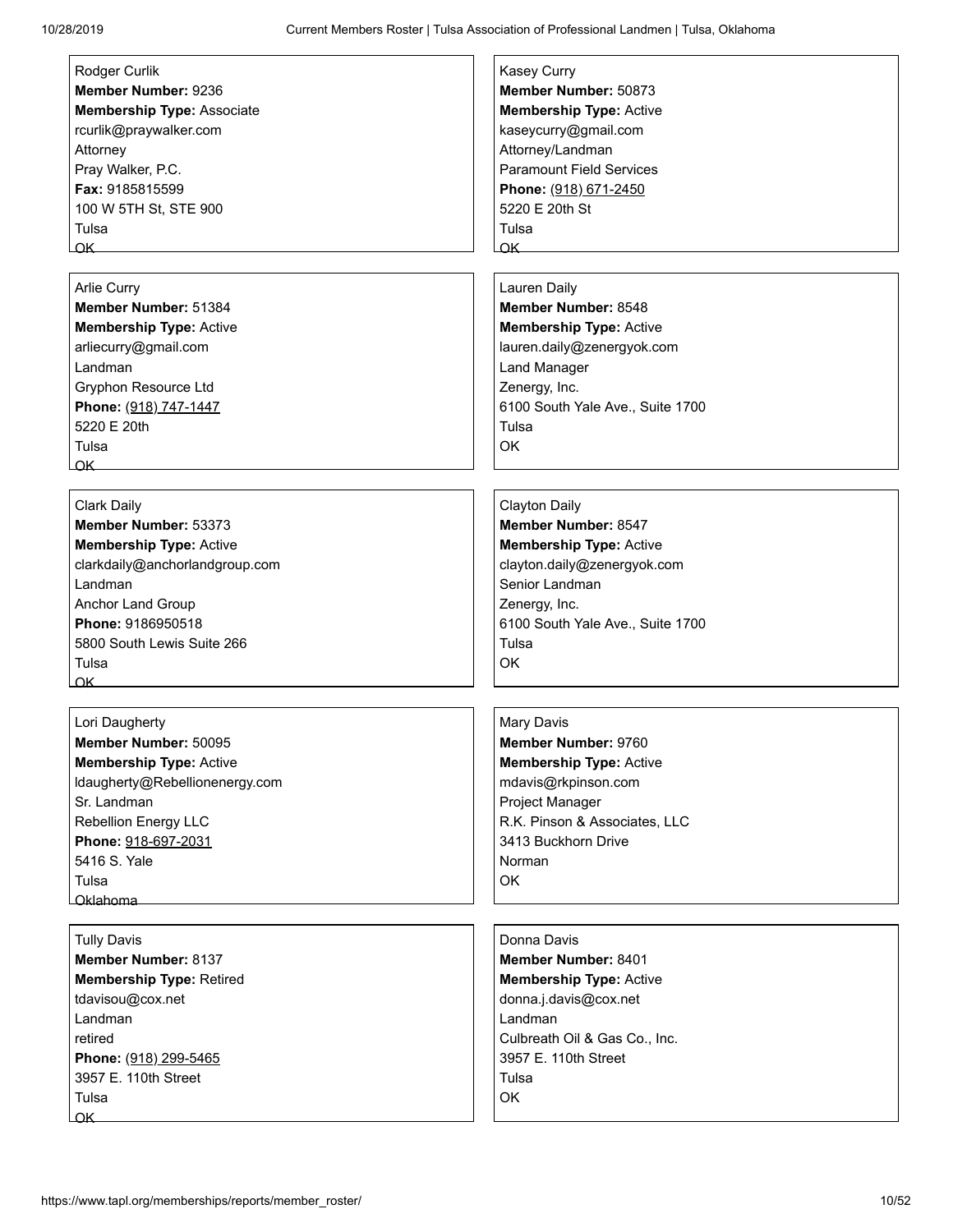| Chris Davis                              | Rachel Dawson                         |
|------------------------------------------|---------------------------------------|
| <b>Member Number: 8525</b>               | Member Number: 8678                   |
| <b>Membership Type: Active</b>           | <b>Membership Type: Active</b>        |
| cdavis5500@gmail.com                     | rdawson@stratland.com                 |
| Senior Land Administration Analyst       | Associate Landman                     |
| Samson Energy Company LLC                | <b>Strat Land Exploration Company</b> |
| Phone: (918) 879-9848                    | 15 E. 5th Street                      |
| 110 W 7th St Ste 2000                    | Tulsa                                 |
| Tulsa                                    | OK.                                   |
| OK                                       |                                       |
|                                          |                                       |
| D. R. "Rick" Deffenbaugh                 | Kyle DeFord                           |
| Member Number: 8616                      | Member Number: 8819                   |
| <b>Membership Type: Active</b>           | <b>Membership Type: Active</b>        |
| rickd@counciloak.net                     | kdeford@triplecrownenergy.com         |
| EVP-Land & Business Development          | Associate Landman                     |
| Council Oak Resources, LLC               | <b>Triple Crown Energy</b>            |
| Phone: 918-513-0909                      | 2211 east 22nd place                  |
| Fax: 918-513-0901                        | Tulsa                                 |
| 6120 S. Yale Avenue                      | Oklahoma (OK)                         |
|                                          |                                       |
| Oklahoma                                 |                                       |
|                                          |                                       |
| Garrett Dellavedova                      | Karen Denney                          |
| Member Number: 8759                      | Member Number: 8620                   |
| <b>Membership Type: Active</b>           | <b>Membership Type: Active</b>        |
| gdellavedova@triplecrownenergy.com       | karend@kfoc.net                       |
| Associate Landman                        | Assoc. Landman                        |
| <b>Triple Crown Energy</b>               | Kaiser-Francis Oil Company            |
| Fax: 9187400806                          | P. O. Box 700875                      |
| 2129 S Lewis Ave.                        | Tulsa                                 |
| Tulsa                                    | OK                                    |
|                                          |                                       |
|                                          | Dan Dickensheet                       |
| cache deupree<br>Member Number: 9314     |                                       |
|                                          | Member Number: 8498                   |
| Membership Type: Non-Resident            | <b>Membership Type: Active</b>        |
| cache@compass.land                       | dan@jackforkland.com                  |
| <b>Business Development</b>              | President                             |
| <b>Compass Land Resources</b>            | Jackfork Land, Inc.                   |
| 13500 Fox Hollow                         | Fax: 18778192324                      |
| Oklahoma City                            | 925 Cedar Lake Blvd.                  |
| ok                                       | Oklahoma City                         |
|                                          | Oklahoma                              |
| <b>Will Dillsaver</b>                    | Jacob Dixon                           |
| <b>Member Number: 9277</b>               | Member Number: 8465                   |
| <b>Membership Type: Associate</b>        | Membership Type: Active               |
| willd@coxmclain.com                      | jdixon2789@gmail.com                  |
| Senior Ecologist   Project Manager       | Landman                               |
| Cox McLain Environmental Consulting, Inc | Paladin Land Group                    |
| Phone: 9188500991                        | 5143 s Birmingham pl                  |
|                                          | Tulsa                                 |
| 404 Hardy Drive                          |                                       |
| Edmond                                   | OK                                    |
| Oklahoma                                 |                                       |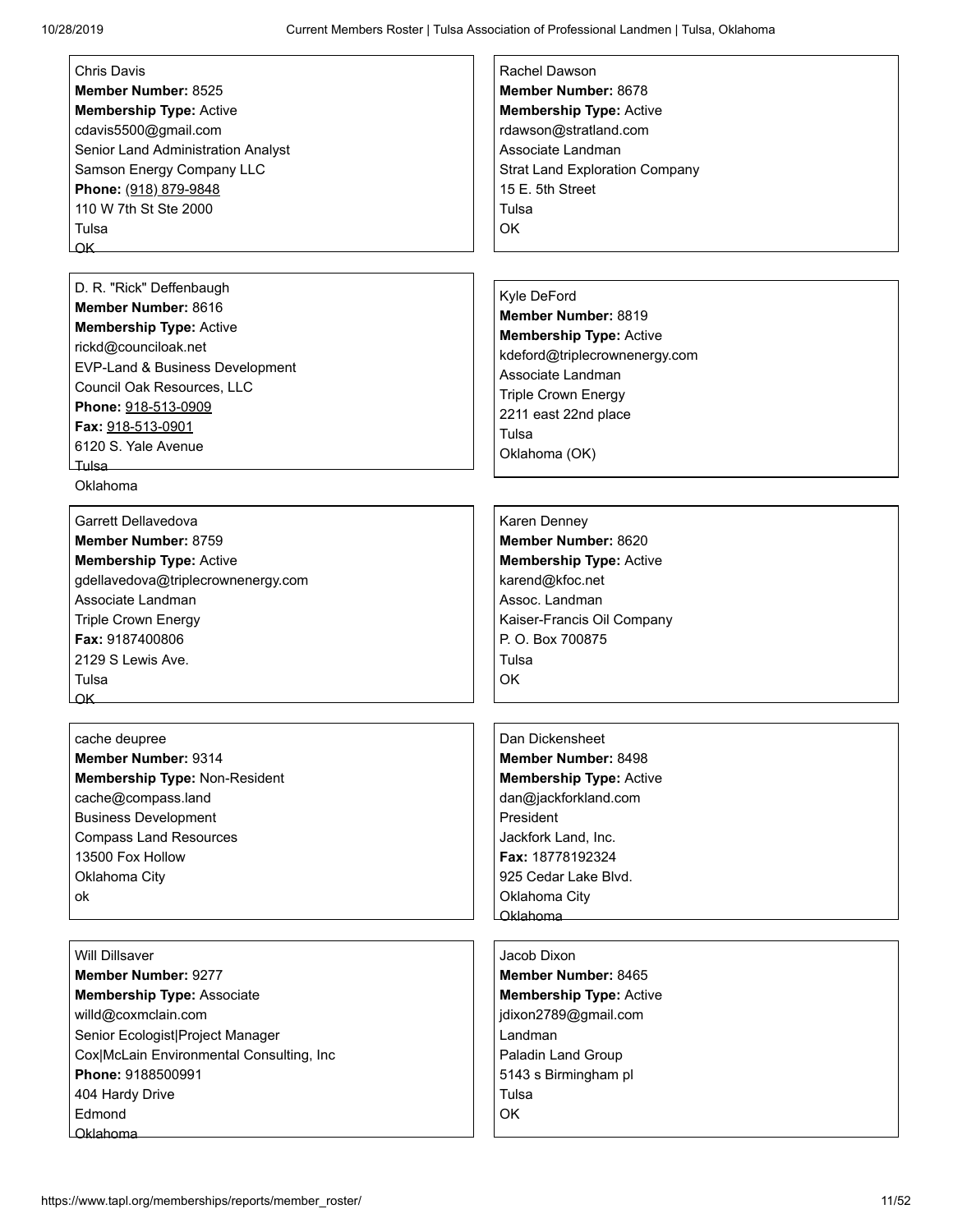| Adam Dolinsky                     | Mike Donley                        |
|-----------------------------------|------------------------------------|
| <b>Member Number: 8703</b>        | Member Number: 51777               |
| <b>Membership Type: Active</b>    | <b>Membership Type: Active</b>     |
| adolinsky@armorenergyllc.com      | mdonley1@cox.net                   |
| <b>Land Manager</b>               | President                          |
| Armor Energy, LLC                 | Mike Donley Oil & Gas              |
| Phone: (918) 986-9456             | Phone: 918-606-2166                |
| 4500 S. Garnett                   | 6905 E. 108th                      |
| Tulsa                             | Tulsa                              |
| $\overline{\mathsf{OK}}$          | OK_                                |
|                                   |                                    |
| <b>Crystal Dowell</b>             | <b>Elliot Dowling</b>              |
| Member Number: 8490               | Member Number: 8544                |
| <b>Membership Type: Active</b>    |                                    |
| cdowell@cimarex.com               | <b>Membership Type: Active</b>     |
| Landman                           | elliot-dowling@utulsa.edu          |
| Cimarex Energy Co.                | Landman                            |
| Phone: (918) 295-1857             | Oak Ridge Natural Resources        |
| Fax: (877) 365-3608               | 3970 S Delaware Ave.               |
| 202 S. Cheyenne Ave., Ste. 1000   | Tulsa                              |
| Tulsa                             | Oklahoma                           |
| <b>OK</b>                         |                                    |
|                                   |                                    |
| Mayci Driscoll                    | Keith Dudley                       |
| Member Number: 8315               | Member Number: 8776                |
| <b>Membership Type: Active</b>    | <b>Membership Type: Active</b>     |
| mayci.monroe@gmail.com            | blueduckdkd@outlook.com            |
| Assistant Relationship Manager    | Sole Propriotor                    |
| <b>Farmers National Company</b>   | <b>Blue Duck Energy, LLC</b>       |
| 15 W 6th Street                   | 10922 S. Erie Ave.                 |
| Tulsa                             | Tulsa                              |
| Oklahoma                          | OK                                 |
|                                   |                                    |
|                                   |                                    |
| James Duffield                    |                                    |
| Member Number: 8546               | <b>Cameron Dullea</b>              |
| <b>Membership Type: Active</b>    | Member Number: 8556                |
| jduffield@redbudinc.com           | <b>Membership Type: Active</b>     |
| <b>Land Manager</b>               | cdullea@bluestone-nr.com           |
| REDBUD E&P INC.                   | Manager - A&D and Land             |
| Phone: (918) 978-1615             | <b>BlueStone Natural Resources</b> |
| Fax: (918) 494-0605               | Two West 2nd Street                |
| P.O. Box 330189                   | Tulsa                              |
| _Tulsa___                         | Oklahoma                           |
| OK                                |                                    |
|                                   |                                    |
| Randall Duncan                    | <b>Andrew Dunn</b>                 |
| Member Number: 8870               | <b>Member Number: 9302</b>         |
| <b>Membership Type: Associate</b> | <b>Membership Type: Associate</b>  |
| rduncan@praywalker.com            | atdunn@gmail.com                   |
| Shareholder                       | <b>OCC Attorney</b>                |
| Pray Walker                       | Levinson, Smith and Huffman, PC    |
| 100 West 5th Street, Suite 900    | 3026 South Boston Place            |
| tulsa                             | Tulsa                              |
| оk                                | OK                                 |
|                                   |                                    |
|                                   |                                    |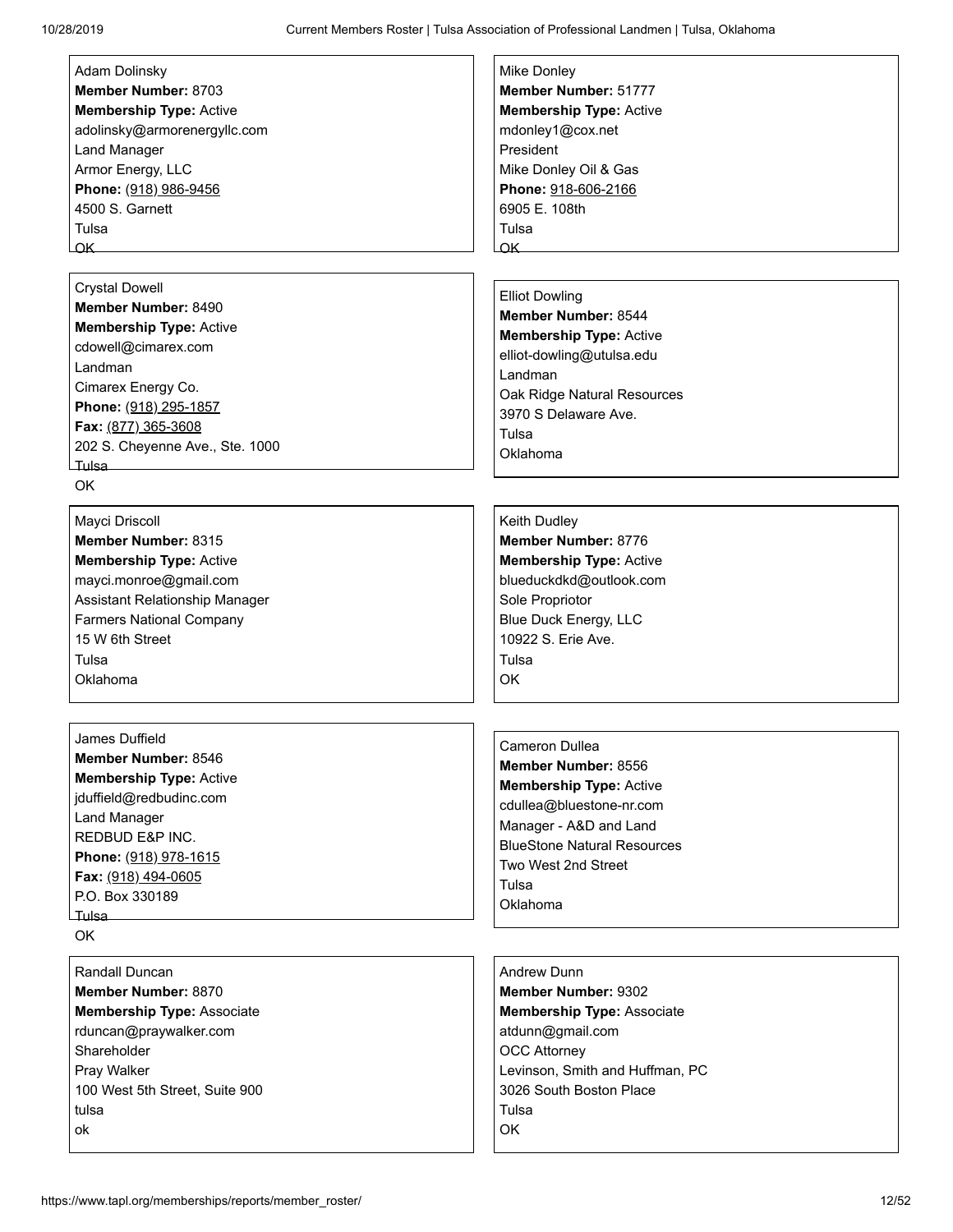|                                     | J. O. Easley                    |
|-------------------------------------|---------------------------------|
| <b>Rob Durossette</b>               | Member Number: 8596             |
| Member Number: 9261                 | <b>Membership Type: Active</b>  |
| <b>Membership Type: Associate</b>   | joe@continentalland.com         |
| robd918@gmail.com                   | managing/member                 |
| <b>GIS Analyst</b>                  | Continental Land Resources, LLC |
| <b>ETX Energy LLC</b>               | Phone: (405)348-1573            |
| 2315 S. Fulton PI                   | Fax: (405)513-5364              |
| Tulsa                               | P.O. Box 2170                   |
| Oklahoma                            | Edmond                          |
|                                     | OK                              |
|                                     |                                 |
| <b>Richard Eby</b>                  | Penney Edgar, RPL               |
| <b>Member Number: 8781</b>          | Member Number: 8689             |
| <b>Membership Type: Active</b>      | <b>Membership Type: Active</b>  |
| reby@staghornpetro.com              | sunnydays@swbell.net            |
| VP - Business Development           | Independant Landman             |
| Staghorn Petroleum II, LLC          | Self Employed                   |
| Fax: 9185842598                     | Phone: (405) 850-2392           |
| 1 W 3rd St, Ste 1000                | 8705 N 66th East Avenue         |
| Tulsa                               | Owasso                          |
| OK                                  | $\overline{\mathsf{OK}}$        |
|                                     |                                 |
| <b>Brandt Elias</b>                 | Megan Elias                     |
| Member Number: 8269                 | Member Number: 8664             |
|                                     |                                 |
| <b>Membership Type: Active</b>      | <b>Membership Type: Active</b>  |
| brandt.elias@unitcorp.com           | melias@calyxenergy.com          |
| VP - MidCon E&P                     | Landman                         |
| Unit Petroleum                      | Calyx Energy III, LLC           |
| 8200 South Unit Drive               | 6120 S Yale, Suite 1480         |
| Tulsa                               | Tulsa                           |
| <b>OK</b>                           | OK                              |
|                                     |                                 |
|                                     |                                 |
| William Elrod                       | Stephen Evans                   |
| Member Number: 50449                | Member Number: 8222             |
| <b>Membership Type: Active</b>      | <b>Membership Type: Active</b>  |
| b.elrod51@gmail.com                 | scevans23@gmail.com             |
| President                           | Associate Landman               |
| Black Gold Land Services, Inc.      | Casillas Petroleum Corp.        |
| Phone: (918) 760-4844               | 2729 E. 61st St.                |
| 8610 E. 98th Place                  | Tulsa                           |
| Tulsa                               | OK                              |
| OK_                                 |                                 |
|                                     |                                 |
| Jesse Faily                         | <b>Sharon Fairchilds</b>        |
| Member Number: 9829                 | <b>Member Number: 9683</b>      |
| <b>Membership Type: Associate</b>   | Membership Type: Associate      |
| jesse.faily@mcdls.com               | sfairchilds@tecollc.com         |
| Senior Land Advisor                 | <b>Land Assistant</b>           |
| <b>McDonald Land Services</b>       | Tecolote Energy, LLC            |
| Phone: 405-418-8261                 | 401 S Boston Ave Ste 1500       |
| 1000 West Wilshire Blvd., Suite 210 | Tulsa                           |
| OKC                                 | OK                              |
| QK.                                 |                                 |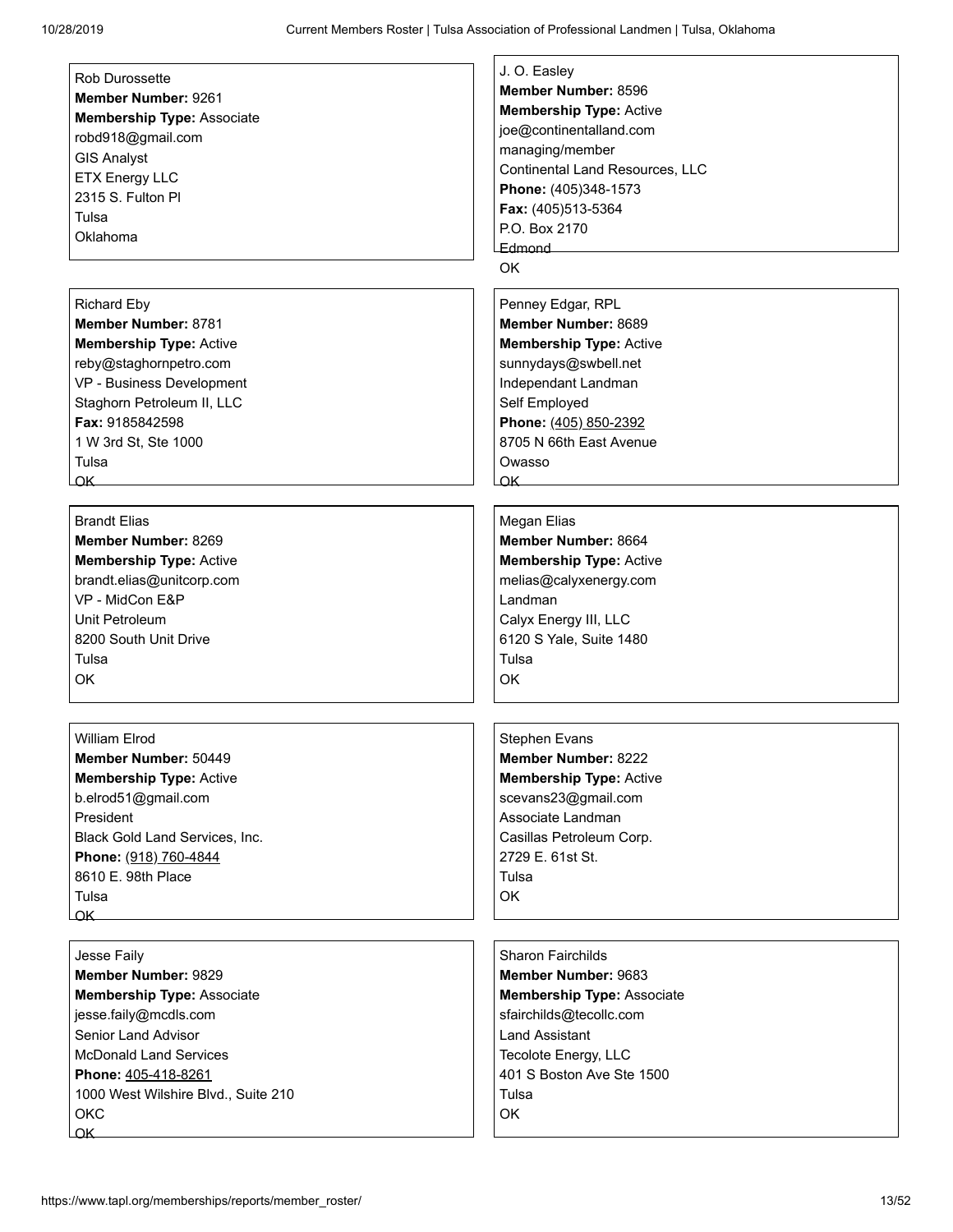| Michael Falen                       | Michelle Farrell                  |
|-------------------------------------|-----------------------------------|
| Member Number: 9315                 | Member Number: 50122              |
| <b>Membership Type: Active</b>      | <b>Membership Type: Active</b>    |
| mfalen@rebellionenergy.com          | mfarrell@calyxenergy.com          |
| VP - Business Development           | <b>Land Manager</b>               |
| <b>Rebellion Energy</b>             | Calyx Energy III, LLC             |
| 5416 S. Yale, Ste. 300              | Phone: 918-949-9140               |
| Tulsa                               | 6120 S Yale Ave, Ste 1480         |
| OK                                  | Tulsa                             |
|                                     | $\alpha$ K                        |
|                                     |                                   |
| Dru Farris                          |                                   |
| Member Number: 8539                 | maurice fell                      |
| <b>Membership Type: Active</b>      | <b>Member Number: 9821</b>        |
| dru@indianolaresources.com          | <b>Membership Type: Associate</b> |
| Manager                             | mfell@exponent-energy.com         |
| Indianola Resources, LLC            | VP - Business Development         |
| Phone: 405-536-0029                 | <b>Exponent Energy, LLC</b>       |
| Fax: 405-293-8794                   | 1560 E 21st Street Suite 215      |
| P.O. Box 18403                      | Tulsa                             |
| <b>Oklahoma City</b>                | <b>OK</b>                         |
| <b>OK</b>                           |                                   |
|                                     |                                   |
|                                     | <b>Travis Fields</b>              |
| Joe Ferguson<br>Member Number: 9320 | <b>Member Number: 8812</b>        |
|                                     | <b>Membership Type: Active</b>    |
| Membership Type: Non-Resident       | travis_fields_1@yahoo.com         |
| joe.ferguson@roanresources.com      | Acquisitions                      |
| Landman                             | Paladin Land Group                |
| Roan Resources                      | Phone: 9185769938                 |
| 14701 Hertz Quail Springs Parkway   | Fax: 9185769938                   |
| Oklahoma City                       | 5841 S Lakewood Ave               |
| OK                                  | Tulsa                             |
|                                     | <b>OK</b>                         |
|                                     |                                   |
| <b>Michael Fleharty</b>             | <b>Tyler Frakes</b>               |
| Member Number: 8885                 | Member Number: 8708               |
| Membership Type: Non-Resident       | Membership Type: Active           |
| mfleharty@superiortitleservices.net | tfrakes@brgcorp.com               |
| Landman                             | <b>Land Manager</b>               |
| Superior Title Services, Inc.       | BRG Energy, Inc.                  |
| P.O. Box 31916                      | Phone: 9184962626                 |
| Edmond                              | 7134 S. Yale Ave. Ste 600         |
| Oklahoma                            | Tulsa                             |
|                                     | $\alpha$ K                        |
|                                     |                                   |
| <b>Grant Frankenfield</b>           | <b>Matthew Franques</b>           |
| <b>Member Number: 8405</b>          | Member Number: 8757               |
| <b>Membership Type: Active</b>      | <b>Membership Type: Active</b>    |
| gfrankenfield@triplecrownenergy.com | mfranques@triplecrownenergy.com   |
| Landman                             | Landman                           |
| <b>Triple Crown Energy</b>          | <b>Triple Crown Energy</b>        |
| 1102 e 37th Place                   | 420 S. Main Street, STE 602       |
| Tulsa                               | Tulsa                             |
| OK                                  | Oklahoma                          |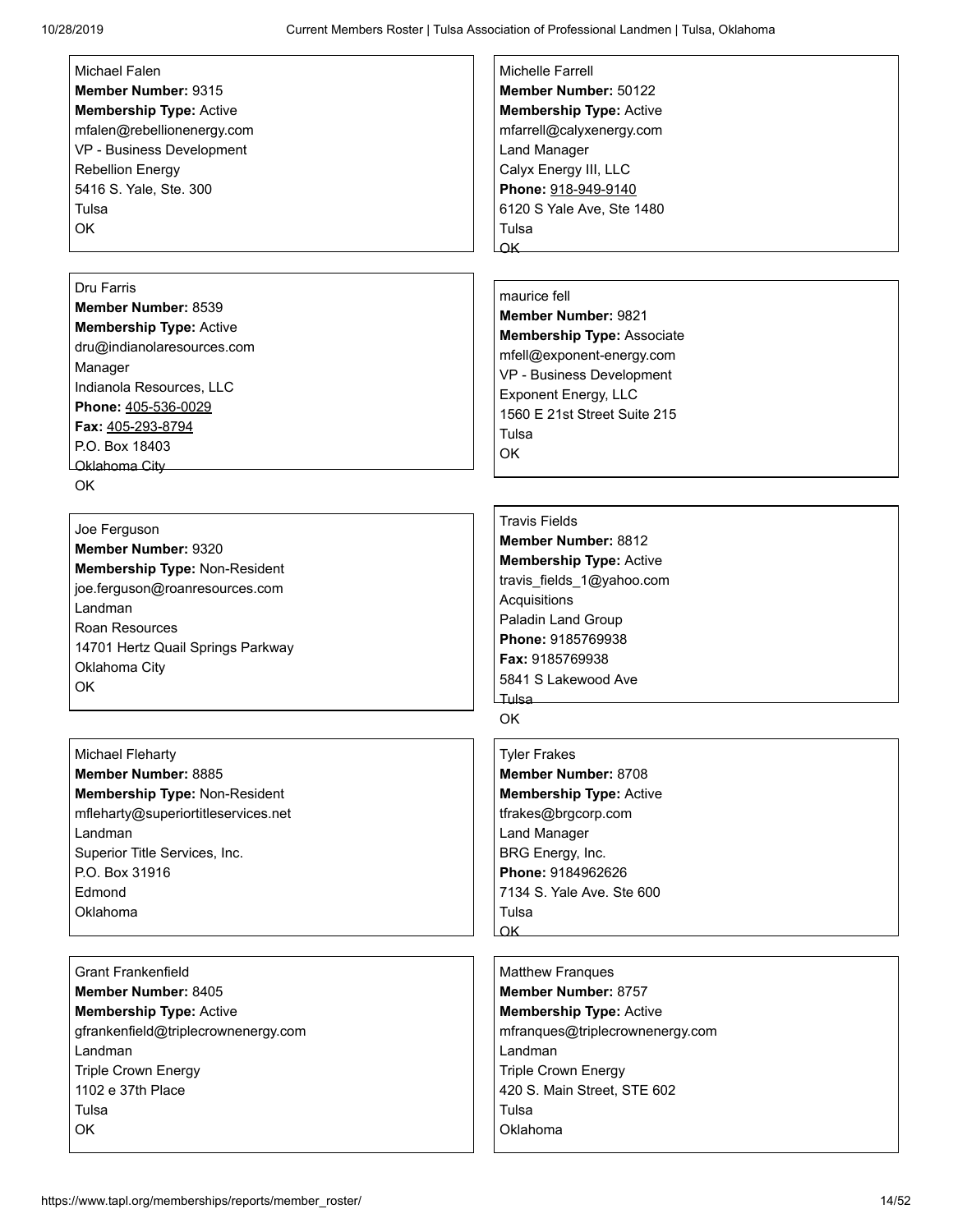| Mari Fry                             | Cole Gallaway                  |
|--------------------------------------|--------------------------------|
| Member Number: 8764                  | Member Number: 8649            |
| <b>Membership Type: Associate</b>    | <b>Membership Type: Active</b> |
| mfry@calyxenergy.com                 | Cole.Gallaway@wpxenergy.com    |
| Land Technician                      | Sr. Landman                    |
| Calyx Energy                         | <b>WPX Energy</b>              |
|                                      | 3500 One Williams Center       |
| 6120 South Yale Avenue, Suite 1480   |                                |
| Tulsa                                | Tulsa                          |
| OK                                   | <b>OK</b>                      |
|                                      |                                |
|                                      |                                |
| Amy Gann                             | <b>Hugh Gaston</b>             |
| Member Number: 8614                  | <b>Member Number: 8842</b>     |
| <b>Membership Type: Active</b>       | <b>Membership Type: Active</b> |
| agann@casillaspetro.com              | hughgastonoil@yahoo.com        |
| Landman                              | Manager                        |
| Casillas Petroleum                   | HL Gaston III Oil Properties   |
| Fax: (918) 582-1137                  | Fax: 9187580294                |
| 401 S. Boston Ave., Suite 2400       | PO BOX 2078                    |
| Tulsa                                | <b>OWASSO</b>                  |
|                                      |                                |
| OK                                   | $\alpha$ K                     |
|                                      |                                |
| Jacquelyn Gaylor                     | Cale Gee                       |
| Member Number: 8492                  | Member Number: 9354            |
| <b>Membership Type: Active</b>       | <b>Membership Type: Active</b> |
| Jgaylor@cimarex.com                  | cale@littlecedarres.com        |
| Landman                              | <b>Managing Partner</b>        |
| Cimarex Energy Co.                   | Little Cedar Resources, LLC    |
| Phone: (918) 640-7853                | P.O. Box 2656                  |
| 202 S. Cheyenne Ave                  | Oklahoma City                  |
| Tulsa                                | OK                             |
| OK                                   |                                |
|                                      |                                |
|                                      |                                |
| Greg Geist                           | <b>Tracey Gentile</b>          |
| Member Number: 8278                  | Member Number: 8755            |
| <b>Membership Type: Active</b>       | <b>Membership Type: Active</b> |
| greg.geist@wpxenergy.com             | tracey.gentile@mcdls.com       |
| Vice President, Land                 | Landman                        |
| WPX Energy, Inc.                     | <b>McDonald Land Services</b>  |
| 3500 One Williams Center, Suite 2600 | P.O Box 590                    |
| Tulsa                                | Washington                     |
| OK                                   | Oklahoma                       |
|                                      |                                |
|                                      |                                |
| <b>Barry Gibbon</b>                  | <b>Brian Gibbs</b>             |
| Member Number: 8518                  | Member Number: 9381            |
| <b>Membership Type: Active</b>       | <b>Membership Type: Active</b> |
|                                      |                                |
| bgibbon@cimarex.com                  | brian@ek-energy.net            |
| Landman                              | Director of Acquisitions       |
| Cimarex Energy Co.                   | EK Energy, LLC                 |
| 202 S. Cheyenne Ave.                 | 3137 S. Lewis Ave              |
| Tulsa                                | Tulsa                          |
| OK                                   | <b>OKLAHOMA</b>                |
|                                      |                                |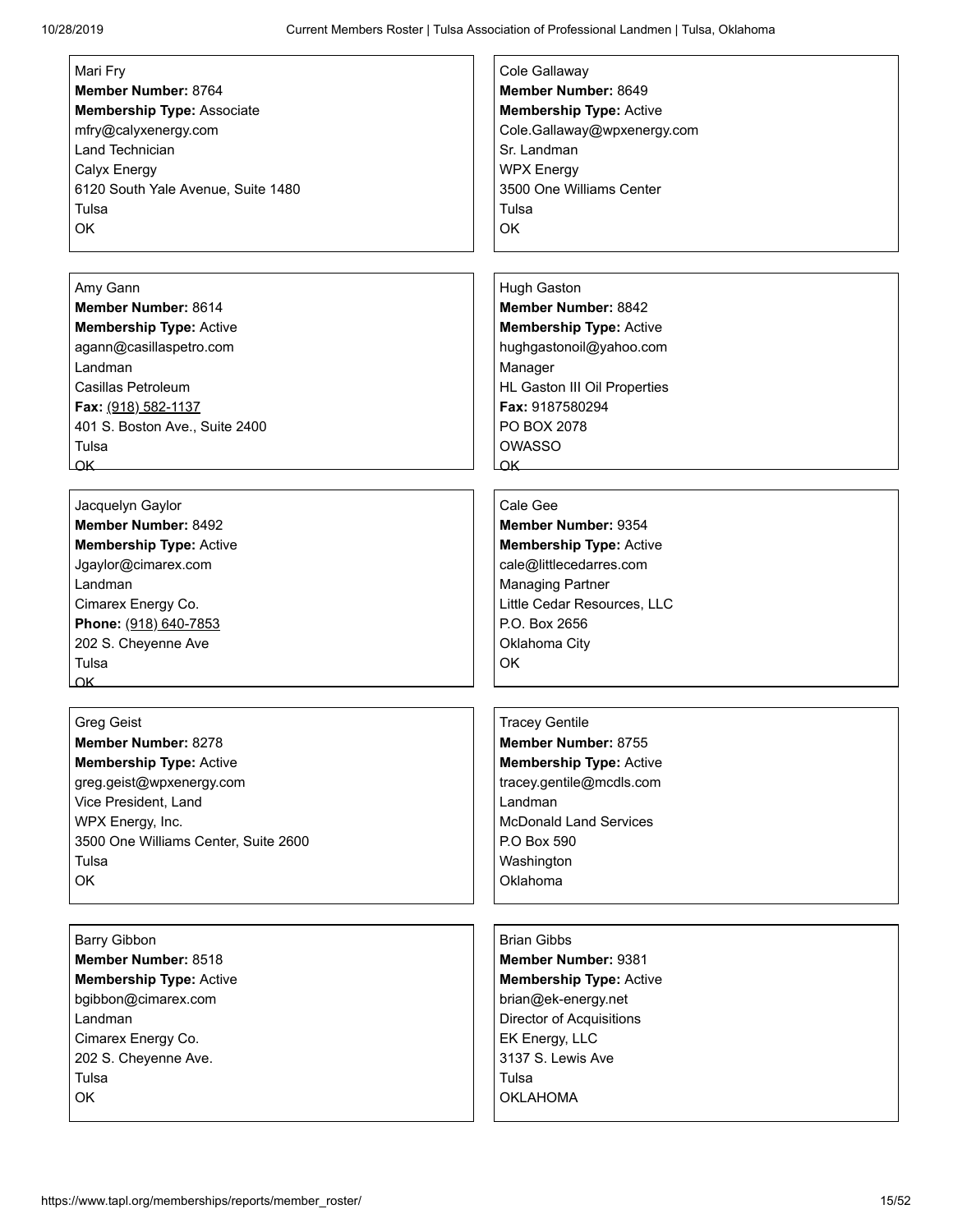| Ken Gibson                                           | <b>Chris Girouard</b>                  |
|------------------------------------------------------|----------------------------------------|
| Member Number: 8580                                  | Member Number: 8624                    |
|                                                      | <b>Membership Type: Active</b>         |
| <b>Membership Type: Active</b><br>kennyg82@yahoo.com | chris@blkmesa.com                      |
| Retired                                              | President & Chief Operating Officer    |
| Phone: 9186070807                                    | <b>Black Mesa Production, LLC</b>      |
|                                                      |                                        |
| 27778 Spur Dr                                        | Phone: (918) 706-5520                  |
| Seligman                                             | 401 S. Boston Ave., Suite 450<br>Tulsa |
| MO                                                   | $\alpha$ K                             |
|                                                      |                                        |
|                                                      | David Goodwin                          |
| <b>Chris Gonzalez</b>                                | Member Number: 8537                    |
| Member Number: 9815                                  | <b>Membership Type: Active</b>         |
| <b>Membership Type: Active</b>                       |                                        |
| cgonzalez@blackbeardoperating.com                    | David.Goodwin@encana.com               |
| <b>Land Manager</b>                                  | Advisor, Land Negotiation              |
| <b>Blackbeard Operating</b>                          | <b>Encana Corporation</b>              |
| 1823 lansdowne drive                                 | Phone: 405-855-4301                    |
| Richmond                                             | Fax: (405) 855-4310<br>210 Park Avenue |
| Texas                                                |                                        |
|                                                      | Oklahoma City, OK                      |
|                                                      | OK                                     |
| Dan Goodwin                                          | <b>Blake Gray</b>                      |
| <b>Member Number: 9201</b>                           | Member Number: 8533                    |
| <b>Membership Type: Active</b>                       | <b>Membership Type: Active</b>         |
| dgoodwin@samson.com                                  | bgray@cceok.com                        |
| Sr. Landman                                          | Landman                                |
| Samson Resources II                                  | Canyon Creek Energy, LLC               |
| Phone: 918 591 1649                                  | Fax: (918) 574-2604                    |
| <b>First Place Tower</b>                             | 2431 E. 61st St., Suite 400            |
| Tulsa                                                | Tulsa                                  |
| OK                                                   | $\alpha$ K                             |
|                                                      |                                        |
| Adam Green                                           | Shane Gregg                            |
| Member Number: 8466                                  | Member Number: 52169                   |
| <b>Membership Type: Active</b>                       | <b>Membership Type: Associate</b>      |
| agreen@pinedaleep.com                                | segregg1970@hotmail.com                |
| <b>Land Manager</b>                                  | Owner / Manager                        |
| Oak Ridge Natural Resources, LLC                     | Sovereign Power Sports                 |
| 6100 S. Yale Ave, Suite 800                          | Fax: (866) 743-5194                    |
| Tulsa                                                | 27938 S. 563 RD                        |
| OK                                                   | Afton                                  |
|                                                      | OK                                     |
|                                                      |                                        |
| <b>Charlotte Griffis</b>                             | <b>Andrew Grimm</b>                    |
| Member Number: 8563                                  | Member Number: 51304                   |
| <b>Membership Type: Active</b>                       | <b>Membership Type: Active</b>         |
| charmark@swbell.net                                  | andrewgrimm@anchorlandgroup.com        |
| <b>Property Administrator</b>                        | Principal                              |
| <b>Rimrock Resource Operating LLC</b>                | Anchor Land Group                      |
| Phone: (918) 241-4517                                | Phone: 9186292734                      |
| 20 E 5th Street Suite 1300                           | PO Box 14496                           |
| Tulsa                                                | Tulsa                                  |
| $\overline{\mathsf{OK}}$                             | Oklahoma                               |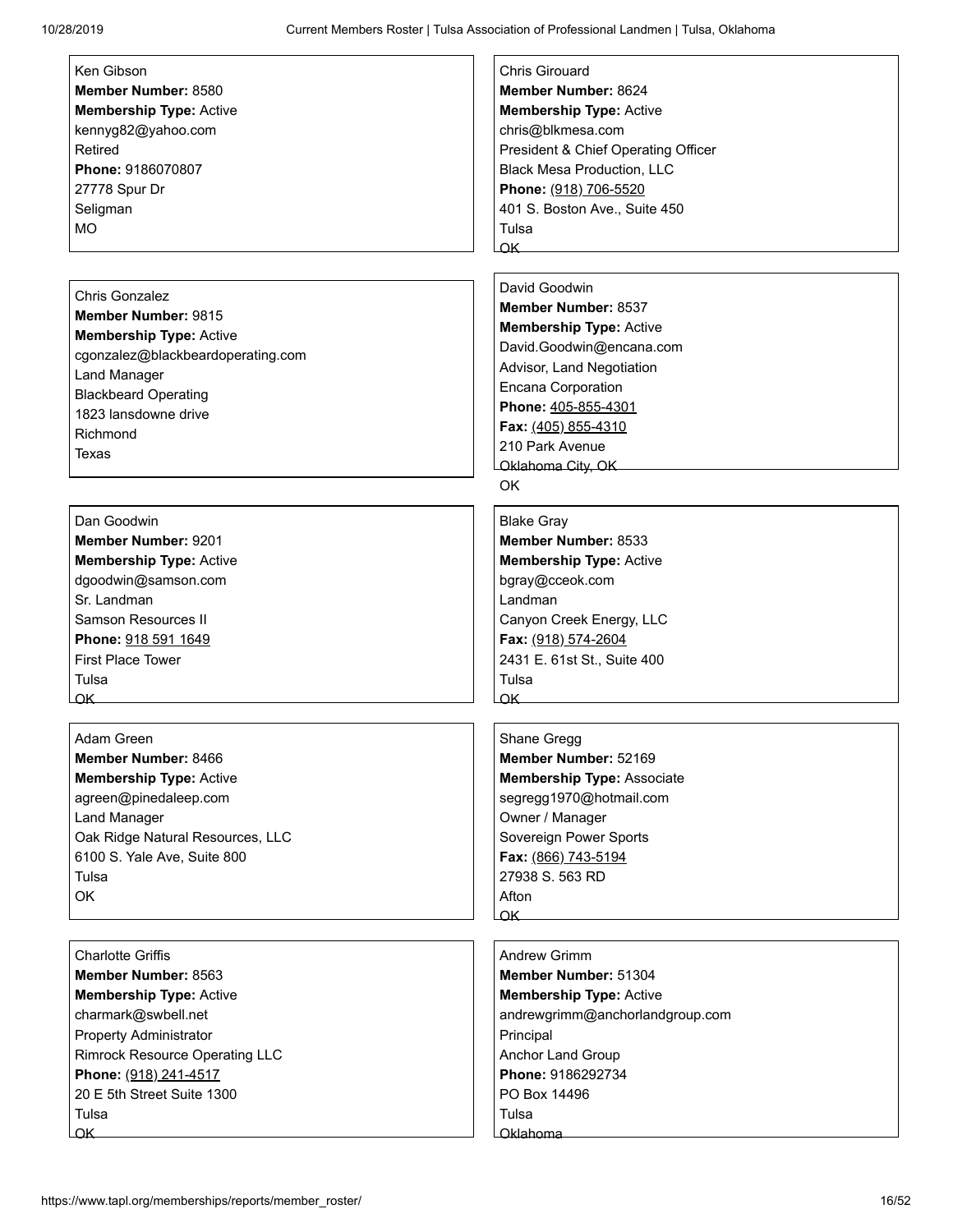| <b>Rick Guild</b>                                                                                                                                                                                                                            | <b>Garrett Guinn</b>                                                                                                                                                                                 |
|----------------------------------------------------------------------------------------------------------------------------------------------------------------------------------------------------------------------------------------------|------------------------------------------------------------------------------------------------------------------------------------------------------------------------------------------------------|
| <b>Member Number: 7876</b>                                                                                                                                                                                                                   | Member Number: 8428                                                                                                                                                                                  |
| <b>Membership Type: Associate</b>                                                                                                                                                                                                            | <b>Membership Type: Associate</b>                                                                                                                                                                    |
| rg@theguildcompany.com                                                                                                                                                                                                                       | garrettguinn94@gmail.com                                                                                                                                                                             |
| President/Owner                                                                                                                                                                                                                              | Landman I                                                                                                                                                                                            |
| The Guild Company                                                                                                                                                                                                                            | <b>WPX Energy</b>                                                                                                                                                                                    |
| 15 West 6th Street, Suite 2606                                                                                                                                                                                                               | 1342 E 45th St.                                                                                                                                                                                      |
| Tulsa                                                                                                                                                                                                                                        | Tulsa                                                                                                                                                                                                |
| <b>OK</b>                                                                                                                                                                                                                                    | OK                                                                                                                                                                                                   |
| <b>Michael Gumbs</b>                                                                                                                                                                                                                         | <b>Brett Gwartney</b>                                                                                                                                                                                |
| <b>Member Number: 9805</b>                                                                                                                                                                                                                   | Member Number: 8567                                                                                                                                                                                  |
| Membership Type: Non-Resident                                                                                                                                                                                                                | <b>Membership Type: Active</b>                                                                                                                                                                       |
| michaelgumbs@reaganresources.com                                                                                                                                                                                                             | bgwartney@gmail.com                                                                                                                                                                                  |
| Business Development Coordinator & Landman                                                                                                                                                                                                   | <b>Land Manager</b>                                                                                                                                                                                  |
| Reagan Resources, Inc.                                                                                                                                                                                                                       | Trinity Operating (USG), LLC                                                                                                                                                                         |
| 2601 NW Expressway, Suite #801                                                                                                                                                                                                               | 1717 S. Boulder Ave                                                                                                                                                                                  |
| Oklahoma City                                                                                                                                                                                                                                | Tulsa                                                                                                                                                                                                |
| OK                                                                                                                                                                                                                                           | OK                                                                                                                                                                                                   |
| Zachary Haines                                                                                                                                                                                                                               | M. Scott Hakel                                                                                                                                                                                       |
| Member Number: 9345                                                                                                                                                                                                                          | Member Number: 52547                                                                                                                                                                                 |
| <b>Membership Type: Active</b>                                                                                                                                                                                                               | <b>Membership Type: Active</b>                                                                                                                                                                       |
| Zack.d.haines@gmail.com                                                                                                                                                                                                                      | shakel@corterraenergy.com                                                                                                                                                                            |
| Landman                                                                                                                                                                                                                                      | Vice President - Land                                                                                                                                                                                |
| Paladin Land Group                                                                                                                                                                                                                           | Corterra Energy, LLC                                                                                                                                                                                 |
| 1105 N. Vinita Ave                                                                                                                                                                                                                           | 1717 S. Boulder Ave, Suite 900                                                                                                                                                                       |
| Tahlequah                                                                                                                                                                                                                                    | Tulsa                                                                                                                                                                                                |
| <b>OKLAHOMA</b>                                                                                                                                                                                                                              | OK                                                                                                                                                                                                   |
| <b>Travis Hall</b>                                                                                                                                                                                                                           | <b>Justin Hall</b>                                                                                                                                                                                   |
| Member Number: 9390                                                                                                                                                                                                                          | Member Number: 8699                                                                                                                                                                                  |
| <b>Membership Type: Active</b>                                                                                                                                                                                                               | <b>Membership Type: Active</b>                                                                                                                                                                       |
| thall@triplecrownenergy.com                                                                                                                                                                                                                  | justin.hall@wpxenergy.com                                                                                                                                                                            |
| Associate Landman                                                                                                                                                                                                                            | Staff Landman                                                                                                                                                                                        |
| <b>Triple Crown Energy</b>                                                                                                                                                                                                                   | <b>WPX Energy</b>                                                                                                                                                                                    |
| 1722 S Carson Ave                                                                                                                                                                                                                            | 3500 One Williams Center                                                                                                                                                                             |
| Tulsa                                                                                                                                                                                                                                        | Tulsa                                                                                                                                                                                                |
| OK                                                                                                                                                                                                                                           | OK                                                                                                                                                                                                   |
| <b>Mark Hambric</b><br>Member Number: 8538<br><b>Membership Type: Active</b><br>mhambric@bluegrassenergy.com<br>Manager<br>Mid-Continent Energy Adcisors, LLC<br>Phone: (918)299-6458<br>Fax: (918)746-1379<br>4637 East 91st<br>Tulsa<br>OK | Ian Hamilton<br><b>Member Number: 9787</b><br><b>Membership Type: Active</b><br>ihamilton@rkpinson.com<br>Senior Landman<br>RK Pinson & Associates<br>10201 Buffalo Ridge Road<br>Edmond<br>Oklahoma |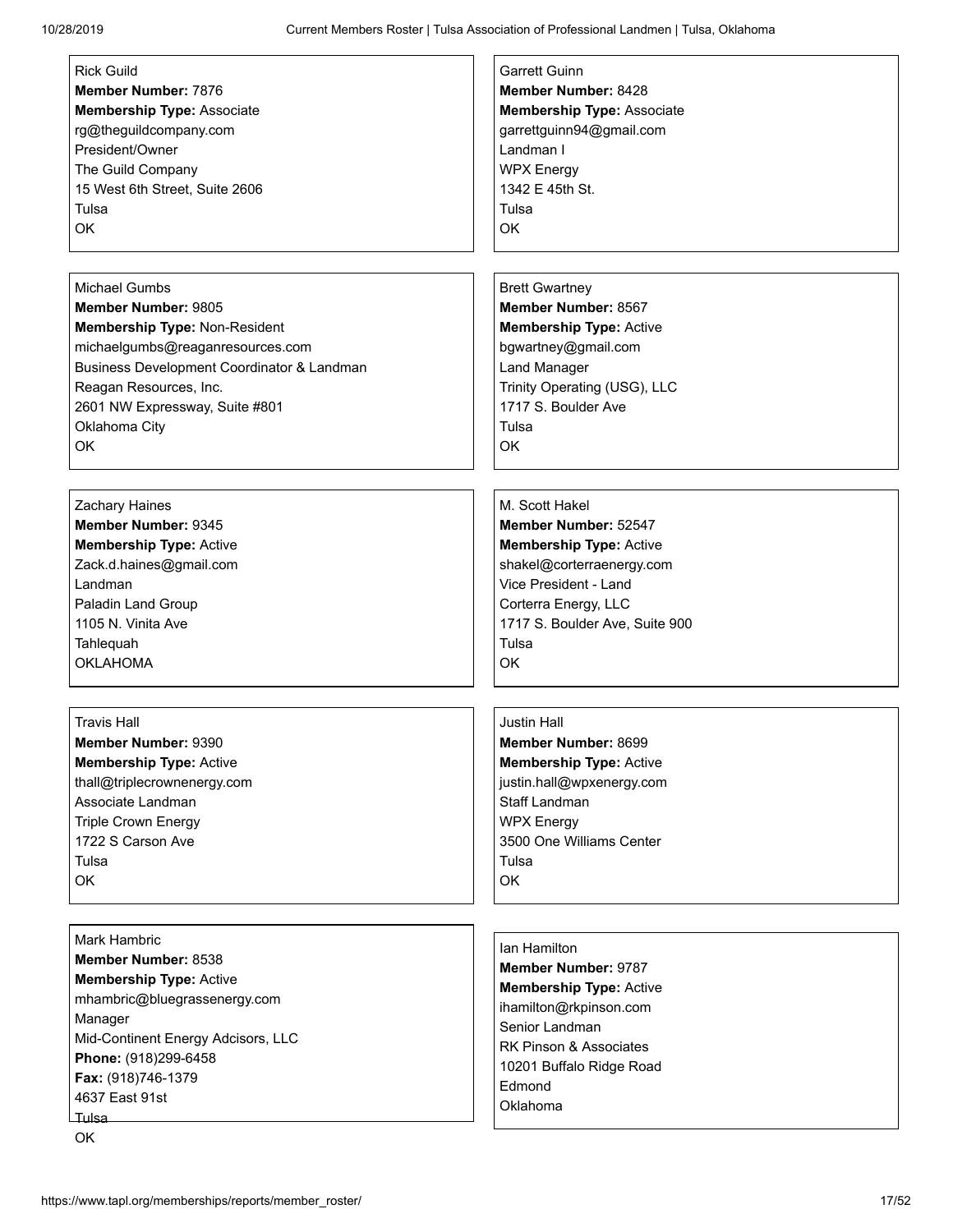| <b>Ted Hans</b><br>Jerrod Hardegree, RPL<br>Member Number: 52837<br>Member Number: 9368<br><b>Membership Type: Active</b><br><b>Membership Type: Active</b><br>thans@ehattorneys.com<br>jhardegree@osageoilandgas.com<br>Partner<br><b>Land Manager</b><br>Enos and Hans Attorneys, PLLC<br>Osage Oil and Gas Properties<br>Phone: (405) 242-2700<br>9520 N. May Ave |  |
|----------------------------------------------------------------------------------------------------------------------------------------------------------------------------------------------------------------------------------------------------------------------------------------------------------------------------------------------------------------------|--|
|                                                                                                                                                                                                                                                                                                                                                                      |  |
|                                                                                                                                                                                                                                                                                                                                                                      |  |
|                                                                                                                                                                                                                                                                                                                                                                      |  |
|                                                                                                                                                                                                                                                                                                                                                                      |  |
|                                                                                                                                                                                                                                                                                                                                                                      |  |
|                                                                                                                                                                                                                                                                                                                                                                      |  |
|                                                                                                                                                                                                                                                                                                                                                                      |  |
| Fax: (405) 600-3400<br>Oklahoma City                                                                                                                                                                                                                                                                                                                                 |  |
| 1000 NW Grand Blvd., Suite 140<br>OK                                                                                                                                                                                                                                                                                                                                 |  |
| Oklahoma City                                                                                                                                                                                                                                                                                                                                                        |  |
| OK                                                                                                                                                                                                                                                                                                                                                                   |  |
| John Hardie<br>Josh Harding                                                                                                                                                                                                                                                                                                                                          |  |
| Member Number: 8496<br>Member Number: 8464                                                                                                                                                                                                                                                                                                                           |  |
| <b>Membership Type: Active</b><br><b>Membership Type: Active</b>                                                                                                                                                                                                                                                                                                     |  |
| jha7956806@aol.com<br>jharding@corterraenergy.com                                                                                                                                                                                                                                                                                                                    |  |
| <b>Land Lead</b><br>Landman                                                                                                                                                                                                                                                                                                                                          |  |
| Hardie Land Services, Inc.<br>Corterra Energy                                                                                                                                                                                                                                                                                                                        |  |
| Phone: (918) 899-5710<br>Phone: (918) 815-2783                                                                                                                                                                                                                                                                                                                       |  |
| 6341 No.St.Louis Ave.<br>7430 E. 88th Street                                                                                                                                                                                                                                                                                                                         |  |
| Tulsa<br>Tulsa                                                                                                                                                                                                                                                                                                                                                       |  |
| OK                                                                                                                                                                                                                                                                                                                                                                   |  |
|                                                                                                                                                                                                                                                                                                                                                                      |  |
| Russ (Rusty) Hargrove, CPL<br><b>Brad Hargrove</b>                                                                                                                                                                                                                                                                                                                   |  |
| Member Number: 8718<br>Member Number: 8652                                                                                                                                                                                                                                                                                                                           |  |
| <b>Membership Type: Active</b><br><b>Membership Type: Active</b>                                                                                                                                                                                                                                                                                                     |  |
| bradleyhargrove@gmail.com<br>hargrove.russ@gmail.com                                                                                                                                                                                                                                                                                                                 |  |
| Senior Staff Landman<br>Landman                                                                                                                                                                                                                                                                                                                                      |  |
| <b>WPX Energy</b><br>Nickel Creek Energy Management                                                                                                                                                                                                                                                                                                                  |  |
| Phone: 918-808-5101<br>Phone: (918) 630-1667                                                                                                                                                                                                                                                                                                                         |  |
| 10530 S Koa St.<br>3500 One Williams Center, MD35                                                                                                                                                                                                                                                                                                                    |  |
| Tulsa<br>Jenks                                                                                                                                                                                                                                                                                                                                                       |  |
| $\overline{\mathsf{OK}}$<br>OK.                                                                                                                                                                                                                                                                                                                                      |  |
|                                                                                                                                                                                                                                                                                                                                                                      |  |
| Kent Harrell                                                                                                                                                                                                                                                                                                                                                         |  |
| Lisa Harmon<br>Member Number: 9473<br>Member Number: 8656                                                                                                                                                                                                                                                                                                            |  |
| <b>Membership Type: Retired</b>                                                                                                                                                                                                                                                                                                                                      |  |
| <b>Membership Type: Active</b><br>kent@harrellenergy.com                                                                                                                                                                                                                                                                                                             |  |
| lisa.harmon@yahoo.com<br>President/Owner                                                                                                                                                                                                                                                                                                                             |  |
| Landman<br>Harrell Exploration Corp., Harrell Energy; Kent J. Harrell                                                                                                                                                                                                                                                                                                |  |
| Independent<br><b>Revocable Trust</b>                                                                                                                                                                                                                                                                                                                                |  |
| Phone: 918-491-4189<br>Phone: (918)299-6402                                                                                                                                                                                                                                                                                                                          |  |
| 9521-B South Riverside Pkwy<br>Fax: (918)587-0501                                                                                                                                                                                                                                                                                                                    |  |
| Tulsa<br>9521 Riverside Pkwy Ste 545B                                                                                                                                                                                                                                                                                                                                |  |
| $\overline{\mathsf{OK}}$<br>Tulsa                                                                                                                                                                                                                                                                                                                                    |  |
| OK                                                                                                                                                                                                                                                                                                                                                                   |  |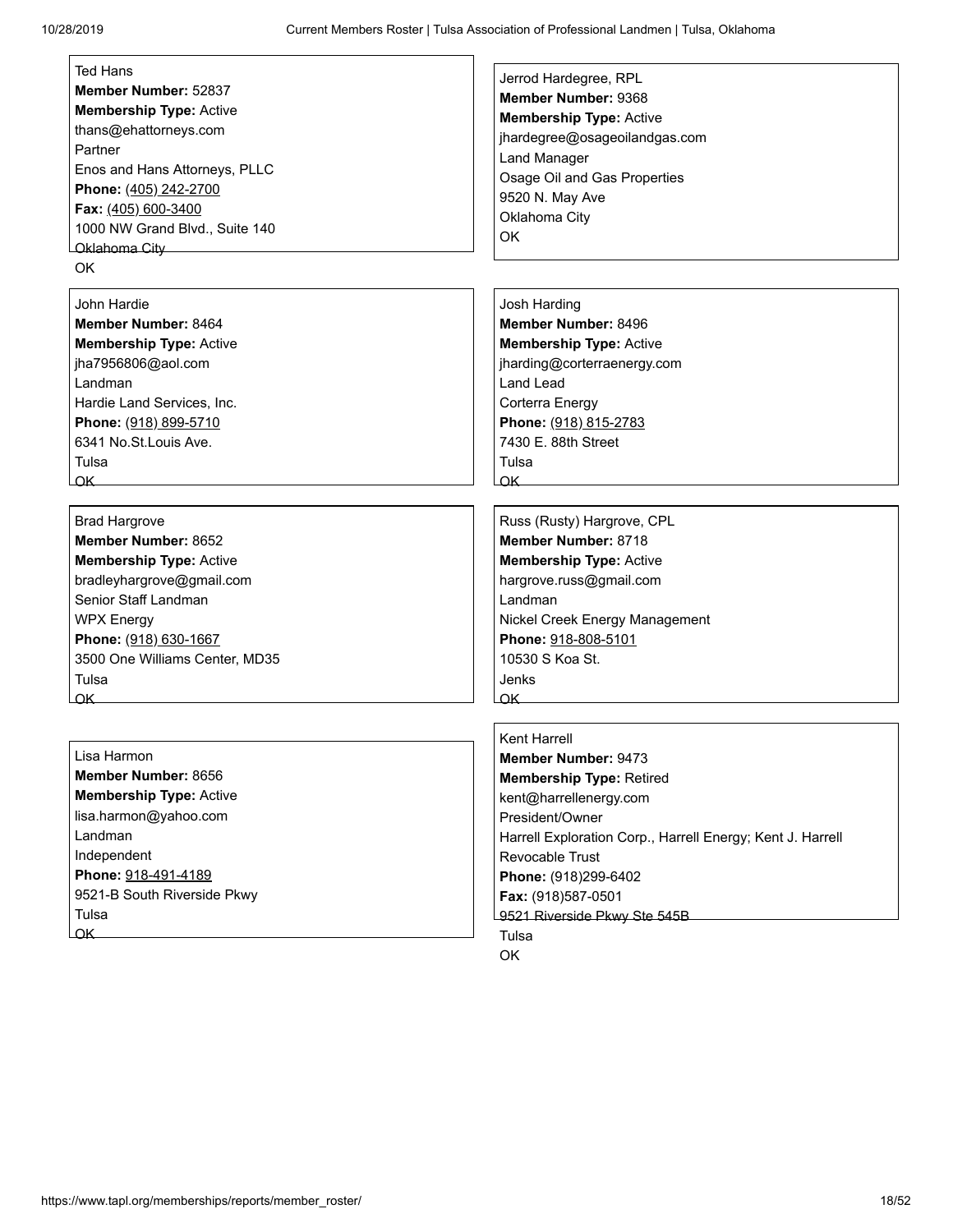| Member Number: 9116<br>Membership Type: Non-Resident<br>jharris@jessharris.com<br>Manager<br>Jess Harris III, L.L.C.<br>Phone: 405-470-7453 x103<br>Fax: 405-470-7455<br>13124 N MacArthur Blvd<br>LOklahoma Citv  | Member Number: 8400<br><b>Membership Type: Active</b><br>adamhartman@cox.net<br>Petroleum Landman<br>Independent<br>17764 S. 273rd W. Ave.<br><b>Bristow</b><br>OK.                                                                                                                           |
|--------------------------------------------------------------------------------------------------------------------------------------------------------------------------------------------------------------------|-----------------------------------------------------------------------------------------------------------------------------------------------------------------------------------------------------------------------------------------------------------------------------------------------|
| OK.<br>Craig Hauschildt<br>Member Number: 9283<br><b>Membership Type: Active</b><br>CHauschildt@farmersnational.com<br>AVP & Minerals Manager<br><b>Farmers National Company</b><br>5110 S Yale Ave<br>Tulsa<br>OK | Craig Hauschildt, RL<br>Member Number: 9744<br><b>Membership Type: Active</b><br>chauschildt@farmersnational.com<br>Vice President / Associate Director<br><b>Farmers National Company</b><br>Phone: (918)895-8027<br>Fax: (918)398-5901<br>15 W 6th Street, Suite 2700<br>Tulsa<br><b>OK</b> |

[Tom Havenstrite](https://www.tapl.org/profiles/tomhavenstrite@tsdudley.com/) **Member Number:** 8467 **Membership Type:** Active tomhavenstrite@tsdudley.com President Dudley Land Company **Phone:** (405)217-9681 **Fax:** (405)507-0120 5925 N Robinson Ave Oklahoma City OK

#### [Jake Hawes](https://www.tapl.org/profiles/jhawes/)

**Member Number:** 9375 **Membership Type:** Active Jake.hawes@chisholmog.com Landman Chisholm Oil and Gas Operating, LLC 6738 S. Birmingham Ave. Tulsa OK

#### [Jake Hawes](https://www.tapl.org/profiles/jhaweszen/) **Member Number:** 9582 **Membership Type:** Active jake.hawes@chisholmog.com Landman Chisholm Oil and Gas Operating, LLC 6100 S. Yale Ave., Ste. 1700 Tulsa OK

[Steffanie Hayes](https://www.tapl.org/profiles/xsteffyx/) **Member Number:** 8545 **Membership Type:** Active SHayes@atalres.com Land Manager Atalaya Resources, LLC **Phone:** (918) 858-5069 15 E 5th Street, Suite 1100 Tulsa **OK**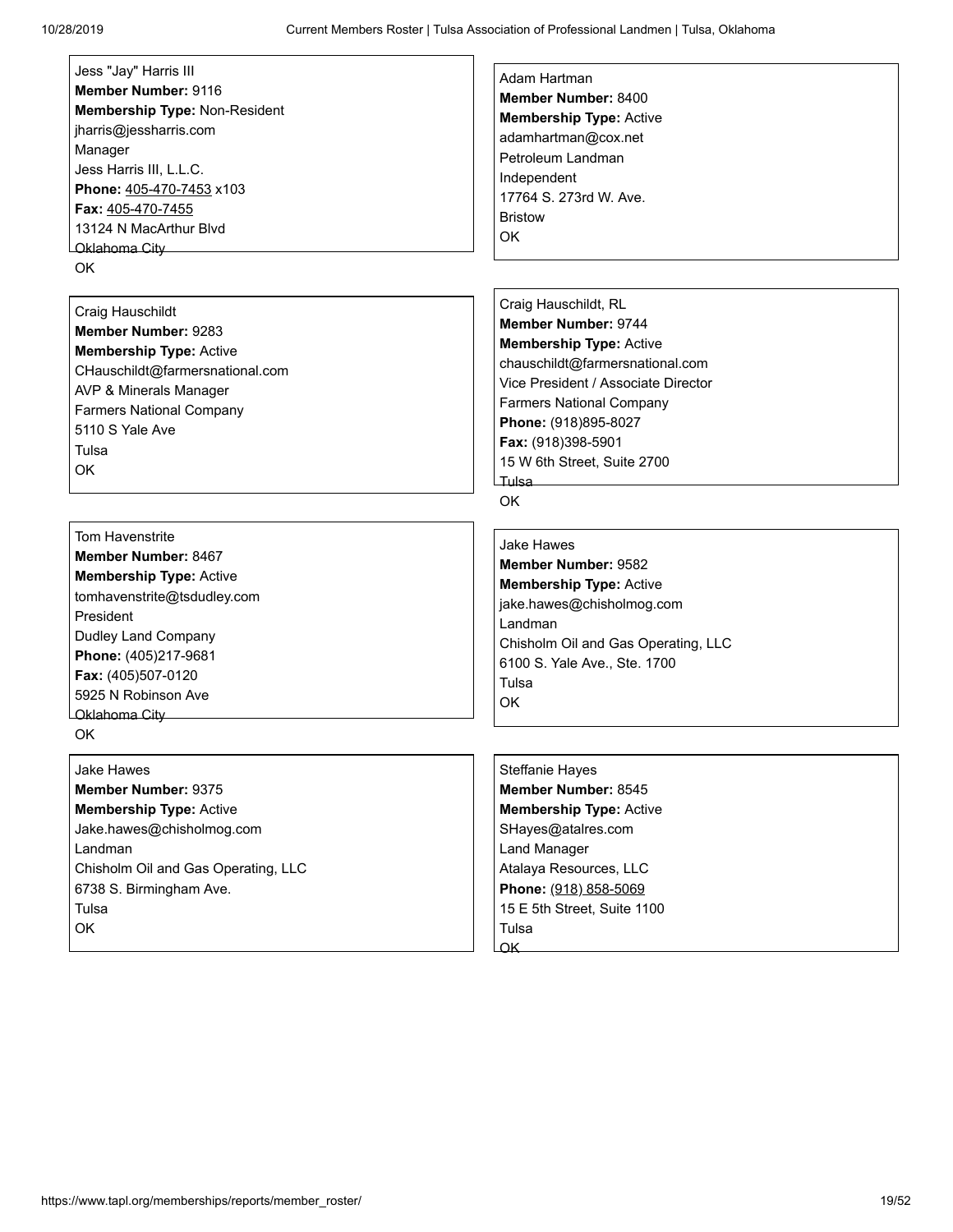$\Gamma$ 

| <b>Holly Hayes</b>                | John Helm                         |
|-----------------------------------|-----------------------------------|
| Member Number: 9336               | Member Number: 8766               |
| <b>Membership Type: Active</b>    | <b>Membership Type: Active</b>    |
| hayes.hollykathrine@gmail.com     | jhelm@helmenergycompany.com       |
| Landman                           | <b>PRESIDENT</b>                  |
| Paladin Land Group                | <b>HELM ENERGY COMPANY</b>        |
| 15 E 5th Street                   | Phone: (918) 392-0550             |
| Tulsa                             | Fax: (918) 495-2903               |
| OK                                | 7134 S. Yale, Ste 430             |
|                                   | Tulsa                             |
|                                   | OK                                |
| David Helmerich                   | Janice Hemphill                   |
| Member Number: 8185               | Member Number: 8419               |
| <b>Membership Type: Active</b>    | <b>Membership Type: Associate</b> |
| dhelmerich@etx-energy.com         | janice@ce2ok.com                  |
| Landman                           | Landman                           |
| <b>ETX Energy</b>                 | Citizen Energy II, LLC            |
| 2421 E 19TH ST                    | Phone: 918 949-4680               |
| Tulsa                             | 320 S Boston Ave                  |
| OK                                | Tulsa                             |
|                                   | $\alpha$ K                        |
|                                   |                                   |
| Daniel Hemphill                   | <b>Trevor Henson</b>              |
| Member Number: 8483               | Member Number: 7858               |
| <b>Membership Type: Active</b>    | <b>Membership Type: Associate</b> |
| daniel@jackforkland.com           | trevor.henson@lsh-law-firm.com    |
| Landman                           | Attorney                          |
| Jackfork Land, Inc.               | Levinson, Smith & Huffman, P.C.   |
| 925 Cedar Lake Blvd.              | 1743 East 71st Street             |
| Oklahoma City                     | Tulsa                             |
| Oklahoma                          | OK                                |
|                                   |                                   |
| Pat Herring                       | <b>Steve Hicks</b>                |
| Member Number: 52765              | Member Number: 8651               |
| <b>Membership Type: Associate</b> | <b>Membership Type: Active</b>    |
| pat.herring@schafferherring.com   | steven.hicks@wpxenergy.com        |
| <b>Director</b>                   | Area Land Manager-Permian Basin   |
| Schaffer Herring PLLC             | WPX Energy Inc.                   |
| Phone: (918) 550-8107             | Phone: (539) 573-1059             |
| Fax: (918) 550-8106               | 3500 One Williams Center          |
| 7134 S. Yale                      | Tulsa                             |
| ⊥Tulsa<br>OK                      | $\overline{\mathsf{OK}}$          |
|                                   |                                   |
| Chris Hill                        | <b>CORY HLEDIK</b>                |
| Member Number: 53374              | <b>Member Number: 9014</b>        |
| <b>Membership Type: Active</b>    | Membership Type: Non-Resident     |
| chill@staghornpetro.com           | chledik@bearcatland.com           |
| Landman                           | PROJECT MANAGER                   |
| Staghorn Petroleum, LLC           | BEARCAT LAND, INC.                |
| Phone: 918-584-2558 x207          | 11032 QUAIL CREEK RD, STE 102     |
| One West Third, Suite 1000        | <b>OKLAHOMA CITY</b>              |
| Tulsa                             | OK                                |
| $\overline{\mathsf{OK}}$          |                                   |

٦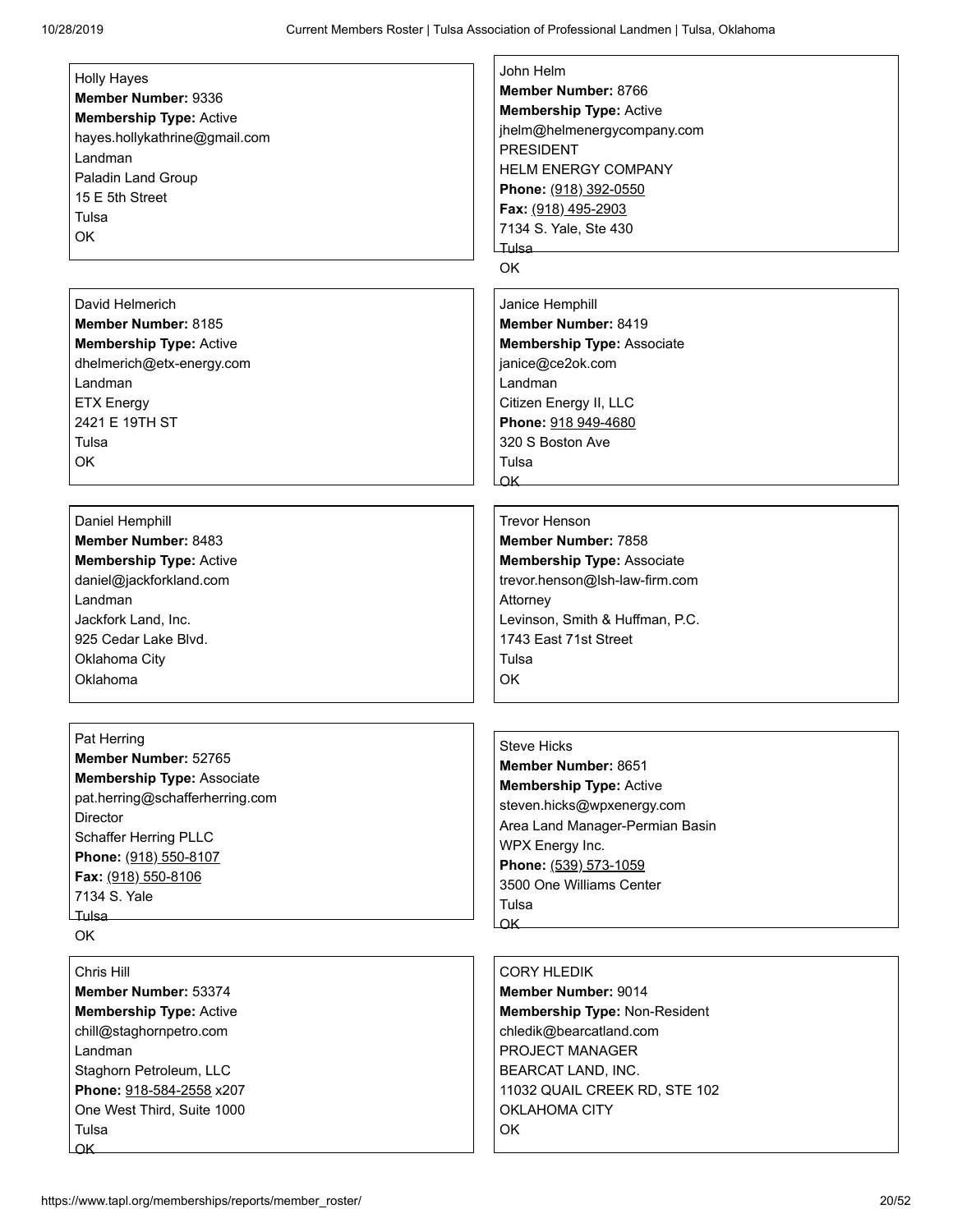| Rocky Hodgson<br>Member Number: 8431<br>Membership Type: Non-Resident<br>rocky@conchoenergy.net<br><b>Managing Member</b><br>American Hydrocarbons Co., LLC<br>Phone: (580)621-3470<br>Fax: 5806213472<br>983 Eagle Pass<br>Freedom<br><b>OK</b> | Tom Hoefling<br>Member Number: 8583<br><b>Membership Type: Active</b><br>thoefling@oxleyfdn.com<br>Landman<br>self employed<br>Phone: (918) 584-1978<br>Fax: (918)599-1899<br>14 Woodward Blvd<br>Tulsa<br>Oklahoma                        |
|--------------------------------------------------------------------------------------------------------------------------------------------------------------------------------------------------------------------------------------------------|--------------------------------------------------------------------------------------------------------------------------------------------------------------------------------------------------------------------------------------------|
| J. David Hoffman<br>Member Number: 8629<br><b>Membership Type: Active</b><br>dhoffman@tecollc.com<br>Vice President-Land<br>Tecolote Energy, LLC<br>Phone: (918) 289-6427<br>401 S. Boston, Suite 1500<br>Tulsa<br>$\alpha$ K                    | Kristina Hoffman Barnes<br>Member Number: 8488<br><b>Membership Type: Active</b><br>khoffman@tecollc.com<br>Administrative Landman<br>Tecolote Energy, LLC<br>401 South Boston<br>Tulsa<br>OK                                              |
| <b>Taylor Hofstrom</b><br>Member Number: 8897<br><b>Membership Type: Associate</b><br>taylor@ce2ok.com<br><b>Land Assistant</b><br>Citizen Energy<br>320 S. Boston Avenue, Suite 900<br>Tulsa<br><b>United States</b>                            | <b>B. Michael Hofstrom</b><br>Member Number: 8692<br><b>Membership Type: Active</b><br>mike@ce2ok.com<br><b>Land Manager</b><br>Citizen Energy II, LLC<br>Phone: 918 949 4680<br>320 S. Boston<br>Tulsa<br><u>OK</u>                       |
| <b>Tyler Hogland</b><br>Member Number: 6930<br>Membership Type: Non-Resident<br>thogland@gmail.com<br>Owner<br>Husky Ventures, Inc.<br>409 E Magnolia Ter<br>Mustang<br>OK                                                                       | William Holder<br>Member Number: 50185<br><b>Membership Type: Active</b><br>bill.holder@holcollc.com<br>President<br><b>HolCo LLC</b><br>Phone: (918)6293541<br>P.O. Box 701482<br>Tulsa<br>Oklahoma                                       |
| ALAN HOLSTED<br><b>Member Number: 9803</b><br><b>Membership Type: Associate</b><br>alanholsted@gmail.com<br>Senior Prospect Advisor<br>Osage Oil and Gas Properties<br>3624 NE 140th Terrace Ct.<br>Edmond<br><b>OK</b>                          | <b>Matthew Hoops</b><br>Member Number: 9382<br><b>Membership Type: Active</b><br>matthew.hoops@wpxenergy.com<br>Senior Landman - Commercial Development<br><b>WPX Energy</b><br>3500 One Williams Center, MD: 35-119<br>Tulsa<br><b>OK</b> |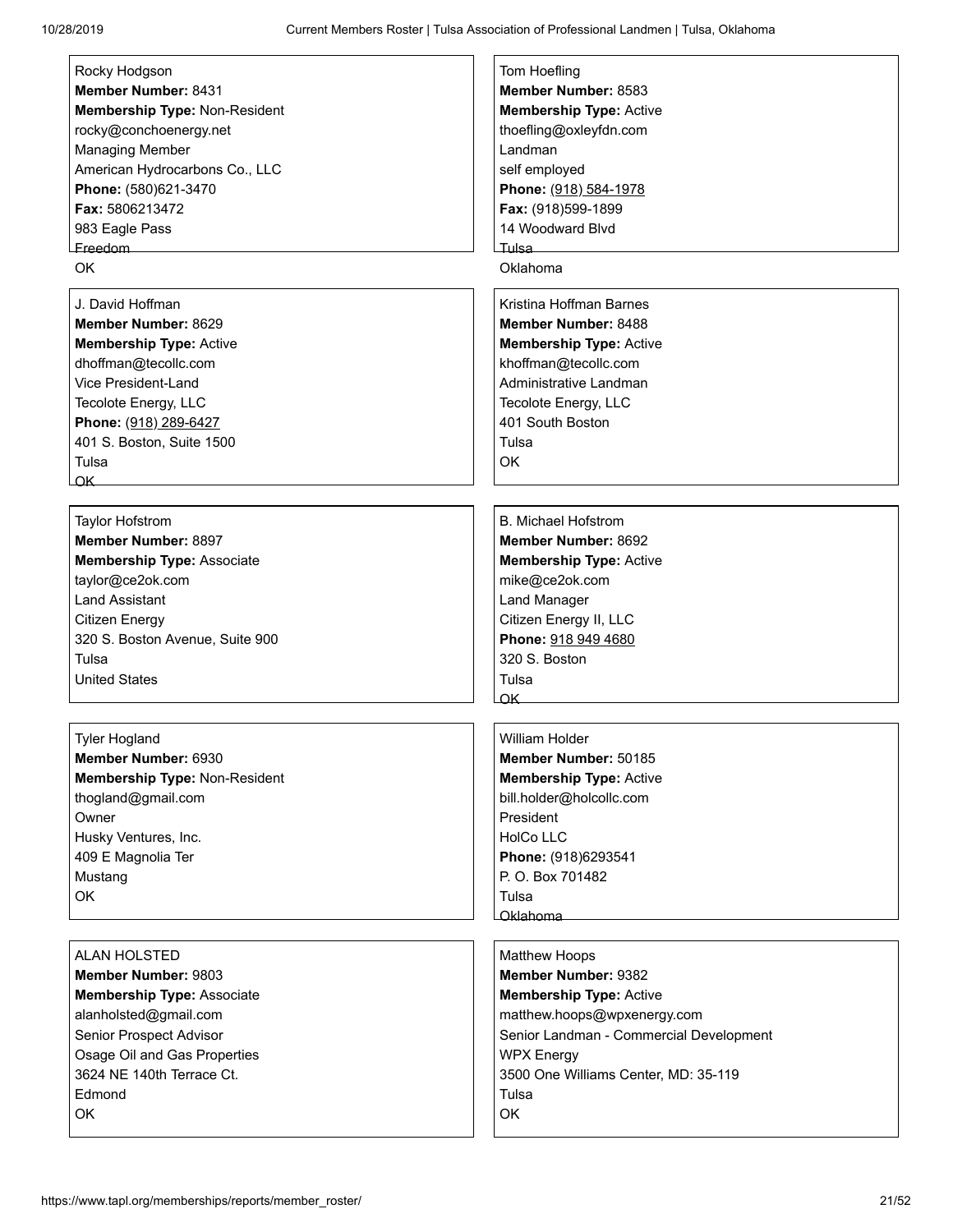| Josiah Hooten                       | Joseph Hooten                       |
|-------------------------------------|-------------------------------------|
| <b>Member Number: 9802</b>          | Member Number: 8834                 |
| <b>Membership Type: Active</b>      | <b>Membership Type: Active</b>      |
| who10josiah@yahoo.com               | jmhconsultserv@gmail.com            |
| Owner/landman                       | <b>Title Manager</b>                |
| J-Hoote Consulting                  | Paladin Land Group, LLC             |
| 409 W 120th PI S                    | 409 W 120th PI S.                   |
| Jenks                               | Jenks                               |
| <b>OK</b>                           | Oklahoma                            |
|                                     |                                     |
|                                     |                                     |
|                                     |                                     |
| Chaz Horton                         | <b>Ben Hubbert</b>                  |
| Member Number: 9384                 | Member Number: 8426                 |
| <b>Membership Type: Associate</b>   | <b>Membership Type: Active</b>      |
| chzhorton@gmail.com                 | benhubb77@gmail.com                 |
| Associate Attorney                  | Sr. Landman                         |
| The Needham Companies               | Laredo Petroleum, Inc.              |
| Fax: 918-604-3143                   | 15 W 6TH ST.                        |
| 3362 S 208th East Ave               | <b>TULSA</b>                        |
| <b>Broken Arrow</b>                 | <b>OKLAHOMA</b>                     |
| $\overline{\mathsf{OK}}$            |                                     |
|                                     |                                     |
| Julie Huber                         | William Huffman                     |
| Member Number: 8459                 | Member Number: 50192                |
|                                     |                                     |
| <b>Membership Type: Active</b>      | <b>Membership Type: Associate</b>   |
| jhuber@sagenr.com                   | whuffman@msn.com                    |
| Land Manager                        | Attorney                            |
| Sage Natural Resources, LLC         | William H. Huffman, Attorney at Law |
| Phone: 918-978-7011                 | Phone: (918)496-3416                |
| Fax: 918-900-6443                   | Fax: (918)492-6224                  |
| 6120 S. Yale Ave., Suite 900        | 1743 F. 71st St.                    |
| Tulsa <sub>—</sub>                  | Tulsa                               |
| OK                                  | <b>OK</b>                           |
|                                     |                                     |
| Bobby Huffman                       | <b>Joel Hulett</b>                  |
| Member Number: 9835                 | Member Number: 8810                 |
| <b>Membership Type: Active</b>      | <b>Membership Type: Active</b>      |
| bobby.huffman@haggardland.com       | hulettjoel@gmail.com                |
| <b>Business Development Manager</b> | <b>Title Examiner</b>               |
| <b>Haggard Land Company</b>         | <b>Hulett Land Services</b>         |
| 1405 Sherwood Lane                  | Phone: 1.918.640.1201               |
| <b>Nichols Hills</b>                | Tulsa                               |
| Oklahoma                            | OK                                  |
|                                     |                                     |
|                                     |                                     |
|                                     | Kerby Hunt                          |
| Greg Hulett                         | Member Number: 8655                 |
| Member Number: 9341                 | <b>Membership Type: Active</b>      |
| <b>Membership Type: Active</b>      | Kerby@AxisExploration.com           |
| passantguardant@gmail.com           | VP of Land                          |
| Landman                             |                                     |
| Paladin Land Group                  | Triumph Energy Partners, LLC        |
| 1040 E. 37th Pl.                    | Phone: (918) 346-6789               |
| Tulsa                               | Fax: (918) 346-6790                 |
| Oklahoma                            | 8908 S. Yale Ave.                   |
|                                     | <b>Tulsa</b>                        |
|                                     | OK                                  |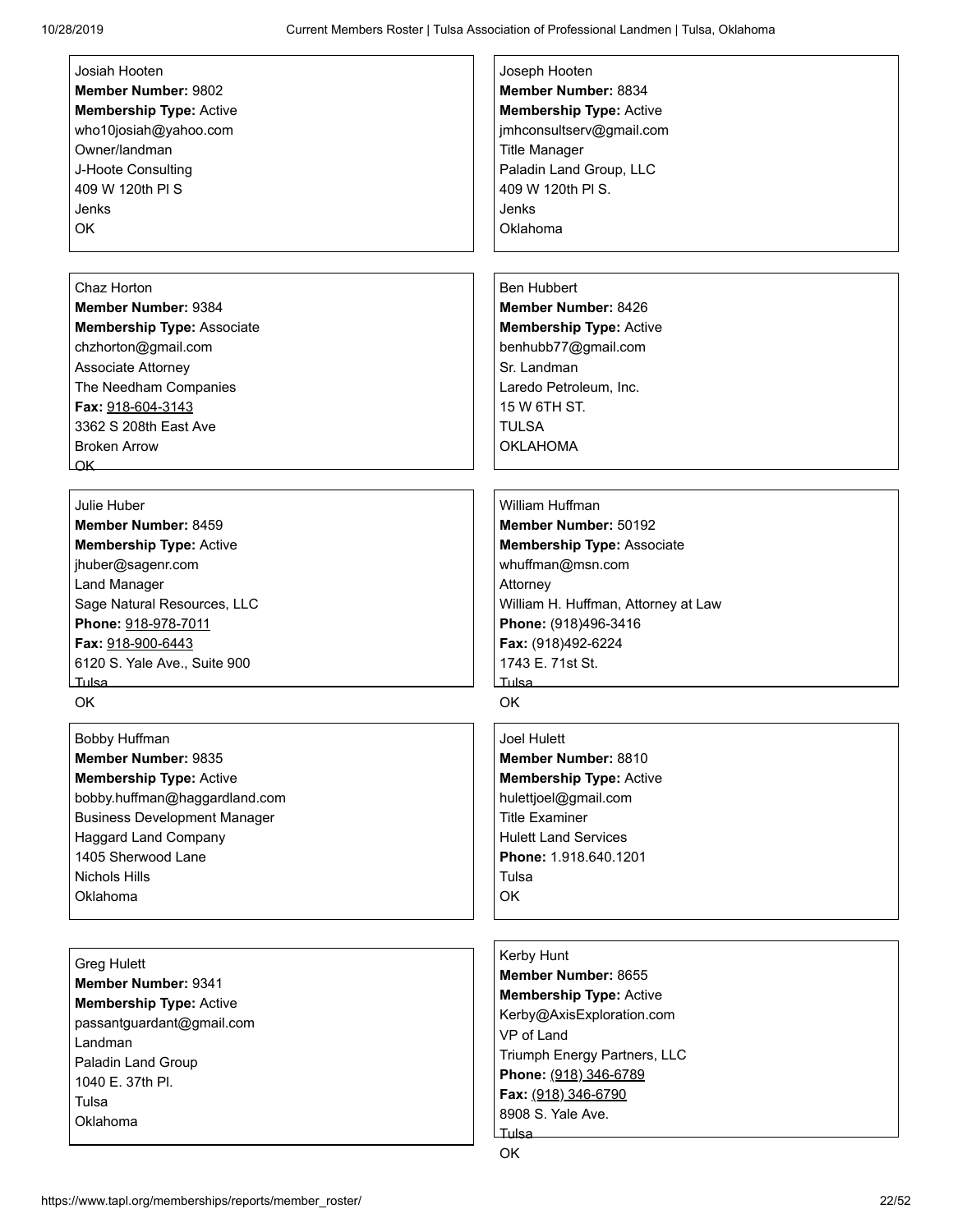| <b>Merritt Hunt</b>                  | Monette Hutton                             |
|--------------------------------------|--------------------------------------------|
| Member Number: 8778                  | Member Number: 9795                        |
| <b>Membership Type: Active</b>       | <b>Membership Type: Active</b>             |
| mhunt@triumphep.com                  | monette@ce2ok.com                          |
| Landman                              | Land Tech                                  |
| Triumph Energy Partners, LLC         | <b>Citizen Energy</b>                      |
| 8908 S. Yale Ave.                    | 320 S Boston Ave                           |
| Tulsa                                | Tulsa                                      |
| OK                                   | OK                                         |
|                                      |                                            |
| <b>BRETT HUTTON</b>                  | Pam Ibbetson                               |
| Member Number: 9343                  | Member Number: 8586                        |
| <b>Membership Type: Active</b>       | <b>Membership Type: Active</b>             |
| brettmhutton@gmail.com               | pibbetson@cox.net                          |
| <b>TITLE ANALYST</b>                 | Owner                                      |
| PALADIN LAND GROUP                   | Ibbetson Consulting, LLC                   |
| 7006 s. JAMESTOWN                    | Phone: 9182842346                          |
| <b>TULSA</b>                         | 631 W. Lakeview Drive                      |
| OK                                   | Sapulpa                                    |
|                                      | OK.                                        |
|                                      |                                            |
| Drew Icenogle                        | Brian Inbody                               |
| Member Number: 9389                  | Member Number: 53322                       |
| <b>Membership Type: Active</b>       | <b>Membership Type: Associate</b>          |
| dicenogle@triplecrownenergy.com      | binbody@mcnamlaw.com                       |
| Associate Landman                    | Partner                                    |
| <b>Triple Crown Energy</b>           | McNamara, Inbody & Parrish                 |
| 2201 S. Utica Place, Suite 100       | Fax: (918) 599-0310                        |
| Tulsa                                | 1437 S. Boulder Ave., Suite 1210           |
| OK                                   | Tulsa                                      |
|                                      | OK                                         |
| <b>Bill Irvin</b>                    |                                            |
| <b>Member Number: 52131</b>          | Rami Jabara                                |
| Membership Type: Non-Resident        | <b>Member Number: 6439</b>                 |
| bill@irvinland.com                   | Membership Type: Non-Resident              |
| <b>Owner/Operating Manager</b>       | ramijabara@gmail.com                       |
| <b>Bill Irvin Land Services, LLC</b> | Attorney                                   |
| Phone: 405-603-5388                  | Charney Brown, LLC                         |
| Fax: (405) 470-8680                  | Fax: 2148539318                            |
| 13186 N. MacArthur Blvd.             | 6814 Patrick Dr.                           |
| Oklahoma City                        | Dallas<br>$\mathsf{T} \mathsf{X}$          |
| OK                                   |                                            |
| Larry Jenkins                        | <b>Brandon Jenkins</b>                     |
| <b>Member Number: 8122</b>           | Member Number: 8158                        |
| Membership Type: Non-Resident        | Membership Type: Non-Resident              |
| larry@uplandexploration.com          | brandonjenkins@reaganresources.com         |
| V. P. Land                           | Business Development Coordinator & Landman |
| Upland Exploration, Inc.             | Reagan Resources, Inc.                     |
| Phone: (580) 233-4099                | Fax: 4058482712                            |
| P.O. Box 30718                       | 2601 NW Expressway, Suite #801W            |
| Edmond                               | Oklahoma City                              |
| $\overline{\mathsf{OK}}$             | $\overline{\mathsf{OK}}$                   |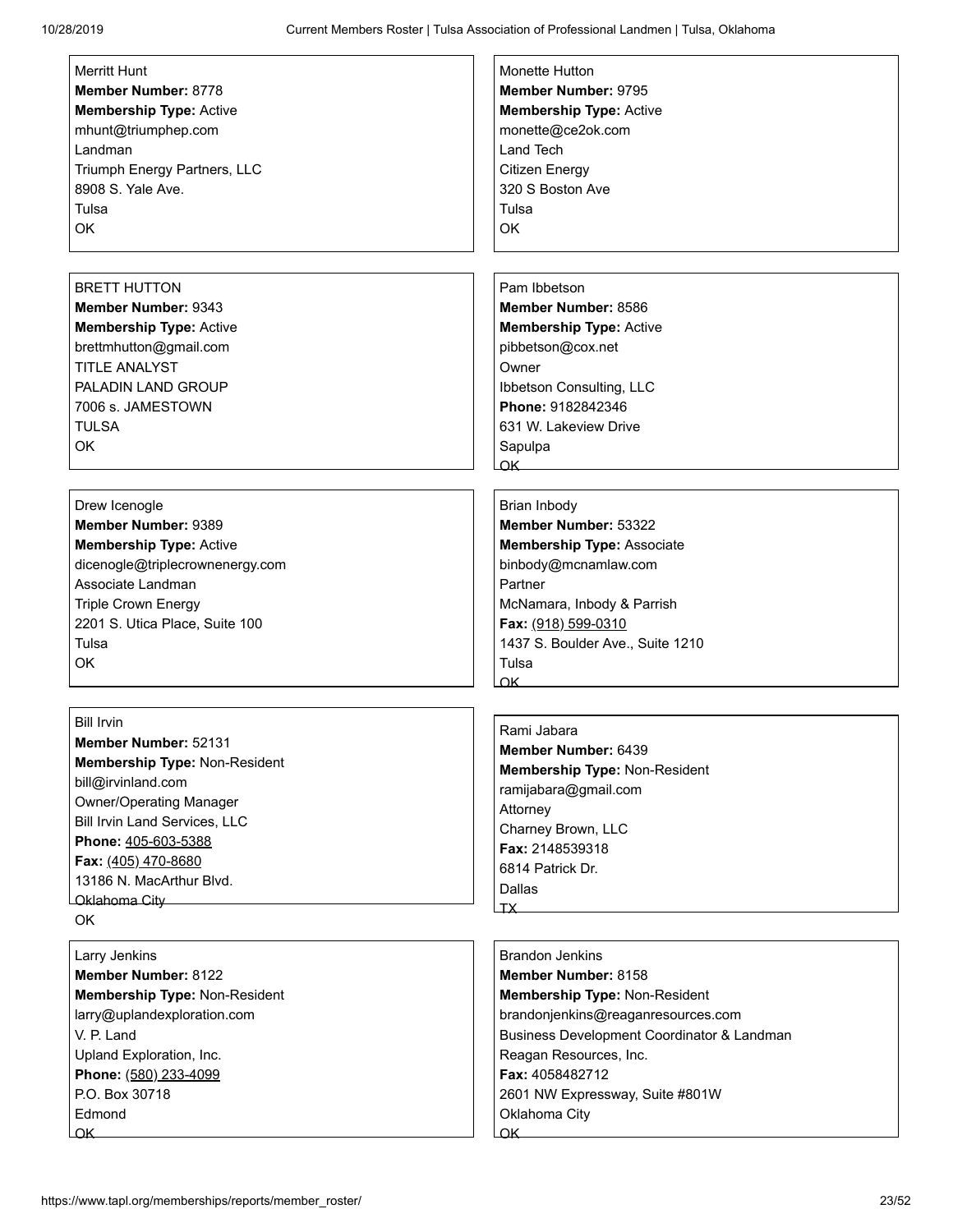| Joel Johnson                                  | Curtis Johnson, CPL                  |
|-----------------------------------------------|--------------------------------------|
| Member Number: 9801                           | Member Number: 51275                 |
|                                               |                                      |
| Membership Type: Non-Resident                 | <b>Membership Type: Active</b>       |
| joel@manzanitaenergy.com<br>Petroleum Landman | cjohnson.ok@gmail.com<br>Sr. Landman |
|                                               |                                      |
| Manzanita Energy LLC                          | Citizen Energy III, LLC              |
| Fax: 479-431-5050                             | Phone: 9186059577                    |
| P.o. Box 1476                                 | 320 S. Boston Ave., Suite 900        |
| Greenwood                                     | Tulsa                                |
| AR_                                           | OK                                   |
|                                               |                                      |
| Jay Jones                                     | Jared Jones                          |
| <b>Member Number: 9011</b>                    | Member Number: 8683                  |
| Membership Type: Non-Resident                 | <b>Membership Type: Active</b>       |
| jayjones1@cox.net                             | jaredj@samson.com                    |
| President                                     | <b>Land Manager</b>                  |
| Jay F. Jones, Inc.                            | Samson Resources Company             |
| Fax: 479.494.1932                             | Phone: (918) 949-1367                |
| 2622 South 46th Street                        | Fax: (918) 591-7581                  |
| Ft. Smith                                     | 15 E. 5th St., Suite 1000            |
| AR.                                           | Tulsa                                |
|                                               | OK                                   |
|                                               |                                      |
| Pat Jordan                                    | <b>Beau Justice</b>                  |
| Member Number: 8798                           | <b>Member Number: 8845</b>           |
| <b>Membership Type: Active</b>                | Membership Type: Non-Resident        |
| jordanenergy@sbcglobal.net                    | gwjusticeiii@gmail.com               |
| President                                     | Relationshhip Manager                |
| Jordan Energy Company                         | <b>Farmers National Company</b>      |
| Phone: 918-587-7788                           | 4914 Ledgestone Dr                   |
| 9 East 4th Street, Suite 700                  | Fort Worth                           |
| Tulsa                                         | Texas                                |
| OK.                                           |                                      |
|                                               |                                      |
| Leo Kantowski                                 | <b>Kristoffer Karnes</b>             |
| Member Number: 8578                           | Member Number: 9704                  |
| <b>Membership Type: Active</b>                | <b>Membership Type: Active</b>       |
| lkantowski@samsonco.com                       | kkarnes@blackbeardoperating.com      |
| Land Manager                                  | Senior Landman                       |
| Samson Energy                                 | <b>Blackbeard Operating</b>          |
| Fax: (918)878-9370                            | PO BOX 52628                         |
| 110 West 7th Street                           | Tulsa                                |
| Tulsa                                         | Oklahoma                             |
| OK                                            |                                      |
|                                               |                                      |
| Jake kEITH                                    | Jim Keith                            |
| <b>Member Number: 9298</b>                    | Member Number: 8543                  |
| Membership Type: Non-Resident                 | <b>Membership Type: Active</b>       |
| jmkeith@superiortitleservices.net             | jkeith72554@gmail.com                |
| Manager/Partner                               | President                            |
| Superior Title Services, Inc.                 | Superior Title Services, Inc.        |
| P.O. Box 30180                                | Fax: 405-471-6506                    |
| Edmond                                        | P.O. Box 30180                       |
| OK                                            | Edmond                               |
|                                               | Ok.                                  |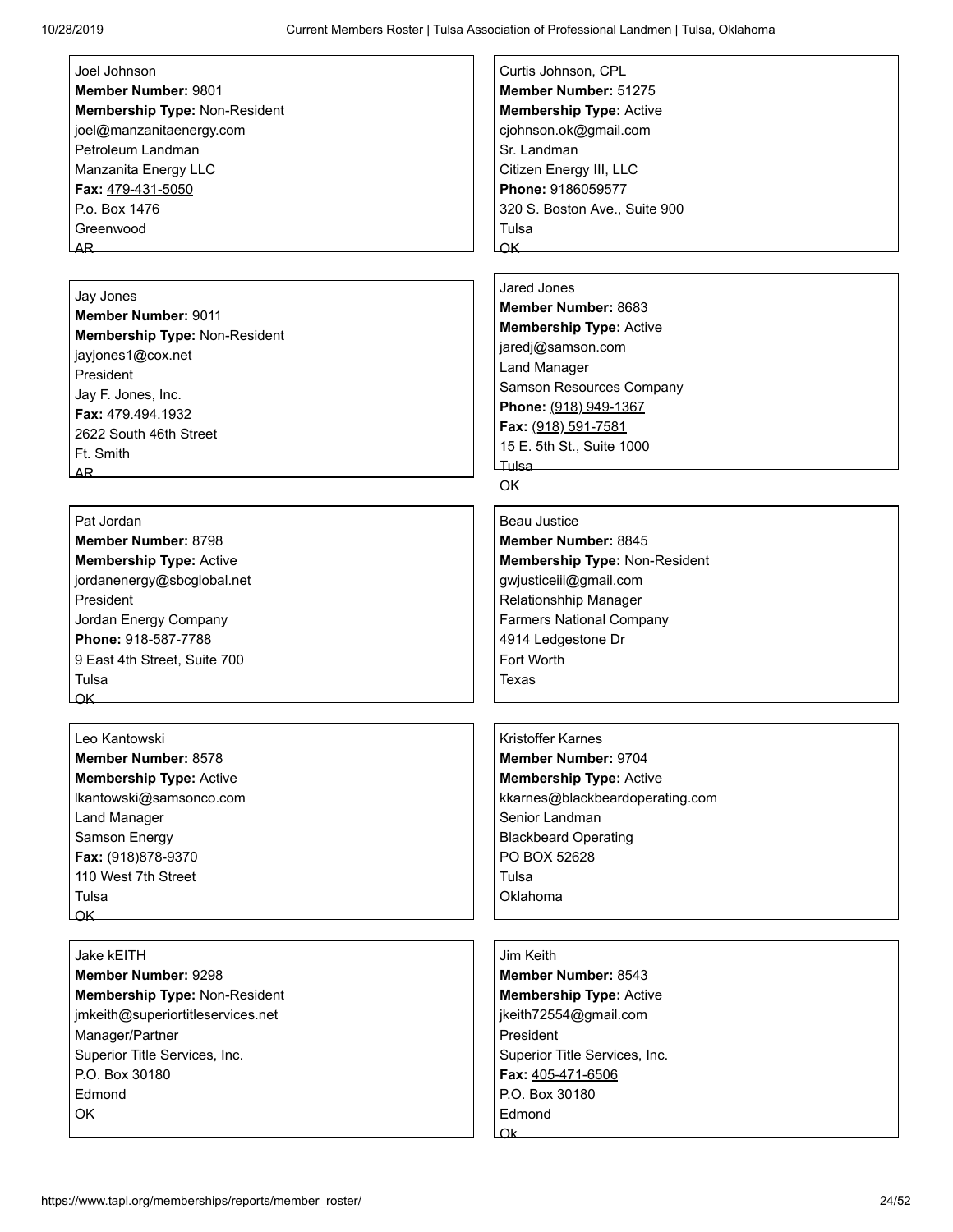| <b>Marshall Kelley</b>                 | Joe Kidwell                                         |
|----------------------------------------|-----------------------------------------------------|
| Member Number: 50210                   | Member Number: 8660                                 |
| <b>Membership Type: Active</b>         |                                                     |
| charterland@sbcglobal.net              | <b>Membership Type: Active</b>                      |
| Manager/Owner                          | joekidwell1479@gmail.com                            |
| Charter Land Co., L.L.C                | Landman                                             |
| Phone: (918)582-8799                   | Rimrock Resource Operating, LLC                     |
|                                        | 20 E. 5th Street                                    |
| Fax: (918)582-8999                     | Tulsa                                               |
| 15 E. 5th Street, Suite 3625           | OK                                                  |
| Tulsa                                  |                                                     |
| OK                                     |                                                     |
|                                        |                                                     |
| <b>Michael King</b>                    | Mark King                                           |
| Member Number: 8676                    | Member Number: 8716                                 |
| <b>Membership Type: Active</b>         | <b>Membership Type: Active</b>                      |
| msking@oakpar.com                      | mwk-sunenergy@cox.net                               |
| President                              | EVP - Business Development & Land                   |
| OakPar Resources, Inc.                 | <b>Guidon Energy</b>                                |
| Phone: (405) 659-6466                  | Phone: (918) 859-9321                               |
| P.O. BOX 851422                        | 545 E John Carpenter Fwy                            |
| <b>YUKON</b>                           | Irving                                              |
|                                        | <b>TX</b>                                           |
| OK                                     |                                                     |
|                                        | robert klabzuba                                     |
| Benjamin Kirtley                       |                                                     |
| Member Number: 52842                   | Member Number: 8712                                 |
| <b>Membership Type: Active</b>         | <b>Membership Type: Associate</b>                   |
| bj.kirtley@continentalland.com         | robertrklabzuba@aol.com                             |
| Landman                                | President/ Manager                                  |
| <b>Continental Land Resources, LLC</b> | Klabzuba Royalty Company, Klabzuba Exploration, LLC |
| 10213 SW 25th Street                   | Phone: (405)348-0425                                |
| Yukon                                  | 204 N. Robinson, Suite 2350                         |
| OK                                     | OklahomaCity                                        |
|                                        | $\alpha$ K                                          |
|                                        |                                                     |
| Steven Klein                           | Michael Knapp                                       |
| Member Number: 8756                    | Member Number: 50220                                |
| <b>Membership Type: Active</b>         | <b>Membership Type: Active</b>                      |
| steven.klein@laredopetro.com           | mikepknapp@gmail.com                                |
|                                        |                                                     |
| <b>Land Administration Manager</b>     | Manager                                             |
| Laredo Petroleum                       | Lakeland Energy, LLC                                |
| 15 W. 6th Street                       | 4700 W Utica Ave                                    |
| Tulsa                                  | <b>Broken Arrow</b>                                 |
| OK                                     | OK                                                  |
|                                        |                                                     |
|                                        |                                                     |
| Cheryl Knight                          | Cheryl Knight                                       |
| Member Number: 50222                   | <b>Member Number: 8482</b>                          |
| <b>Membership Type: Active</b>         | <b>Membership Type: Associate</b>                   |
| cheryl.knight@unitcorp.com             | cheryl.knight@unitcorp.com                          |
| Land Technician                        | Land Technician                                     |
| Unit Petroleum Company                 | Unit Petroleum Company                              |
| Phone: 918-284-3113                    | Phone: 918-284-3113                                 |
| Fax: (918) 493-7711                    | Fax: (918) 493-7711                                 |
| 8200 South Unit Drive                  | 8200 South Unit Drive                               |
|                                        |                                                     |
| ⊥ulsa                                  | Tulsa                                               |
| OK                                     | OK                                                  |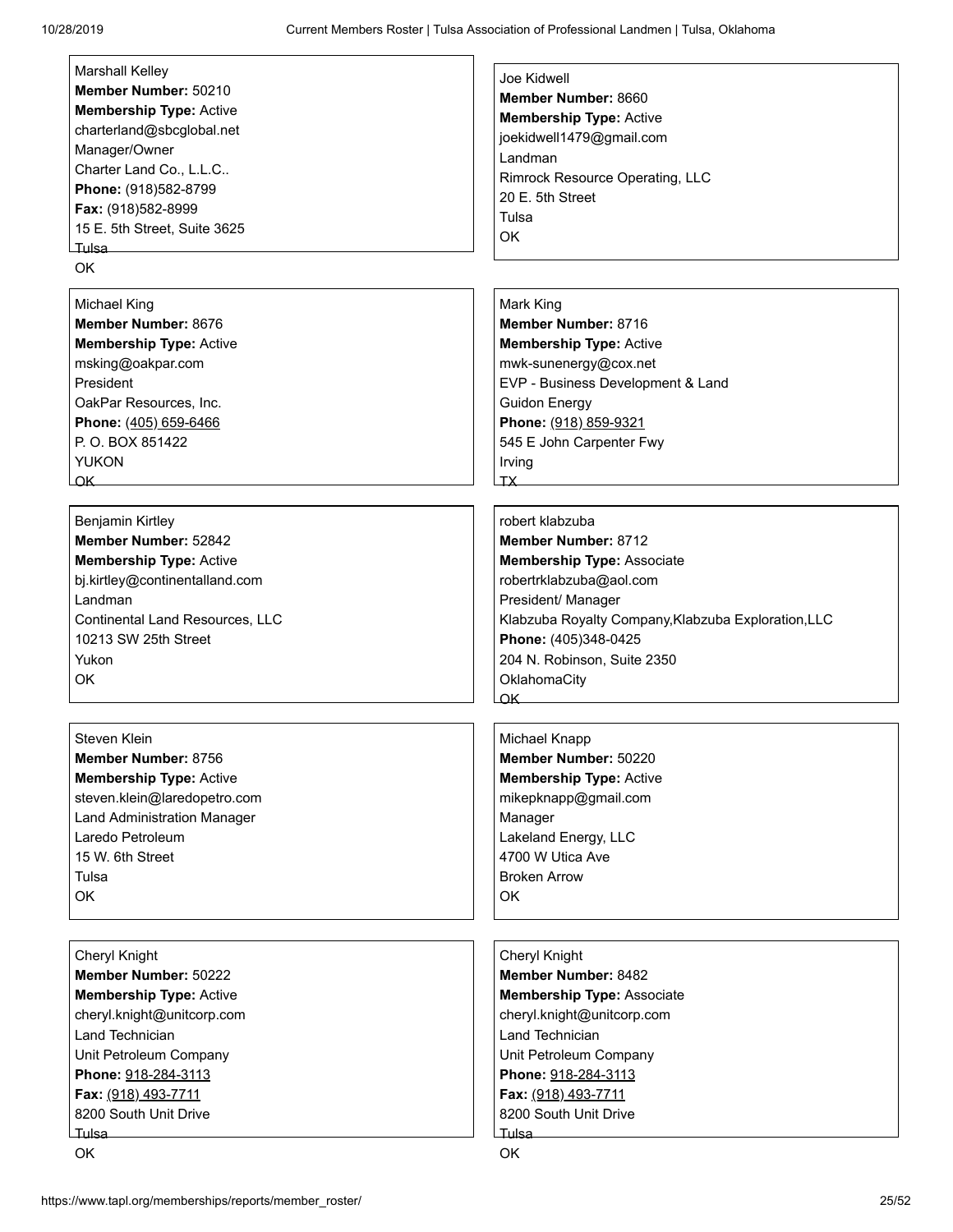| Jim Knipe                           | <b>Scott Koors</b>                           |
|-------------------------------------|----------------------------------------------|
| Member Number: 9268                 | Member Number: 9398                          |
| <b>Membership Type: Retired</b>     | <b>Membership Type: Active</b>               |
| jknipe@naguss.com                   |                                              |
| Vice President - Land               | skoors@samson.com                            |
| Nadel and Gussman, LLC              | Vice President - Land & Business Development |
| Phone: (918) 446-0088               | <b>Samson Resources</b>                      |
| Fax: 918.592.0542                   | Phone: 918-591-1254                          |
| 15 East 5th Street Suite 3200       | 15 East 5th Street, Suite 1000               |
| ∟Tulsa                              | Tulsa                                        |
| OK                                  | $\alpha$ k $-$                               |
|                                     |                                              |
| Wink Kopczynski III                 | <b>Travis Krapff</b>                         |
| Member Number: 52221                | Member Number: 9316                          |
| <b>Membership Type: Active</b>      | <b>Membership Type: Active</b>               |
| whkopczynski3@gmail.com             | travis.krapff@chisholmog.com                 |
| <b>Acquisitions Project Manager</b> | Landman                                      |
| Paladin Land Group, LLC             | Chisholm Oil and Gas Operating, LLC          |
| Phone: 9187042160                   | 6100 S. Yale Ave., Suite 1700                |
| Fax: 4052124041                     | Tulsa                                        |
| PO Box 52400                        | <b>OK</b>                                    |
|                                     |                                              |
| Oklahoma                            |                                              |
| Jerry Kucera, Jr                    | Kimberly Kunnemann                           |
| Member Number: 5858                 | Member Number: 53270                         |
| <b>Membership Type: Active</b>      | <b>Membership Type: Associate</b>            |
| ejkucera@gmail.com                  | KSelf@PrayWalker.com                         |
| owner                               | Attorney                                     |
| benson & manuel, llc                | Pray Walker PC                               |
| Phone: (918) 295-1671               | 100 W 5th St, Suite 900                      |
| po box 52533                        | Tulsa                                        |
| tulsa                               | ОK                                           |
| ۵k                                  |                                              |
|                                     |                                              |
| Namek LaFleur                       | Sonja Langlee                                |
| Member Number: 8687                 | Member Number: 50231                         |
| <b>Membership Type: Active</b>      | <b>Membership Type: Associate</b>            |
| NLafleur@bluestone-nr.com           | sonja@sslenergyconsulting.com                |
| Sr. Landman                         | <b>Vice President</b>                        |
| BLUESTONE NATURAL RESOURCES         | Reese Energy Consulting, Inc.                |
| Phone: (918) 850-2299               | Phone: (918) 877-2657                        |
| Fax: (918) 392-9201                 | 1831 E 71st Street, suite 309                |
| 10806 S Houston Ave                 | Tulsa                                        |
| Jenks                               | OK                                           |
| OK                                  |                                              |
| Debra Langley                       | Glenn Lanoue                                 |
| Member Number: 8734                 | Member Number: 52202                         |
| <b>Membership Type: Active</b>      | <b>Membership Type: Active</b>               |
| dlangley@rimrockresource.com        | GlennL@kfoc.net                              |
| Vice President, Land                | Land Manager                                 |
| Rimrock Resource Operating, LLC     | Kaiser-Francis Oil Company                   |
| Phone: (918) 301-4709               | Phone: (918) 491-4410                        |
| 20 East 5th Street                  | 6733 S. Yale Ave.                            |
| Tulsa                               | Tulsa                                        |

Lok

**Lok**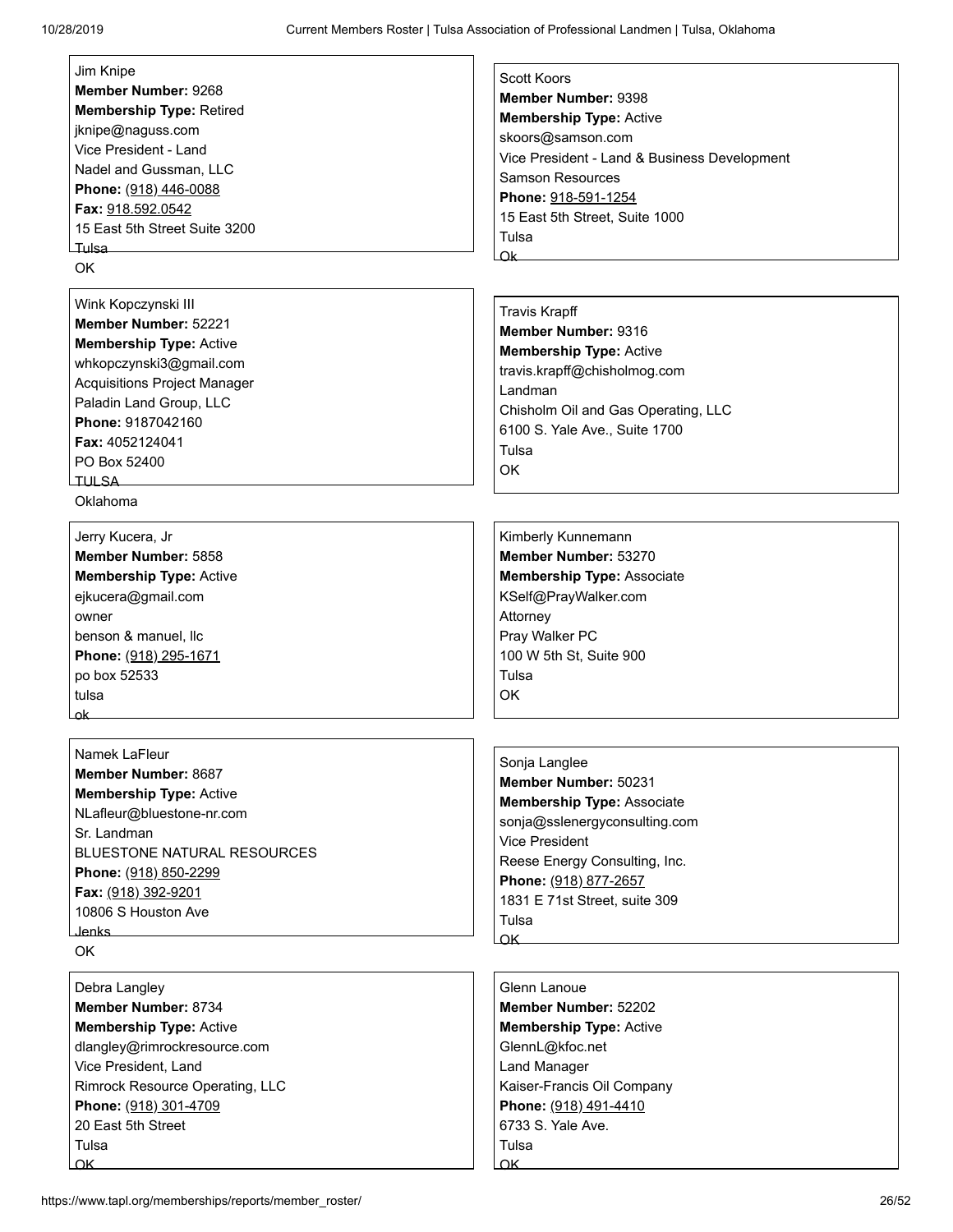[Robbie Larsen](https://www.tapl.org/profiles/rwilburn@cimarex.com/) **Member Number:** 50420 **Membership Type:** Associate rlarsen@laredopetro.com Land Associate Laredo Petroleum, Inc, **Phone:** (918) 451-2267 **Fax:** (918) 858-0693 15 W. Sixth Street, Suite 900 Tulsa

OK

[Karen Laughlin](https://www.tapl.org/profiles/klaughlin100/)

**Member Number:** 8471 **Membership Type:** Active klaughlin@trgllc.com Land/Division Order Administrator The Resource Group **Phone:** 432-570-6898 Ext 306 5100 E Skelly Dr Ste 405 Tulsa  $\overline{OK}$ 

[Michael Ledbetter](https://www.tapl.org/profiles/mledbetter/) **Member Number:** 8479 **Membership Type:** Active mledbetter@sge-tulsa.com Landman Sanguine Gas Exploration, LLC **Phone:** (918) 496-4798 P.O. Box 700720 Tulsa OK

[SHELBY LIMBURG](https://www.tapl.org/profiles/slimburg/) **Member Number:** 9371 **Membership Type:** Associate limburg@lsh-law-firm.com Lawyer Levinson, Smith, and Huffman 1743 E 71ST ST TULSA Oklahoma

[Jeffery Linton](https://www.tapl.org/profiles/Linton100/) **Member Number:** 8680 **Membership Type:** Active linton100@cox.net CEO Yellow Jacket Oil and Gas 4412 S Quinoa Ave Broken Arrow OK

[Hank Latimer](https://www.tapl.org/profiles/HLatimer/) **Member Number:** 8844 **Membership Type:** Active Hankl@me.com Director of Development Purple Land Management, LLC **Phone:** (405) 478-8770 617 NW 17th St. Oklahoma City Oklahoma

[David Lawrence](https://www.tapl.org/profiles/david/) **Member Number:** 8487 **Membership Type:** Active david.lawrence@unitcorp.com Chief Landman Unit Petroleum Company **Phone:** (918) 477-5740 **Fax:** (918) 493-7711 8200 South Unit Drive Tulsa

OK

[Christine Ledingham](https://www.tapl.org/profiles/cledingham@cimarex.com/) **Member Number:** 9295 **Membership Type:** Active cledingham@cimarex.com Land Tech Cimarex Energy 17184 n. 116th w. ave skiatook OK

[JD Limes](https://www.tapl.org/profiles/jlimes/) **Member Number:** 9263

**Membership Type:** Active jlimes@cceok.com Land Associate Canyon Creek Energy 2431 East 61st Street Tulsa OK

[Michelle Linton](https://www.tapl.org/profiles/mlinton/) **Member Number:** 51388 **Membership Type:** Active mlinton@midcon-energy.com Landman Mid-Con Energy **Phone:** 918-639-6895 **Fax:** (918) 743-8859 2431 E 61st Street Tulsa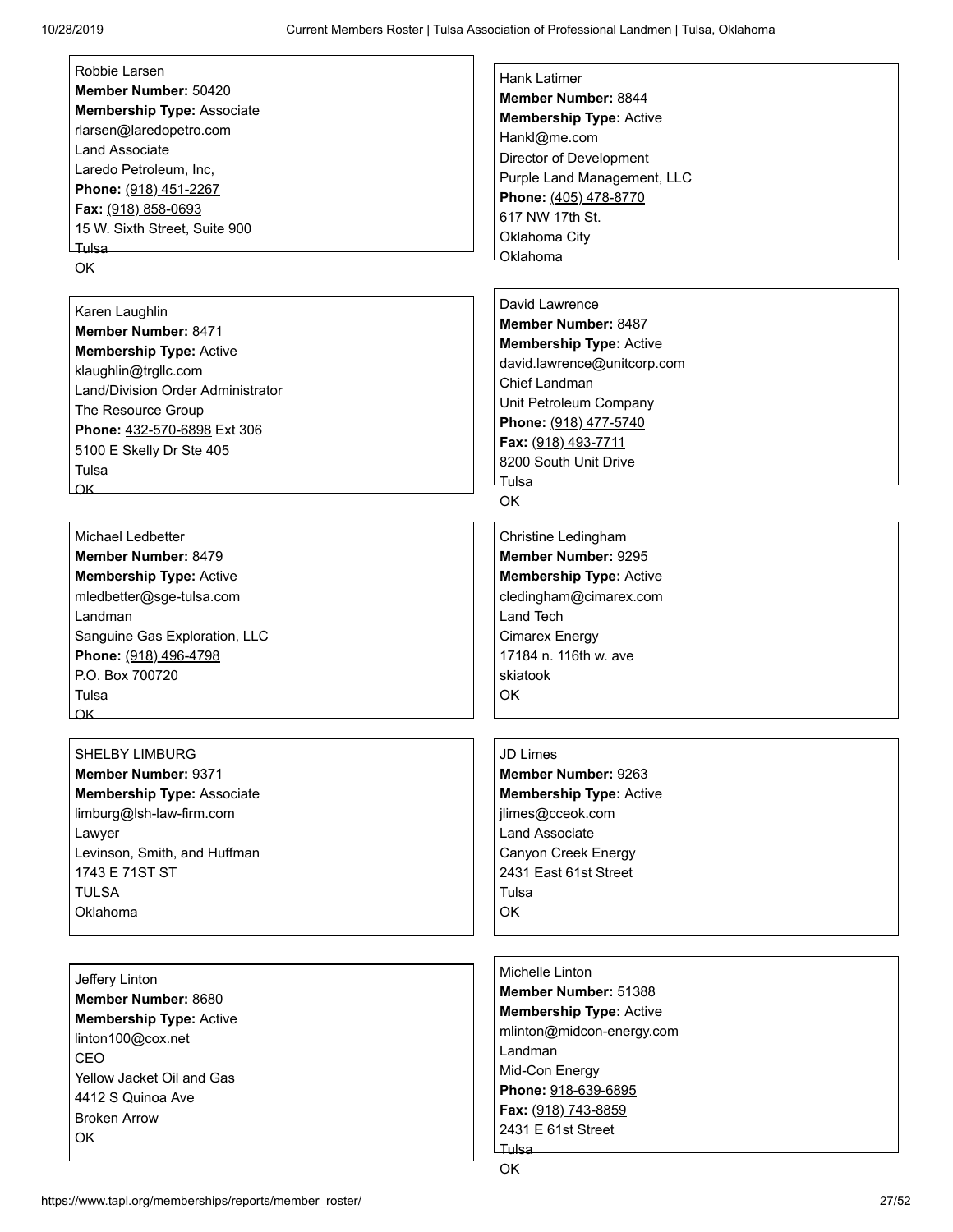| <b>GREGORY LITTLE</b>             | Ceth Loomis                       |
|-----------------------------------|-----------------------------------|
| Member Number: 8628               | <b>Member Number: 9708</b>        |
| <b>Membership Type: Active</b>    | <b>Membership Type: Active</b>    |
| glittle@tecollc.com               | cloomis@rkpinson.com              |
| Senior Landman                    | Project Manager                   |
| Tecolote Energy, LLC              | RK Pinson & Associates            |
| 401 South Boston Ave, Suite 1500  | Phone: 4056232567                 |
| Tulsa                             | 10201 Buffalo Ridge Road          |
| OK                                | Edmond                            |
|                                   | $\alpha$ K                        |
|                                   |                                   |
| Austen Lovell                     | Marianna Lund                     |
| <b>Member Number: 9818</b>        | <b>Member Number: 8744</b>        |
|                                   |                                   |
| <b>Membership Type: Associate</b> | <b>Membership Type: Active</b>    |
| austenlovell@gmail.com            | mrslund329@yahoo.com              |
| <b>Land Manager</b>               | Sr. Land Technician               |
| Summit Land Company, Inc.         | Unit Petroluem Corporation        |
| <b>PO BOX 180</b>                 | 1635 S. Delaware Pl               |
| <b>FAIRVIEW</b>                   | Tulsa                             |
| OK                                | OK                                |
|                                   |                                   |
| <b>Charles Lundeen</b>            | <b>CHARLES Lundeen</b>            |
|                                   |                                   |
| Member Number: 9784               | <b>Member Number: 9342</b>        |
| <b>Membership Type: Active</b>    | <b>Membership Type: Active</b>    |
| charles.lundeen@wpxenergy.com     | charleslundeen@wpxenergy.com.     |
| <b>Land Advisor</b>               | Landman                           |
| <b>WPX Energy</b>                 | <b>WPX</b>                        |
| 3500 One Williams Center          | 23361 Hunters Spring Dr           |
| Tulsa                             | Tulsa                             |
| <b>OKLAHOMA</b>                   | OK                                |
|                                   |                                   |
|                                   | Marlana Mafille                   |
| Vijay Madduri                     | <b>Member Number: 9584</b>        |
| <b>Member Number: 53387</b>       | <b>Membership Type: Associate</b> |
| <b>Membership Type: Associate</b> | marlana.mafille@gmail.com         |
| vmadduri@munsonmcmillin.com       | Landman                           |
| Attorney                          | N/A                               |
| Munson & McMIllin, PC             | Phone: 9186369718                 |
| 8023 E. 63rd Place                | Fax: (918) 491-4385               |
| Tulsa                             | 6594 E. 83rd St. N.               |
| Oklahoma                          | Owasso                            |
|                                   | Oklahoma                          |
|                                   |                                   |
| Nicole Mafille                    | Matthew Mahaffey                  |
| <b>Member Number: 9311</b>        | <b>Member Number: 8484</b>        |
| <b>Membership Type: Associate</b> | <b>Membership Type: Active</b>    |
| NMafille19@gmail.com              | matt.mahaffey@unitcorp.com        |
| <b>Land Assistant</b>             | Mid-Continent Planning Manager    |
| Calyx Energy III, LLC             | Unit Petroleum Company            |
| Phone: (918) 949-4224             | P.O. Box 702500                   |
| 6120 S. Yale Ave.                 | Tulsa                             |
| Tulsa                             | Oklahoma                          |
| Oklahoma                          |                                   |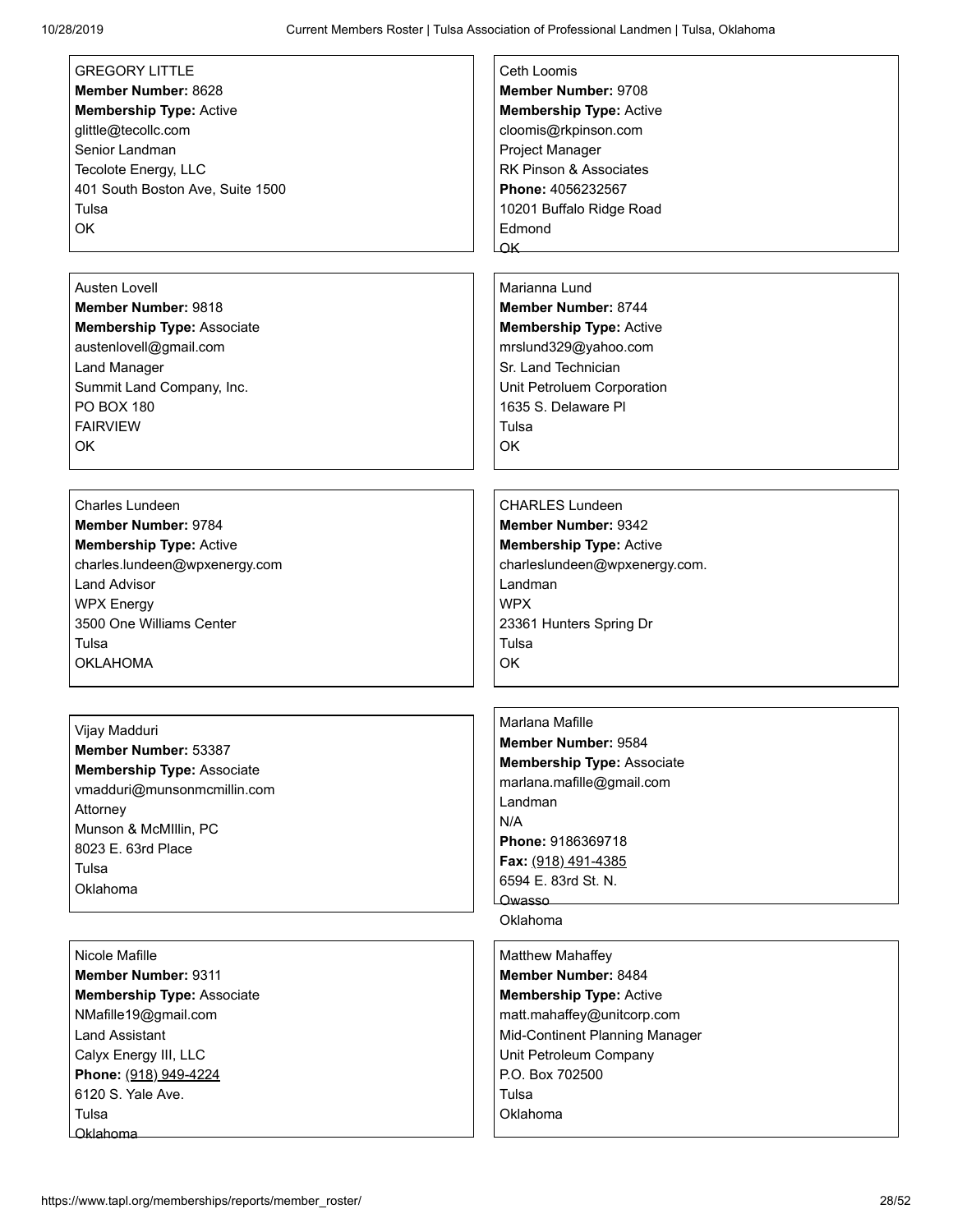| Zach Malchi                     | Lisa Malone                            |
|---------------------------------|----------------------------------------|
| Member Number: 8693             | Member Number: 8486                    |
| <b>Membership Type: Active</b>  | <b>Membership Type: Active</b>         |
| zmalchi@casillaspetro.com       | lisa.malone@wpxenergy.com              |
| Vice President - Land & A&D     | Manager, Corporate Land Administration |
| Casillas Petroleum Corp.        | WPX Energy, Inc.                       |
| 401 S. Boston, Suite 2400       | Fax: (918) 573-1963                    |
| Tulsa                           | P.O. Box 3102, 44th Floor              |
| OK                              | Tulsa                                  |
|                                 | $\alpha$ K                             |
| <b>Bennett Marlin</b>           | David Marsh                            |
| <b>Member Number: 7813</b>      | Member Number: 8271                    |
| Membership Type: Non-Resident   |                                        |
|                                 | <b>Membership Type: Active</b>         |
| bennettmarlin3@gmail.com        | dtmatty@aol.com                        |
| Manager<br>Marlin Land, LLC     | Managing member                        |
| 11108 St. Charles Ave.          | Self Employed                          |
|                                 | Phone: (918) 760-6997<br>5126 E 92 St  |
| Oklahoma City                   | Tulsa                                  |
| OK                              | $\alpha$ K                             |
|                                 |                                        |
| Angela Marshall                 | Angela Marshall                        |
| <b>Member Number: 9391</b>      | Member Number: 7026                    |
| <b>Membership Type: Active</b>  | <b>Membership Type: Associate</b>      |
| amarshall@midcon-energy.com     | amarshall@midcon-energy.com            |
| Landman                         | Landman                                |
| Mid-Con Energy                  | Mid-Con Energy                         |
| 2431 E. 61st Street             | 2431 E. 61st Street                    |
| Tulsa                           | Tulsa                                  |
| OK                              | OK                                     |
|                                 |                                        |
| <b>Scott Martin</b>             |                                        |
| Member Number: 51438            | Mariena Martin                         |
| <b>Membership Type: Active</b>  | <b>Member Number: 8588</b>             |
| martin@mongooseoil.com          | <b>Membership Type: Active</b>         |
| Land Manager                    | hargrave@titaniumep.com                |
| Mongoose Energy, LLC            | Landman                                |
| Phone: (918) 884-3497           | <b>Titanium Exploration Partners</b>   |
| Fax: (918) 728-2262             | 320 S. Boston                          |
| One West 3rd Street, Suite 1700 | Tulsa                                  |
| Tulsa <b>International E</b>    | OK                                     |
| OK                              |                                        |
| George Matetich                 | Andy Matson                            |
| Member Number: 8772             | Member Number: 51406                   |
| <b>Membership Type: Active</b>  | <b>Membership Type: Active</b>         |
| gmatetich@yahoo.com             | amatson@midcon-energy.com              |
| Owner                           | Landman                                |
| Independent Consultant          | Mid-Con Energy                         |
| Phone: 918-630-6578             | 2431 E. 61st Street                    |
| PO Box 54672                    | Tulsa                                  |
| Tulsa                           | Oklahoma                               |
| OK_                             |                                        |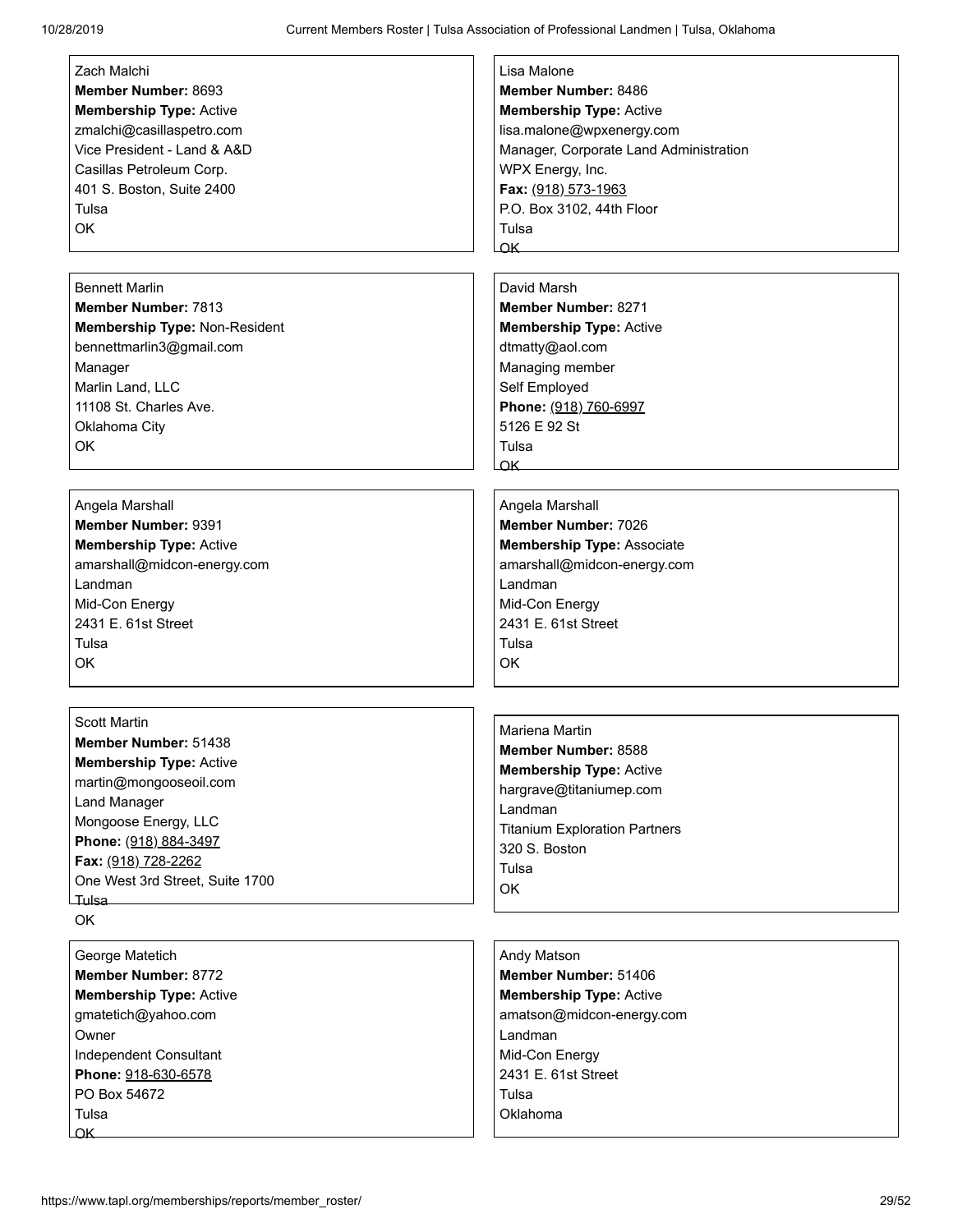| Michael Maxey                                     | John Mayo                       |
|---------------------------------------------------|---------------------------------|
| Member Number: 8475                               | Member Number: 8706             |
| <b>Membership Type: Active</b>                    | <b>Membership Type: Active</b>  |
| mikema@kfoc.net                                   | jbmayo@murraylandservices.com   |
| Landman                                           | Landman                         |
| Kaiser-Francis Oil Company                        | Murray Land Services, Inc.      |
| Phone: 918-491-4424                               |                                 |
| Fax: 918-491-4387                                 | 1001 N.W. 63rd, Suite 310       |
| P.O. Box 21468                                    | Oklahoma City                   |
| ∟Tulsa                                            | OK                              |
| OK                                                |                                 |
|                                                   |                                 |
| <b>Jared McAdams</b>                              | James McColl                    |
| Member Number: 9299                               | Member Number: 9280             |
| <b>Membership Type: Associate</b>                 | <b>Membership Type: Retired</b> |
| jmcadams@bivinslandservice.com                    | jwmiiret@gmail.com              |
| Project Manager                                   | Retired                         |
| <b>Bivins Land Service, LLC</b>                   | Retired                         |
| 3016 Peaceful Lane                                | 5249 OakTimber Drive            |
| Edmond                                            |                                 |
|                                                   | Tulsa                           |
| OK                                                | <b>OK</b>                       |
|                                                   |                                 |
|                                                   |                                 |
| Ryburn McCullough                                 | Jeremy McCurdy                  |
| Member Number: 50253                              | Member Number: 9782             |
| <b>Membership Type: Active</b>                    | <b>Membership Type: Active</b>  |
| ryburn.mccullough@gmail.com                       | jmccurdy@rkpinson.com           |
| Vice President BUSINESS DEVELOPMENT               | <b>Title Manager</b>            |
| SLATSON, INC                                      | R. K. Pinson & Associates, LLC  |
| Phone: (918) 845-4758                             | 10201 Buffalo Ridge Road        |
| 6740 SOUTH GARY AVENUE                            | Edmond                          |
| Tulsa                                             | OK                              |
| LOK_                                              |                                 |
|                                                   |                                 |
| Ella McDonald                                     | <b>Matthew McDonald</b>         |
| Member Number: 8513                               | Member Number: 8407             |
| <b>Membership Type: Active</b>                    | <b>Membership Type: Active</b>  |
| ella.mcdonald@mcdls.com                           | matt@ce2ok.com                  |
| President                                         | Landman                         |
| <b>McDonald Land Services</b>                     | Citizen Energy III, LLC         |
|                                                   | 320 S Boston Ave Ste 900        |
| Fax: 405-288-0948                                 |                                 |
| PO Box 590                                        | Tulsa                           |
| Washington                                        | OK                              |
| $\overline{\mathsf{C}}$ K $\overline{\mathsf{C}}$ |                                 |
|                                                   |                                 |
| Matt McGee                                        | Cindy McGee                     |
| <b>Member Number: 9245</b>                        | Member Number: 8524             |
| <b>Membership Type: Active</b>                    | <b>Membership Type: Active</b>  |
| mattmcgeelandman@gmail.com                        | mcgeecindy64@gmail.com          |
| Landman                                           | Landman                         |
| <b>MDM Services, LLC</b>                          | Rimrock Resource Operating, LLC |
| 24020 E. 147TH Street South                       | 24020 E. 147th Street South     |
| Coweta                                            | Coweta                          |
| Oklahoma                                          | Oklahoma                        |
|                                                   |                                 |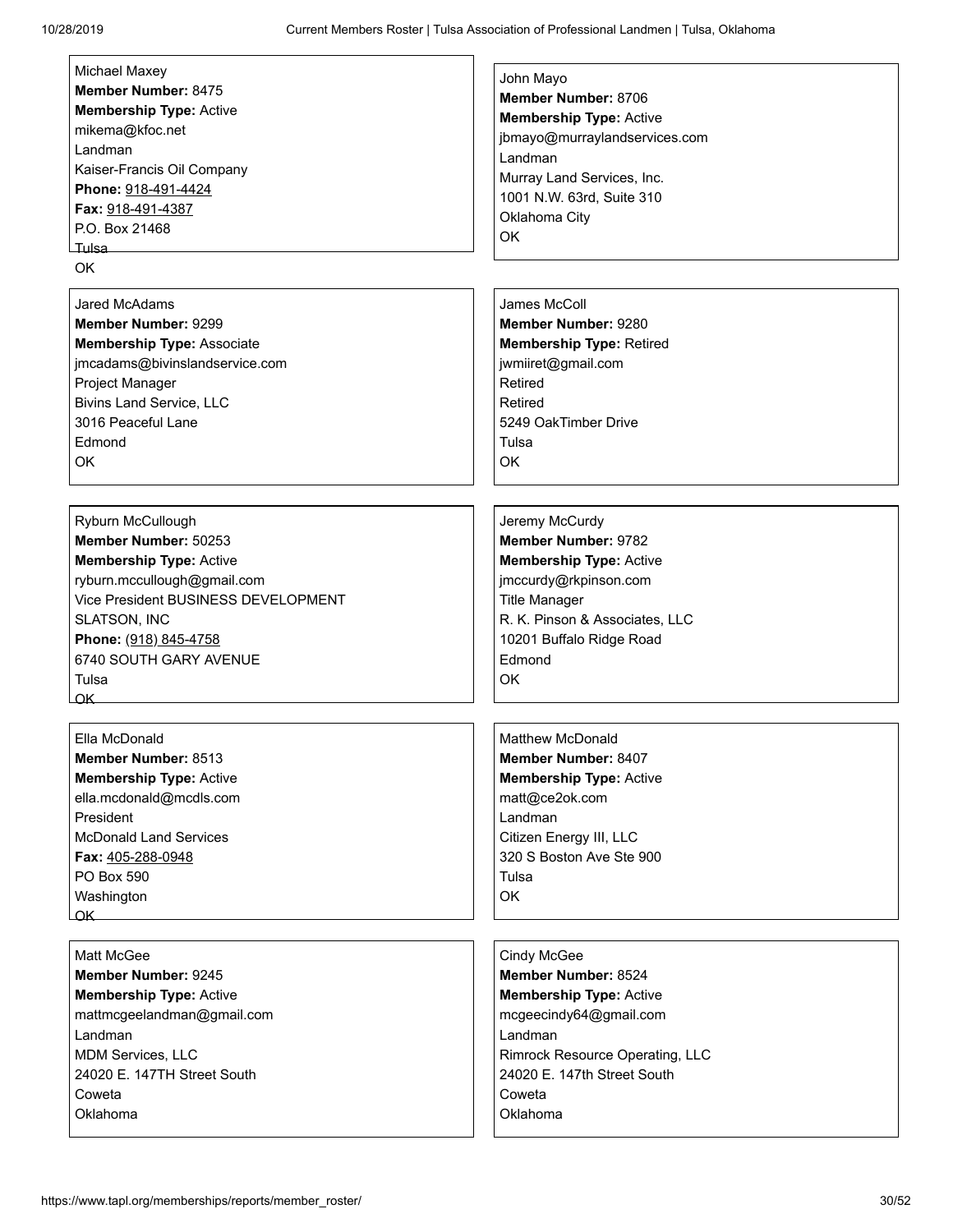| Chad McLawhorn                                                                                                                                                                                                                                   | Evan McLemore                     |
|--------------------------------------------------------------------------------------------------------------------------------------------------------------------------------------------------------------------------------------------------|-----------------------------------|
| Member Number: 8228                                                                                                                                                                                                                              | Member Number: 6477               |
| <b>Membership Type: Associate</b>                                                                                                                                                                                                                | <b>Membership Type: Associate</b> |
| cmclawhorn@midcon-energy.com                                                                                                                                                                                                                     | evan.mclemore@lsh-law-firm.com    |
| <b>General Counsel</b>                                                                                                                                                                                                                           | Attorney                          |
| Mid-Con Energy                                                                                                                                                                                                                                   | Levinson, Smith & Huffman, P.C.   |
| Fax: 9187438859                                                                                                                                                                                                                                  | Fax: 918.492.6224 (work)          |
| 2431 E 61st Street, Suite 850                                                                                                                                                                                                                    | 1743 E. 71st Street               |
| Tulsa                                                                                                                                                                                                                                            | Tulsa                             |
| $OK$ and $OK$ and $OK$ and $OK$ and $OK$ and $OK$ and $OK$ and $OK$ and $OK$ and $OK$ and $OK$ and $OK$ and $OK$ and $OK$ and $OK$ and $OK$ and $OK$ and $OK$ and $OK$ and $K$ and $K$ and $K$ and $K$ and $K$ and $K$ and $K$ and $K$ and $K$ a | $\alpha$ K $\alpha$               |
|                                                                                                                                                                                                                                                  |                                   |
| Steve McNamara                                                                                                                                                                                                                                   | Stephen McNamara, Jr.             |
| Member Number: 6062                                                                                                                                                                                                                              | <b>Member Number: 8720</b>        |
| <b>Membership Type: Associate</b>                                                                                                                                                                                                                | <b>Membership Type: Active</b>    |
| smcnamara@mcnamlaw.com                                                                                                                                                                                                                           | smcnamara@ccrok.com               |
| Attorney                                                                                                                                                                                                                                         | Vice President - Land             |
| <b>Hall Estill</b>                                                                                                                                                                                                                               | Canyon Creek Energy - Arkoma LLC  |
| Phone: 918-599-0300                                                                                                                                                                                                                              | Phone: (918) 561-6737             |
| 320 S. Boston Ave., Suite 200                                                                                                                                                                                                                    | Fax: (918) 574-2604               |
| Tulsa                                                                                                                                                                                                                                            | 2431 East 61st Street, Suite 400  |
| $\alpha$ K $\alpha$                                                                                                                                                                                                                              | Tulsa                             |
|                                                                                                                                                                                                                                                  | <b>OK</b>                         |
| Alex McPhail                                                                                                                                                                                                                                     | Rex McPhail                       |
| Member Number: 8409                                                                                                                                                                                                                              | Member Number: 50258              |
| <b>Membership Type: Active</b>                                                                                                                                                                                                                   | <b>Membership Type: Associate</b> |
| alex-mcphail@utulsa.edu                                                                                                                                                                                                                          | rmcphail@rebellionenergy.com      |
| <b>Land Administration Lead</b>                                                                                                                                                                                                                  | <b>General Counsel</b>            |
| <b>WPX Energy</b>                                                                                                                                                                                                                                | Rebellion Energy II, LLC          |
| 3500 One Williams Center                                                                                                                                                                                                                         | Phone: (918) 671-7910             |
| Tulsa                                                                                                                                                                                                                                            | 5416 S Yale, Suite 300            |
| OK                                                                                                                                                                                                                                               | Tulsa                             |
|                                                                                                                                                                                                                                                  | $\alpha$ K $-$                    |
|                                                                                                                                                                                                                                                  |                                   |
| Denver McPhail                                                                                                                                                                                                                                   | Gracie McRee                      |
| Member Number: 8554                                                                                                                                                                                                                              | Member Number: 9349               |
| <b>Membership Type: Active</b>                                                                                                                                                                                                                   | <b>Membership Type: Active</b>    |
| dmcphail@brgcorp.com                                                                                                                                                                                                                             | graciemcree@gmail.com             |
| Land Manager                                                                                                                                                                                                                                     | Land Tech                         |
| BRG Energy, Inc.                                                                                                                                                                                                                                 | Paladin Land Group                |
| Phone: (918) 496-2626                                                                                                                                                                                                                            | Phone: 817-727-5853               |
| Fax: (918)-496-3996                                                                                                                                                                                                                              | 1414 E 39th St                    |
| 7134 South Yale Ave., Suite 600                                                                                                                                                                                                                  | Tulsa                             |
| ⊥ulsa<br>OK                                                                                                                                                                                                                                      | $\overline{\mathsf{OK}}$          |
|                                                                                                                                                                                                                                                  |                                   |
| Gracie McRee                                                                                                                                                                                                                                     | <b>Mark Meador</b>                |
| Member Number: 9348                                                                                                                                                                                                                              | Member Number: 8460               |
| <b>Membership Type: Active</b>                                                                                                                                                                                                                   | <b>Membership Type: Active</b>    |
| graciemcree@paladinlandgroup.com                                                                                                                                                                                                                 | mark@marjoop.com                  |
| Land Tech                                                                                                                                                                                                                                        | President                         |
| Paladin Land Group                                                                                                                                                                                                                               | Marjo Operating Co., Inc.         |
| 1414 E 39th St                                                                                                                                                                                                                                   | Phone: (918)747-9887              |
| Tuleo.                                                                                                                                                                                                                                           | Fax: (918)582-8159                |

P.O. Box 729

Tulsa OK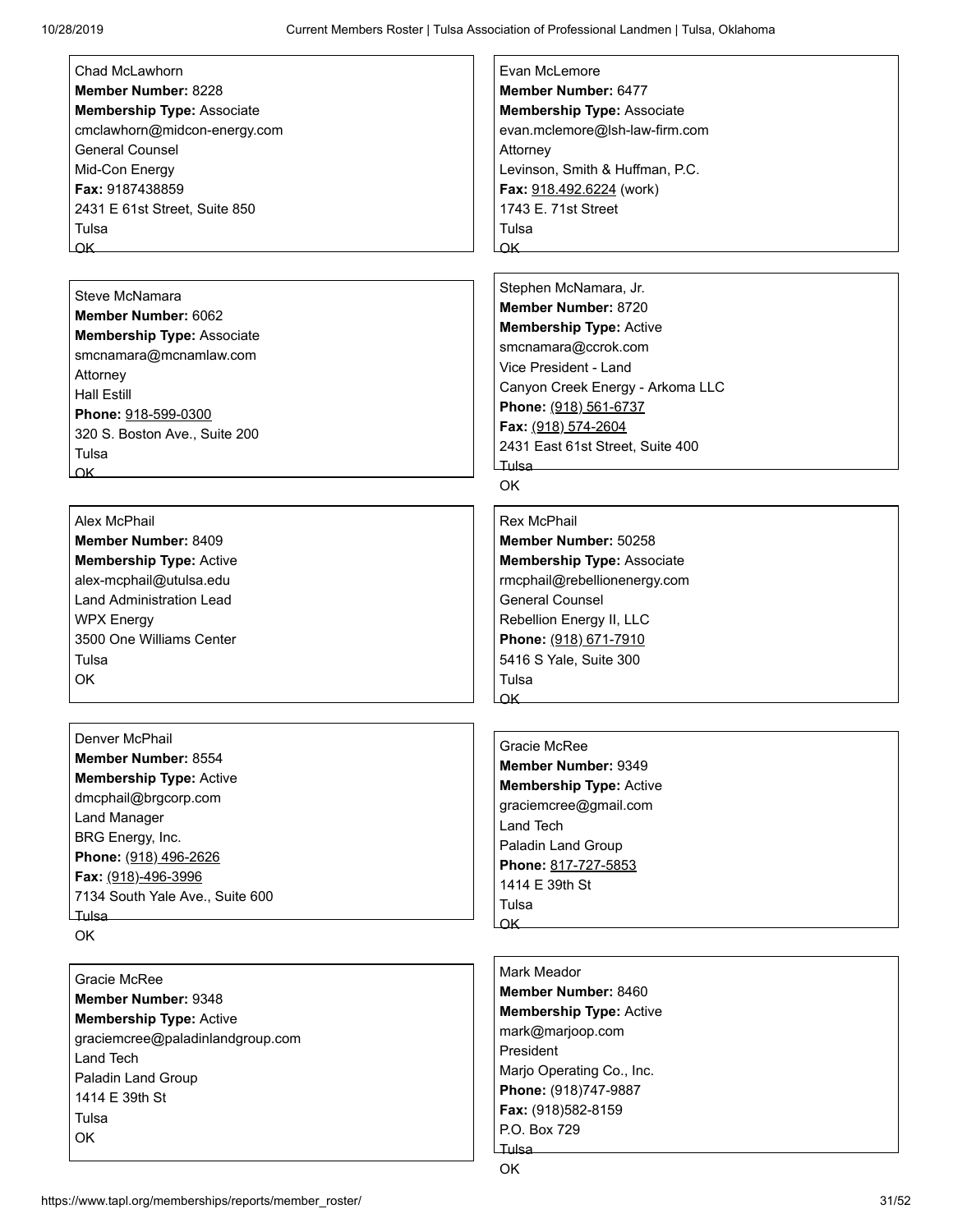| Aaron Meek                             | Mary Meeker                              |
|----------------------------------------|------------------------------------------|
| Member Number: 9757                    | Member Number: 9301                      |
| Membership Type: Non-Resident          | <b>Membership Type: Associate</b>        |
| ameek@rmo-law.com                      | mary-meeker@utulsa.edu                   |
| Attorney                               | Landman                                  |
| Rison, Meek & O'Shields, PLLC          | NBI Services, Inc.                       |
| Phone: 405-724-7444                    | 4603 E. 55th St.                         |
| 428 NW 5th St, Suite B                 | Tulsa                                    |
| Oklahoma City                          | Oklahoma                                 |
| $\overline{\mathsf{OK}}$               |                                          |
|                                        |                                          |
| <b>Kevin Meeks</b>                     | Daniel Melancon                          |
| <b>Member Number: 8723</b>             | <b>Member Number: 9703</b>               |
| <b>Membership Type: Active</b>         | <b>Membership Type: Active</b>           |
| quomanlandservicellc@gmail.com         | dmelancon@calyxenergy.com                |
| Manager                                | Landman                                  |
| Quoman Land Service LLC                | Calyx Energy III, LLC                    |
| 8751 S 68TH East Ave                   | 6120 S Yale Ave                          |
| <b>TULSA</b>                           | Tulsa                                    |
| <b>OK</b>                              | <b>OK</b>                                |
|                                        |                                          |
|                                        |                                          |
| Jane Meyer                             |                                          |
| Member Number: 8555                    | Jemia Midget Clark                       |
|                                        | Member Number: 8739                      |
| <b>Membership Type: Active</b>         | <b>Membership Type: Associate</b>        |
| jmeyer@ramenergy.net<br>Senior Landman | jmidget@hotmail.com                      |
|                                        | Landman                                  |
| RAM Energy LLC                         | Self Employed                            |
| Phone: (918) 808-0325                  | Fax: 8327461722                          |
| Fax: (918) 794-3363                    | 2404 N. Xanthus Ave                      |
| 5100 E. Skelly Drive, Suite 600        | Tulsa                                    |
| <b>Tulsa</b>                           | OK_                                      |
| <b>OK</b>                              |                                          |
|                                        | Anna Miller                              |
| Hailee Holliday Miller                 | Member Number: 8639                      |
| Member Number: 9214                    | <b>Membership Type: Active</b>           |
| <b>Membership Type: Active</b>         | amiller@farmersnational.com              |
| hholliday@rebellionenergy.com          | Oil & Gas Administration Supervisor      |
| Lease and Title Analyst                | <b>Farmers National Company</b>          |
| <b>Rebellion Energy</b>                | Phone: 918-710-4140                      |
| 5416 S Yale, Suite 300                 | Fax: 918-398-5901                        |
| Tulsa                                  | 15 W 6th, Suite 2700                     |
| OK                                     | Tulsa.                                   |
|                                        | Oklahoma                                 |
|                                        |                                          |
| <b>Ryan Miller</b>                     | Stan Minor                               |
| Member Number: 9010                    | <b>Member Number: 9823</b>               |
| Membership Type: Non-Resident          | <b>Membership Type: Associate</b>        |
| ryan.miller@warwick-energy.com         | webport@swbell.net                       |
| Landman                                | Landman                                  |
| <b>Warwick Energy Group</b>            | Varsity Lease & Right-of-Way Group, Inc. |
| 900 W WILSHIRE BLVD                    | Phone: 918-605-8006                      |
| OKLAHOMA CITY                          | PO Box 52143                             |

Tulsa **Lok** 

OKLAHOMA CITY Oklahoma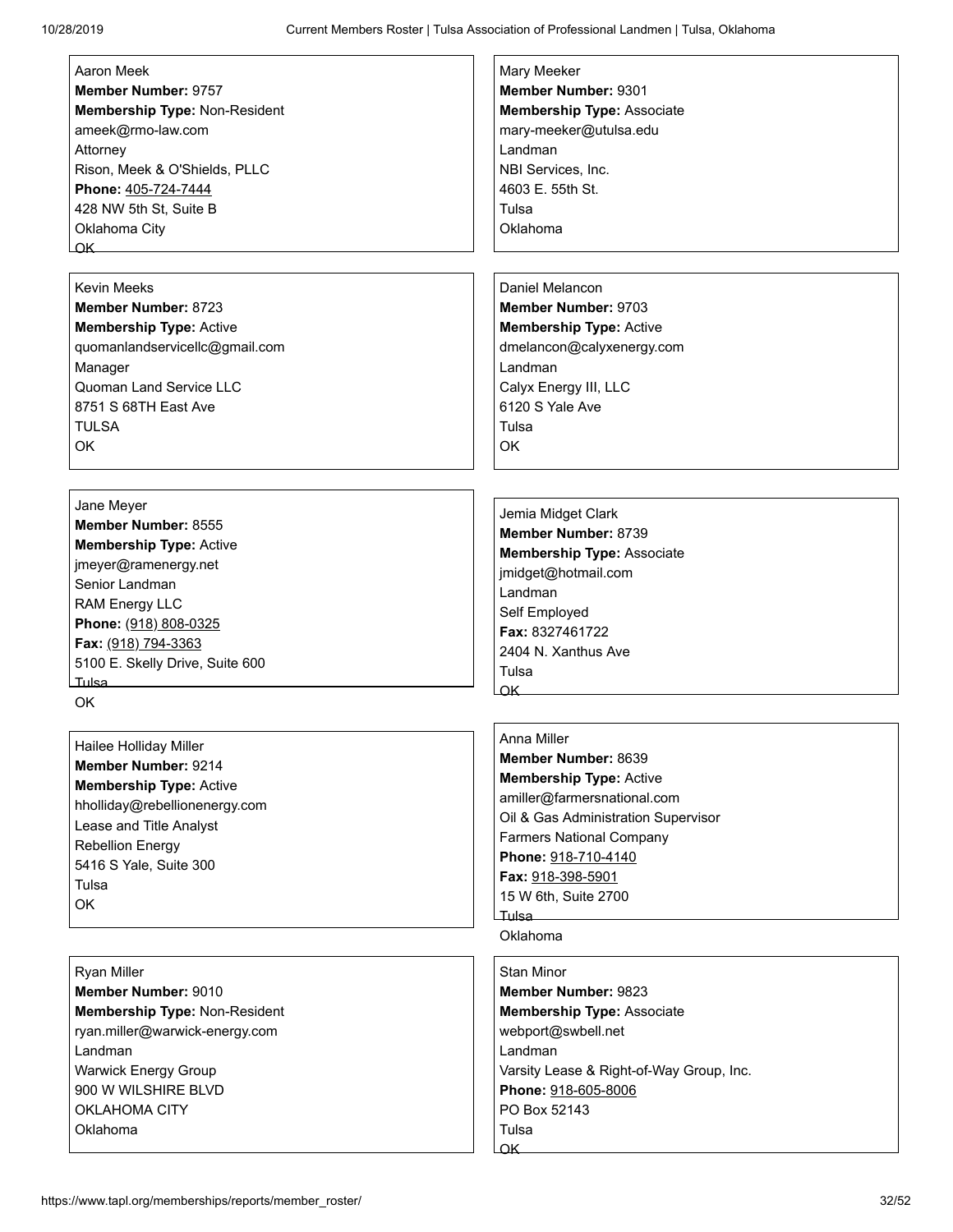| <b>Cheryl Morrow</b>                 | <b>Tyler Mullman</b>              |
|--------------------------------------|-----------------------------------|
| <b>Member Number: 8840</b>           | Member Number: 9359               |
| <b>Membership Type: Active</b>       | <b>Membership Type: Associate</b> |
| cjanemorrow@gmail.com                | tkmullman@gmail.com               |
| Senior Landman                       | <b>Business Development</b>       |
| Self Employed                        | Williams                          |
| Phone: (918) 798-9871                | 1308 E 27th St                    |
| 7317 E. 92nd St.                     | Tulsa                             |
| Tulsa                                | OK                                |
| OK                                   |                                   |
|                                      |                                   |
| Shaun Murray                         | <b>Jeff Myers</b>                 |
| Member Number: 8686                  | Member Number: 8461               |
| Membership Type: Non-Resident        | <b>Membership Type: Active</b>    |
|                                      |                                   |
| spmurray@murraylandservices.com      | jeff@landmen.com                  |
| President                            | CEO                               |
| Murray Land Services, Inc.           | Landmen.com, Inc.                 |
| Fax: (405) 879-9704                  | Phone: (918) 809-4684             |
| 1001 NW 63rd Street                  | 8155 County Road 141              |
| Oklahoma City                        | Salida                            |
| <u>OK __________________________</u> | $\overline{CQ}$                   |
|                                      |                                   |
| Leslie Naughton                      |                                   |
| Member Number: 8489                  | Nathaniel Nebergall               |
| <b>Membership Type: Active</b>       | Member Number: 9355               |
| leslie.naughton@unitcorp.com         | <b>Membership Type: Associate</b> |
| Senior Staff Landman                 | natenebergall@gmail.com           |
|                                      | Attorney                          |
| Unit Petroleum Company               | The Nebergall Law Firm, PLLC      |
| Phone: (918)477-4579                 | 5800 S. Lewis Ave., Suite 2600    |
| Fax: (918)493-7711                   | Tulsa                             |
| P.O. Box 702500                      | ОK                                |
| Tulsa                                |                                   |
| OK.                                  |                                   |
|                                      |                                   |
| Lacey Neuman                         | <b>Alycin Nichols</b>             |
| Member Number: 9305                  | Member Number: 8807               |
| <b>Membership Type: Active</b>       | <b>Membership Type: Active</b>    |
| lacey.neuman@mcdls.com               | Alycin@avalonoperating.com        |
| Landman                              | Landman                           |
| <b>McDonald Land Services</b>        | Avalon Operating, LLC             |
| Phone: (405) 418-8261                | Fax: 918-523-0658                 |
| 1000 W. Wilshire Blvd, Suite 230     | 15 West 6th Street, Suite 2300    |
| Oklahoma City                        | Tulsa                             |
| OK                                   | $\alpha$ K                        |
|                                      |                                   |
| Lyman "Nick" Nichols                 |                                   |
| <b>Member Number: 9472</b>           | <b>Casey Nichols</b>              |
| Membership Type: Non-Resident        | Member Number: 8658               |
| nnichols@nicholsenergy.com           | <b>Membership Type: Active</b>    |
| Owner                                | cnichols@naguss.com               |
|                                      | Landman                           |
| <b>Nichols Energy Services</b>       | Nadel & Gussman                   |
| Phone: (405) 842-6417                | Phone: (918) 200-3788             |
| Fax: (405) 842-6509                  | 15 E 5th St, Suite 3300           |
| 1025 N. Broadway Ave.                | Tulsa                             |
| Oklahoma City                        | OK_                               |
| OK                                   |                                   |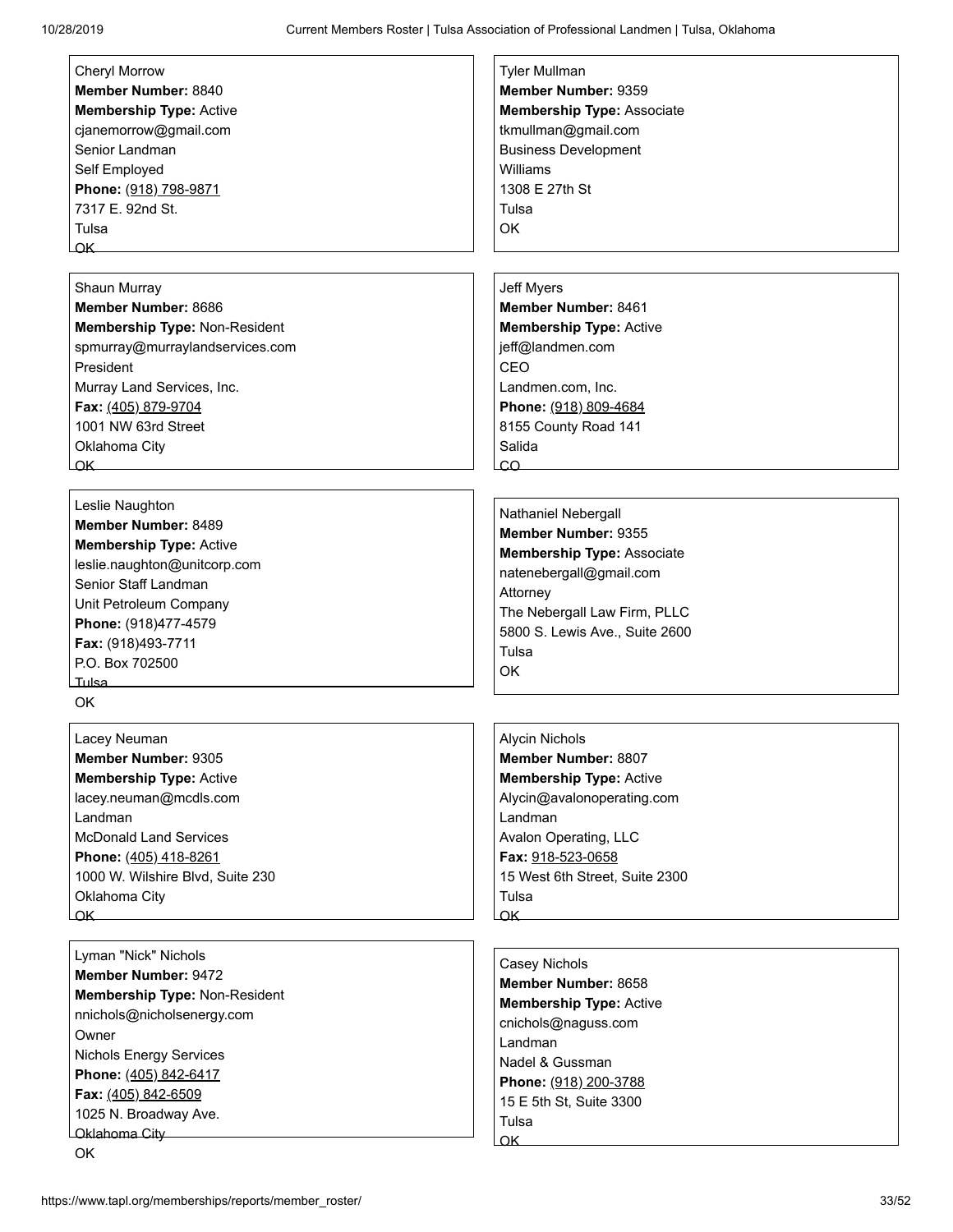| John Nicks                        | David Nittler                                                                                                                                                                                                                                    |
|-----------------------------------|--------------------------------------------------------------------------------------------------------------------------------------------------------------------------------------------------------------------------------------------------|
| Member Number: 52233              | Member Number: 9714                                                                                                                                                                                                                              |
| <b>Membership Type: Associate</b> | <b>Membership Type: Active</b>                                                                                                                                                                                                                   |
| john@cbb-law.com                  | tnittler@rkpinson.com                                                                                                                                                                                                                            |
| Attorney                          | <b>Title Manager</b>                                                                                                                                                                                                                             |
| Barnes Law, pllc                  | R. K. Pinson & Associates                                                                                                                                                                                                                        |
| Phone: (918) 382-8686             | 3124 Ash Grove Road                                                                                                                                                                                                                              |
|                                   | Edmond                                                                                                                                                                                                                                           |
| 1648 S. Boston Ave., Suite 100    |                                                                                                                                                                                                                                                  |
| Tulsa                             | <b>OK</b>                                                                                                                                                                                                                                        |
| OK                                |                                                                                                                                                                                                                                                  |
|                                   |                                                                                                                                                                                                                                                  |
| Lars Noble                        | <b>Darrell Noblitt</b>                                                                                                                                                                                                                           |
| Member Number: 8456               | <b>Member Number: 8011</b>                                                                                                                                                                                                                       |
| <b>Membership Type: Active</b>    | Membership Type: Non-Resident                                                                                                                                                                                                                    |
| lars.noble@wpxenergy.com          | dnoblitt@armorenergyllc.com                                                                                                                                                                                                                      |
| Staff Landman                     | V-P Land/Legal                                                                                                                                                                                                                                   |
| WPX Energy, Inc.                  | Armor Energy, LLC                                                                                                                                                                                                                                |
| 3500 One Williams Center, MD 38   | 4500 S. Garnett RD., Suite 250                                                                                                                                                                                                                   |
| Tulsa                             | Tulsa                                                                                                                                                                                                                                            |
| OK                                | OK                                                                                                                                                                                                                                               |
|                                   |                                                                                                                                                                                                                                                  |
|                                   |                                                                                                                                                                                                                                                  |
| <b>Jake Nourse</b>                | Peter Nygaard                                                                                                                                                                                                                                    |
| <b>Member Number: 9808</b>        | Member Number: 7158                                                                                                                                                                                                                              |
| <b>Membership Type: Active</b>    | Membership Type: Non-Resident                                                                                                                                                                                                                    |
| michael.nourse@wpxenergy.com      | peternygaard@meadowsoil.net                                                                                                                                                                                                                      |
| Landman I                         | Landman                                                                                                                                                                                                                                          |
|                                   |                                                                                                                                                                                                                                                  |
| <b>WPX Energy</b>                 | Meadows Oil & Gas Corp.                                                                                                                                                                                                                          |
| 3507 S Marion Ave                 | 609 S Kelly Ave                                                                                                                                                                                                                                  |
| Tulsa                             | Edmond                                                                                                                                                                                                                                           |
| OK                                | OK                                                                                                                                                                                                                                               |
|                                   |                                                                                                                                                                                                                                                  |
| <b>Beth Oakes</b>                 | Alex Oakley                                                                                                                                                                                                                                      |
|                                   |                                                                                                                                                                                                                                                  |
| <b>Member Number: 8509</b>        | <b>Member Number: 8275</b>                                                                                                                                                                                                                       |
| <b>Membership Type: Active</b>    | <b>Membership Type: Active</b>                                                                                                                                                                                                                   |
| betho@kfoc.net                    | jeffrey.a.oakley@gmail.com                                                                                                                                                                                                                       |
| Landman                           | Landman                                                                                                                                                                                                                                          |
| Kaiser-Francis Oil Company        | <b>Triple Crown Energy</b>                                                                                                                                                                                                                       |
| Phone: (918) 299-3864             | Fax: 4054884501                                                                                                                                                                                                                                  |
| P O Box 21468                     | 1932 S. College Ave.                                                                                                                                                                                                                             |
| Tulsa                             | Tulsa                                                                                                                                                                                                                                            |
|                                   | $OK$ and $OK$ and $OK$ and $OK$ and $OK$ and $OK$ and $OK$ and $OK$ and $OK$ and $OK$ and $OK$ and $OK$ and $OK$ and $OK$ and $OK$ and $OK$ and $OK$ and $OK$ and $OK$ and $K$ and $K$ and $K$ and $K$ and $K$ and $K$ and $K$ and $K$ and $K$ a |
|                                   |                                                                                                                                                                                                                                                  |
| Jason O'Neal                      | Bob O'Neal                                                                                                                                                                                                                                       |
| Member Number: 8783               | Member Number: 8780                                                                                                                                                                                                                              |
| Membership Type: Non-Resident     | <b>Membership Type: Associate</b>                                                                                                                                                                                                                |
| jaoneal@murraylandservices.com    | bob.oneal@whiptailmidstream.com                                                                                                                                                                                                                  |
| Contract Landman                  | VP - Commercial and BD                                                                                                                                                                                                                           |
| <b>Murray Land Services</b>       | Whiptail Midstream                                                                                                                                                                                                                               |
| Phone: (405) 879-9700             | 15 W. 6th Street                                                                                                                                                                                                                                 |
| 4810 N Mueller                    | Tulsa                                                                                                                                                                                                                                            |
| Bethany                           | OK                                                                                                                                                                                                                                               |
| OK                                |                                                                                                                                                                                                                                                  |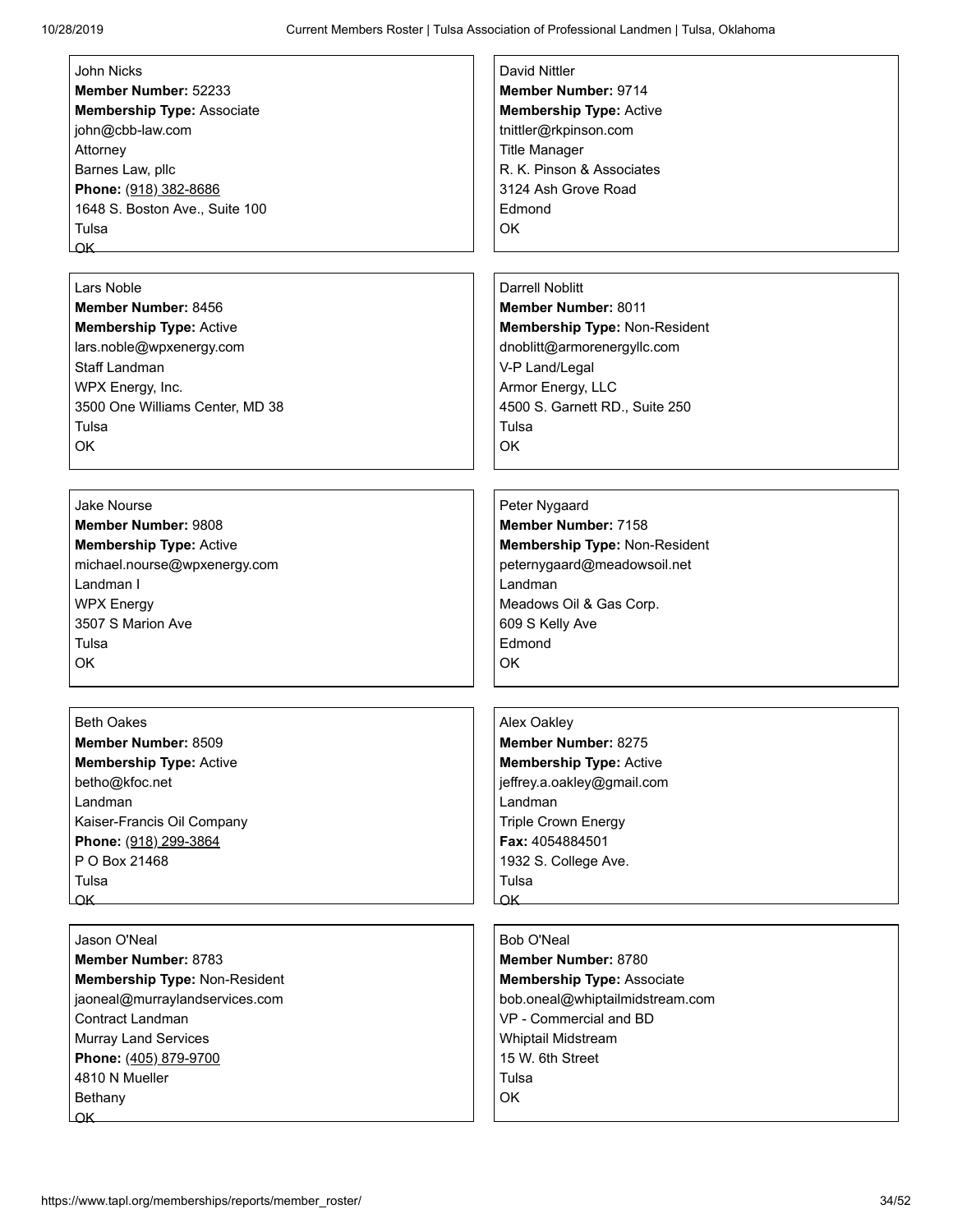| Michael O'Neil<br>Member Number: 6075<br><b>Membership Type: Active</b><br>michael_oneil@sbcglobal.net<br>Landman<br><b>MickTheQuick Services</b><br>Phone: (918) 810-1353<br>1121 East 8th Street<br>Tulsa<br>OK_ | Amanda O'Quinn<br><b>Member Number: 9378</b><br><b>Membership Type: Active</b><br>awitten@rebellionenergy.com<br>Senior Landman<br><b>Rebellion Energy</b><br>5416 S Yale<br>Tulsa<br>OK                                 |
|--------------------------------------------------------------------------------------------------------------------------------------------------------------------------------------------------------------------|--------------------------------------------------------------------------------------------------------------------------------------------------------------------------------------------------------------------------|
| <b>DILLON ORR</b><br>Member Number: 9358<br><b>Membership Type: Active</b><br>dillon@patriotenergydevelopment.com<br>Co-Owner<br>PATRIOT ENERGY DEVELOPMENT<br>3825 NW 166 Street<br>Edmond<br>OK                  | <b>SCOTT OSBORNE</b><br>Member Number: 8156<br><b>Membership Type: Active</b><br>sosborne@fourpointenergy.com<br><b>SEINOR LANDMAN</b><br>FOURPOINT ENERGY, LLC<br>100 ST. PAUL STREET, SUITE 400<br><b>DENVER</b><br>CO |
| Kevin O'Shields<br>Member Number: 9756<br>Membership Type: Non-Resident<br>ktoshields@rmo-law.com<br>Shareholder/ Attorney<br>Rison, Meek & O'Shields<br>PO Box 2435<br>Oklahoma City<br>OK                        | Hannah Otey<br>Member Number: 8901<br><b>Membership Type: Associate</b><br>hannah.otey@wpxenergy.com<br>Land Data Tech Staff<br>WPX Energy Permian, LLC<br>One Williams Center<br>Tulsa<br>OK                            |
| Sue Parker<br>Member Number: 8737<br><b>Membership Type: Active</b><br>OGLMAN@ME.COM<br>Independant Petroleum Landman<br>S L Parker Inc.<br>Phone: 9187985671<br>8551 N 125th E Ave, Ste 280<br>Owasso             | <b>Steven Parker</b><br>Member Number: 8662<br><b>Membership Type: Active</b><br>slpi@icloud.com<br>Indepdant Petroleum Landman<br>Self Employed<br>8551 N. 125th E Ave<br>Owasso<br>OK                                  |
| <b>Brent Parkey</b><br>Member Number: 9351<br><b>Membership Type: Active</b><br>brent.parkey@gmail.com<br>Landman<br>Self-Employed<br>4953 S. Cincinnati Ave<br>Tulsa<br>OK                                        | Lisa Parsons<br><b>Member Number: 9335</b><br>Membership Type: Active TAPL<br>lparsons@paladinlandgroup.com<br>Regulatory Manager<br>Paladin<br>Phone: (918) 491-4900<br>6120 South Yale Suite 1500<br>Tulsa<br>OK       |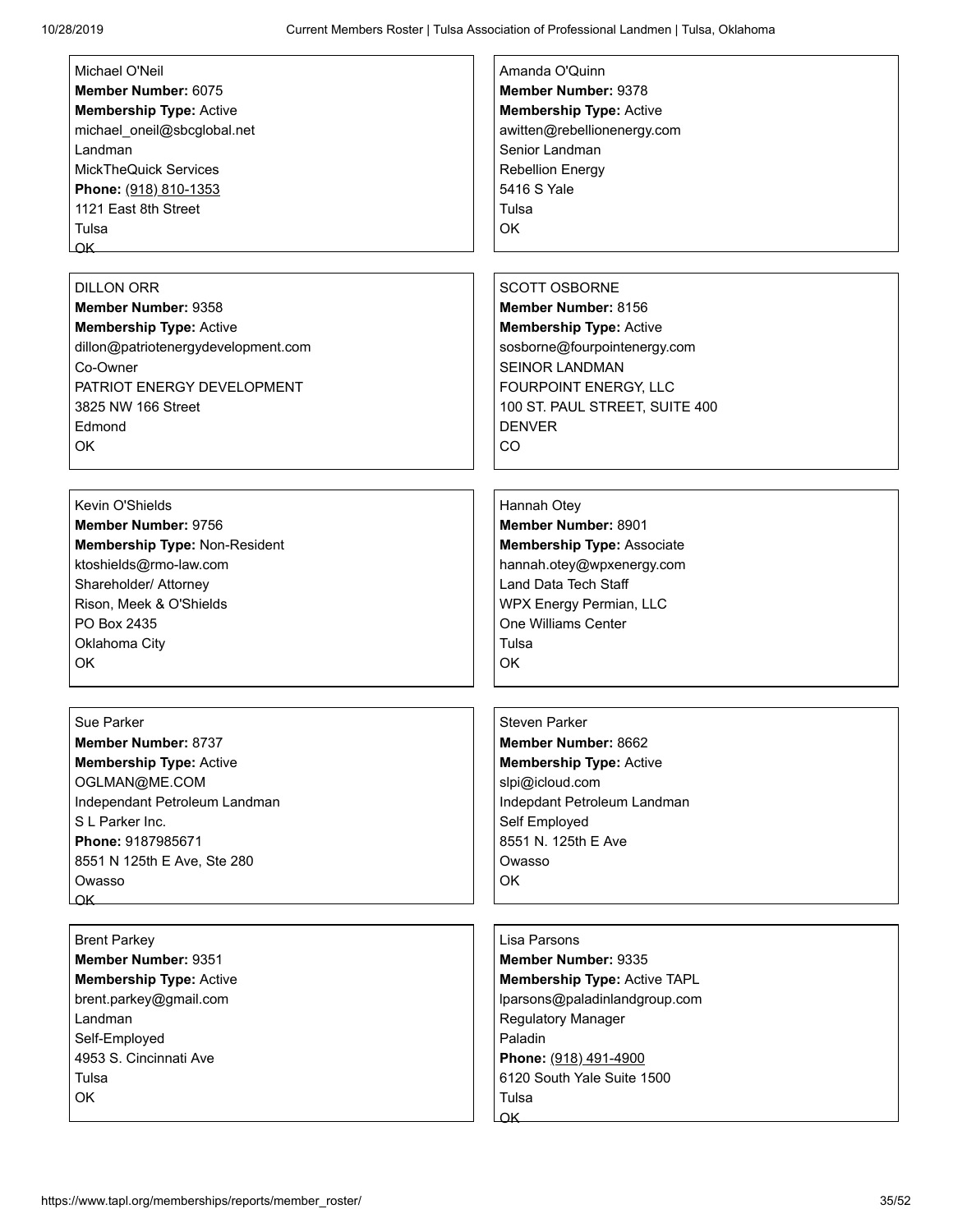| Mace Patterson                     | <b>TRAVIS PATTY</b>            |
|------------------------------------|--------------------------------|
| Member Number: 8469                | Member Number: 9319            |
| <b>Membership Type: Active</b>     | <b>Membership Type: Active</b> |
| mpatterson@viersenoilandgas.com    | tpatty19@gmail.com             |
| Landman                            | <b>STAFF LANDMAN</b>           |
| Viersen Oil & Gas Co.              | <b>ROAN RESOURCES</b>          |
| 7833 S. Union Ave.                 | 14016 CANTERBURY DR            |
| Tulsa                              | <b>EDMOND</b>                  |
| ok                                 | Oklahoma                       |
|                                    |                                |
|                                    |                                |
| Jessie Payne                       | Jacob Pearce                   |
| Member Number: 8495                | <b>Member Number: 8752</b>     |
| <b>Membership Type: Active</b>     | <b>Membership Type: Active</b> |
| jessie.payne@encana.com            | jmp2wg@gmail.com               |
| Senior Land Negotiator             | Landman                        |
| <b>Encana Corporation</b>          | Paladin Land Group             |
| Phone: 405-855-4304                | 2123 E 63rd St                 |
| Fax: 405-855-4310                  | Tulsa                          |
| <b>Encana Corporation</b>          | Oklahoma                       |
| Oklahoma City                      |                                |
| <b>OK</b>                          |                                |
|                                    |                                |
| <b>J. STEVEN PEBWORTH</b>          | <b>Tayler Peterson</b>         |
| <b>Member Number: 8454</b>         | <b>Member Number: 8802</b>     |
| <b>Membership Type: Active</b>     | <b>Membership Type: Active</b> |
| SPEBWORTH1@SBCGLOBAL.NET           | taylerp1515@gmail.com          |
| <b>BUSINESS DEVELOPMENT</b>        | Landman                        |
| Sco-Jo Land - MJP                  | Murray Land Services, INC.     |
| Fax: 405-478-4088                  | Fax: 9186095266                |
| 13125 Red Cedar Circle             | 9933 N Chadford                |
| <b>OKLAHOMA CITY</b>               | Owasso                         |
| LOK_                               | <b>Oklahoma</b>                |
|                                    |                                |
| <b>Jeff Pickens</b>                | <b>Mark Pierce</b>             |
| Member Number: 8817                | Member Number: 9701            |
| <b>Membership Type: Active</b>     | <b>Membership Type: Active</b> |
| jeff@theneedhamcompanies.com       | mpierce@rkpinson.com           |
| <b>Land Manager</b>                | Vice President of Operations   |
| Needham Energy Land Services       | R.K. Pinson & Associates, LLC  |
| 2121 S. Columbia Avenue, Suite 301 | 10201 Buffalo Ridge Road       |
| Tulsa                              | Edmond                         |
| OK                                 | OK                             |
|                                    |                                |
|                                    |                                |
| Anne Pilkington                    | Kent Pinson                    |
| Member Number: 9060                | <b>Member Number: 9758</b>     |
| <b>Membership Type: Active</b>     | <b>Membership Type: Active</b> |
| pkpilk@gmail.com                   | kpinson@rkpinson.com           |
| Landman                            | President                      |
| Atalaya Resorces                   | R K Pinson & Associates LLC    |
| Phone: (323) 334-6691              | Fax: 405-359-6728              |
| 104 E. 26th Place                  | 10201 BUFFALO RIDGE ROAD       |
| Tulsa                              | <b>EDMOND</b>                  |
| <b>Oklahoma</b>                    | $\overline{\mathsf{OK}}$       |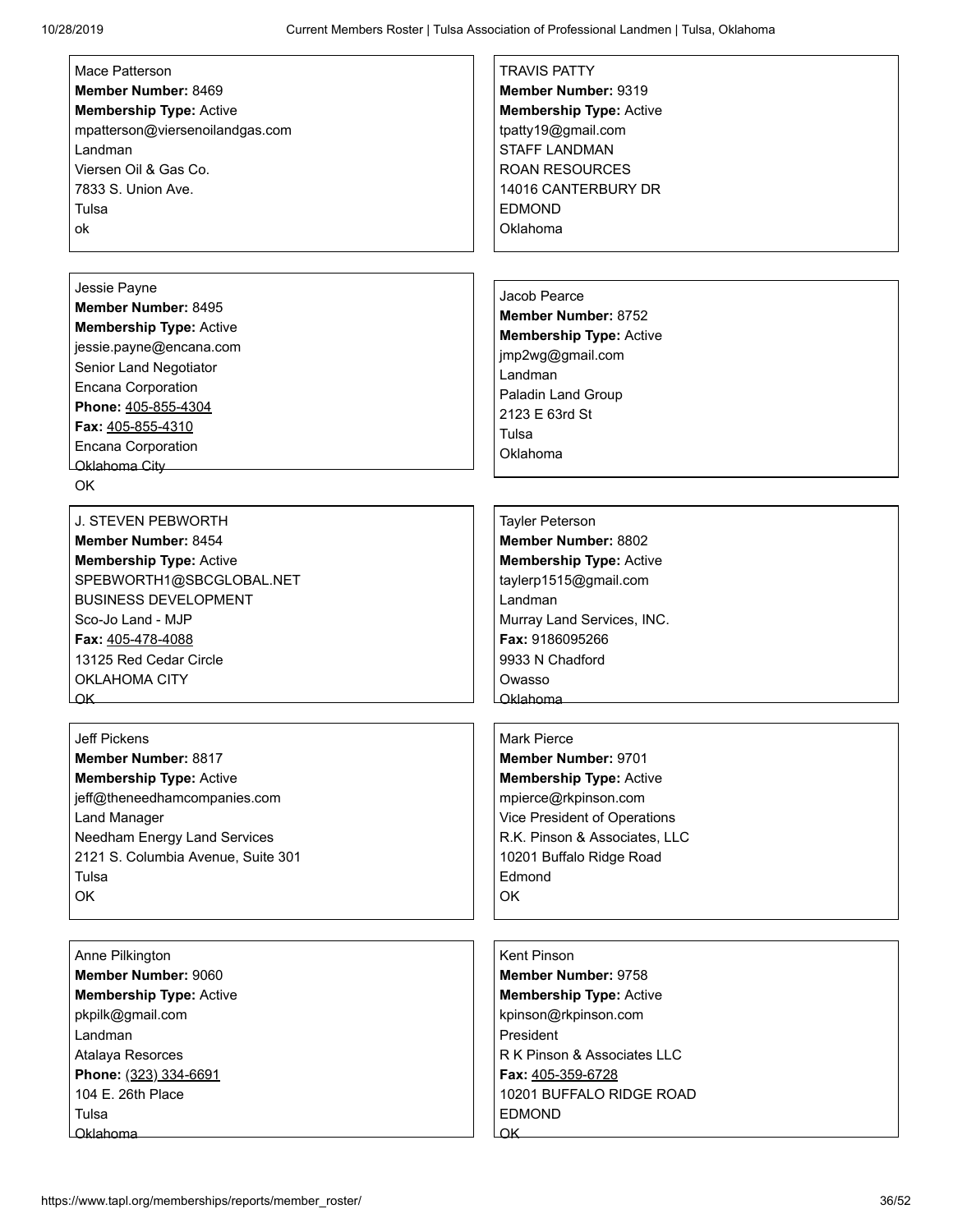| Zane Pinson                     | <b>Spinner Platt</b>              |
|---------------------------------|-----------------------------------|
| <b>Member Number: 9762</b>      | <b>Member Number: 9120</b>        |
| <b>Membership Type: Active</b>  | <b>Membership Type: Associate</b> |
| mzanepinson@gmail.com           | okcspin@yahoo.com                 |
| Project Manager                 | Landman                           |
| R. K. Pinson & Associates, LLC  | Sancy, Inc.                       |
| 10201 Buffalo Ridge Road        | Phone: (405) 840-4002             |
| Edmond                          | Fax: (405)843-4839                |
| <b>United States</b>            | Six NE 63rd Street, Suite 275     |
|                                 | Oklahoma City                     |
|                                 | OK                                |
|                                 |                                   |
| <b>Buford Pollett</b>           | <b>Geoff Pool</b>                 |
| <b>Member Number: 8771</b>      | <b>Member Number: 8647</b>        |
| <b>Membership Type: Active</b>  | <b>Membership Type: Active</b>    |
| bufordpollett@emclaw.us         | geoff.pool@wpxenergy.com          |
| <b>Managing Attorney</b>        | I andman                          |
| <b>EMC Law PLLC</b>             | WPX Energy, Inc.                  |
| 1220 E. 18th Steet              | <b>Fax: 5395731963</b>            |
| Tulsa                           | 3500 One Williams Center          |
| <b>OKLAHOMA</b>                 | Tulsa                             |
|                                 | OK_                               |
|                                 |                                   |
| <b>Matthew Porter</b>           | <b>Andrew Prewit</b>              |
| <b>Member Number: 7828</b>      | <b>Member Number: 9111</b>        |
| <b>Membership Type: Active</b>  | <b>Membership Type: Active</b>    |
| matthew.porter@nee.com          | andrew.prewit@continentalland.com |
| Land Services Representative    | <b>Land Manager</b>               |
| <b>NextEra Energy Resources</b> | <b>Continental Land Resources</b> |
| 1236 S College Ave              | 833 S. Kelly Ave.                 |
| Tulsa                           | Edmond                            |
| OK                              | Oklahoma                          |
|                                 |                                   |
|                                 |                                   |
| <b>Kevin Price</b>              | Aaron Prock                       |
| Member Number: 8626             | Member Number: 9340               |
| <b>Membership Type: Active</b>  | <b>Membership Type: Active</b>    |
| kp@stanleyresources.com         | aaronprock@gmail.com              |
| <b>Managing Member</b>          | Landman                           |
| Price Enterprises, LLC          | AP Energy, LLC                    |
| 9124 S 85th East Ave            | 10474 E. 470 Rd.                  |
| Tulsa                           | Claremore                         |
| OK                              | <b>OK</b>                         |
|                                 |                                   |
|                                 |                                   |
| Rock Quinn                      | Paul Rahnert                      |
| Member Number: 8499             | Member Number: 8760               |
| <b>Membership Type: Active</b>  | <b>Membership Type: Associate</b> |
| rquinn@crestresources.com       | prahnert@triplecrownenergy.com    |
| Vice President-Land             |                                   |
| Crest Resources, Inc.           | <b>Mineral Buyer</b>              |
| Phone: 918 585-2900 ext. 22     | <b>Triple Crown Energy</b>        |
| Fax: (918)585-2946              | 8329 S. Jamestown Ave             |
| 15 E. Fifth Street, Suite 3650  | Tulsa                             |
| Tulsa                           | Oklahoma                          |
| OK                              |                                   |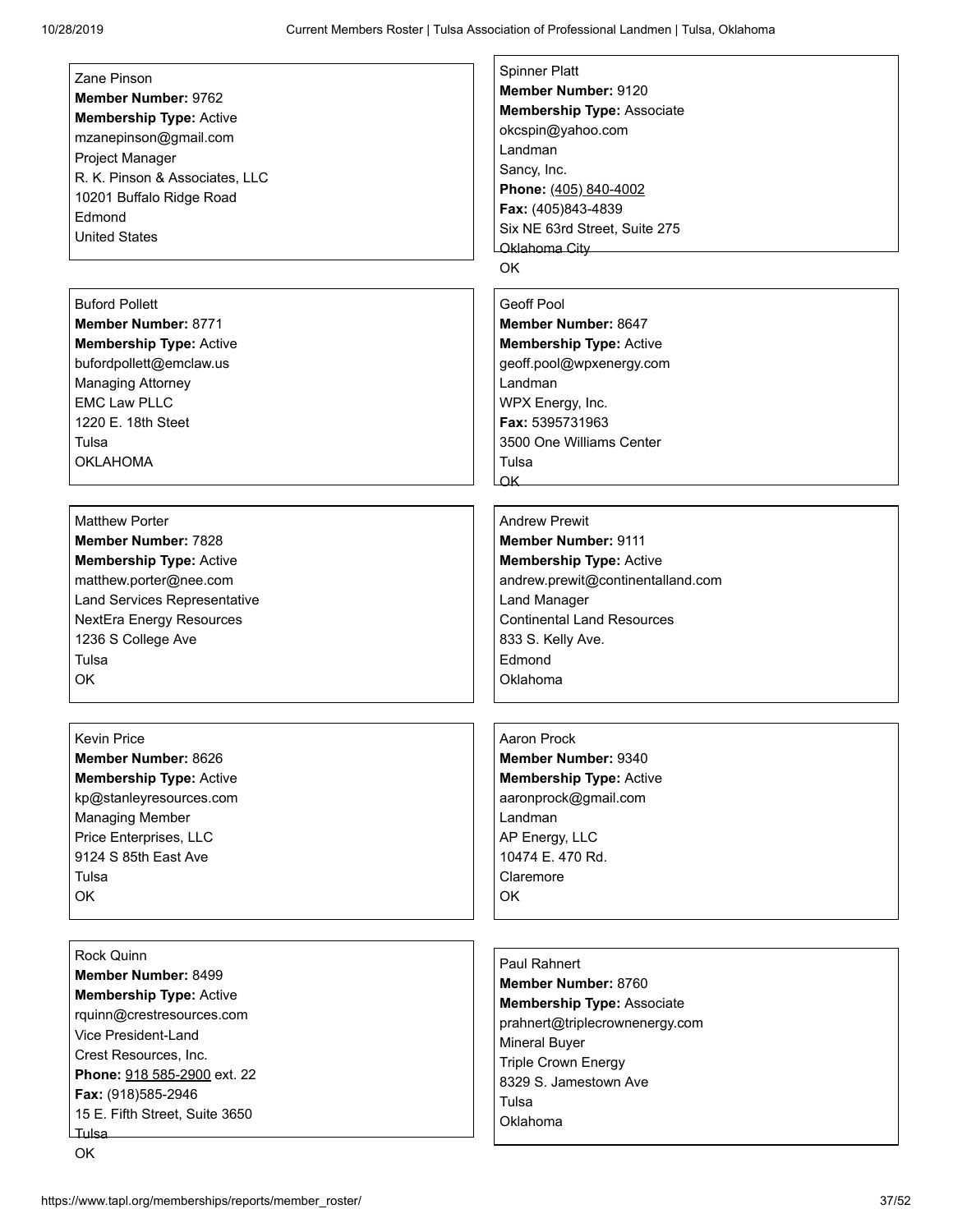| <b>Colton Rainey</b>                          | <b>Hillary Rankin</b>                 |
|-----------------------------------------------|---------------------------------------|
| Member Number: 9374                           | Member Number: 8599                   |
| <b>Membership Type: Active</b>                | <b>Membership Type: Active</b>        |
| Colton.rainey@westernls.com                   | hkrankin3@gmail.com                   |
| Project Manager-Landman                       | <b>Land Associate</b>                 |
| <b>Western Land Services</b>                  | Laredo Petroleum                      |
| 3503 NW 63rd St., Suite 400                   | 15 W. 6th St.                         |
| Oklahoma City                                 | Tulsa                                 |
| OK                                            | OK                                    |
|                                               |                                       |
|                                               |                                       |
| <b>Randall Raulston</b>                       | Stephanie Ray                         |
| Member Number: 9357                           | Member Number: 8753                   |
| Membership Type: Non-Resident                 | <b>Membership Type: Associate</b>     |
| raulstonland@gmail.com                        | stephanie@barneslawtulsa.com          |
| President                                     | Associate                             |
|                                               |                                       |
| Randall G. Raulston, Inc.                     | Barnes Law, PLLC                      |
| Phone: (580) 698-2641<br>P.O. Box 306         | Fax: 918-382-8685<br>1340 E. 34th St. |
|                                               |                                       |
| Woodward                                      | Tulsa                                 |
| $\overline{\mathsf{OK}}$                      | $\alpha$ K                            |
|                                               |                                       |
| Jack Rayburn Jr.                              | Ronald Ray, Jr.                       |
| Member Number: 9048                           | Member Number: 8795                   |
| Membership Type: Non-Resident                 | <b>Membership Type: Active</b>        |
| jrayburnjr@yahoo.com                          | rray@hallestill.com                   |
| <b>Land Advisor</b>                           | Attorney                              |
| Self Employed                                 | Hall, Estill, Hardwick & Gable        |
| Phone: (405) 203-6903                         | Phone: (918)594-0477                  |
| 1416 NW 144th Street                          | Fax: (918)594-0505                    |
| Edmond                                        | 320 South Boston Ave., Suite 200      |
| $\overline{\mathsf{OK}}$                      | Tulsa                                 |
|                                               | OK                                    |
|                                               |                                       |
| Hamel Reinmiller                              | <b>Robert Rice</b>                    |
| Member Number: 50893                          | Member Number: 6259                   |
| <b>Membership Type: Active</b>                | <b>Membership Type: Active</b>        |
| HBRVMI98@VMIAlumni.org                        | Robert.Rice@continentalland.com       |
| Vice President of Land & Business Development | Landman                               |
| Tulsa                                         | Continental Land Resources, LL        |
| OK                                            | Fax: 405513                           |
|                                               | 833 S. KELLY AVE, SUITE 110           |
|                                               | Edmond                                |
|                                               | Oklahoma                              |
|                                               |                                       |
| Jason Rickman                                 | <b>Russell Ricks</b>                  |
| Member Number: 9694                           | Member Number: 9344                   |
| <b>Membership Type: Active</b>                | <b>Membership Type: Active</b>        |
| jrickman@rkpinson.com                         | r50ricks@yahoo.com                    |
| Regulatory Manager                            | <b>Title Analyst</b>                  |
| R.K. Pinson & Associates, LLC                 | Self Employed                         |
| Phone: 4053596727                             | P.O. Box 827                          |
| Fax: 4053596728                               | Mannford                              |
| 10201 Buffalo Ridge Rd                        | OK                                    |
| Edmond                                        |                                       |
| OK                                            |                                       |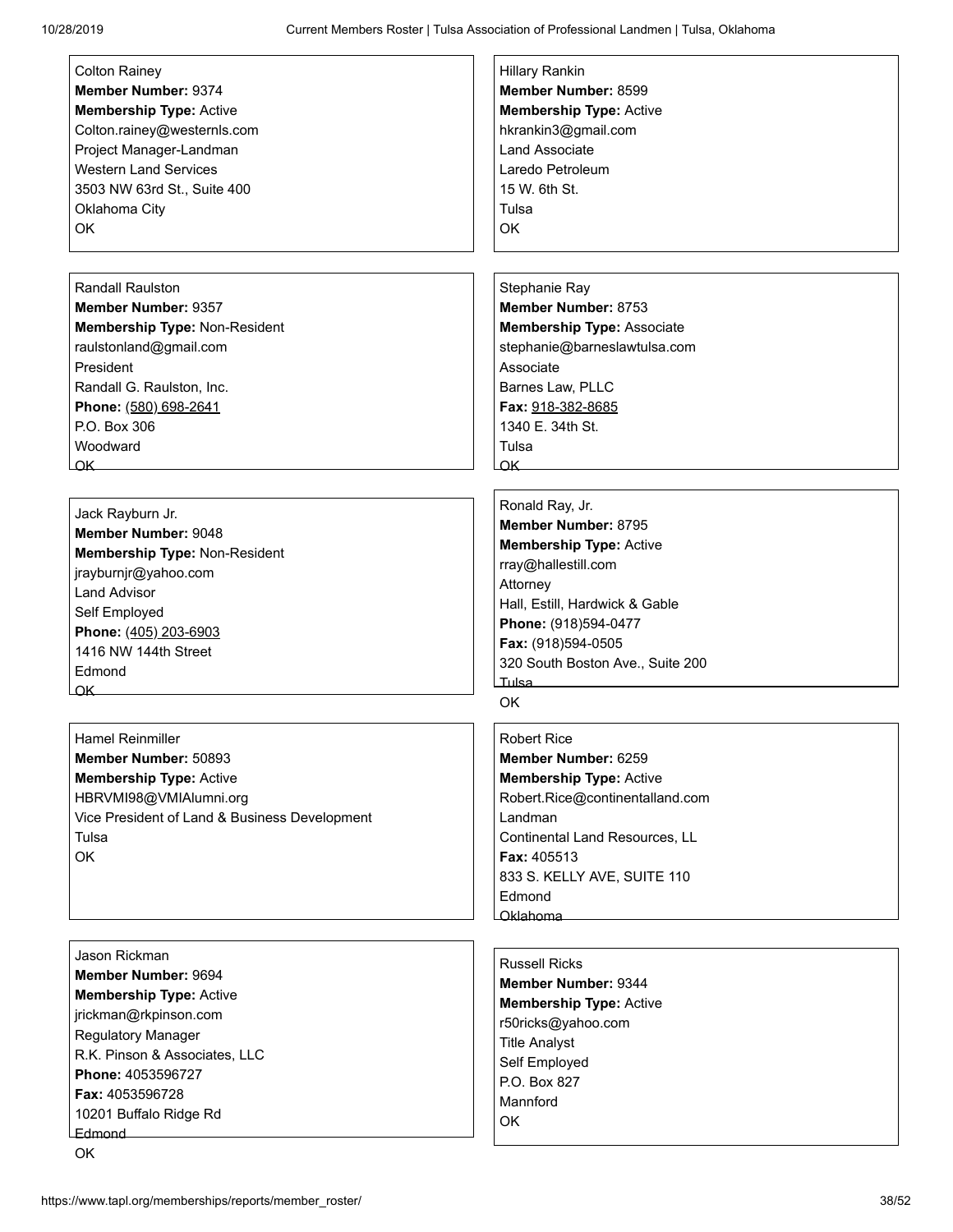| <b>Matthew Rison</b>                               | David Ritchie                                                                                                                                                                                                                                    |
|----------------------------------------------------|--------------------------------------------------------------------------------------------------------------------------------------------------------------------------------------------------------------------------------------------------|
|                                                    | Member Number: 8659                                                                                                                                                                                                                              |
| Member Number: 9755                                | <b>Membership Type: Active</b>                                                                                                                                                                                                                   |
| Membership Type: Non-Resident                      | dbritchie@msn.com                                                                                                                                                                                                                                |
| mrison@rmo-law.com                                 | Petroleum Landman                                                                                                                                                                                                                                |
| Member/Shareholder                                 |                                                                                                                                                                                                                                                  |
| Rison, Meek & O'Shields, PLLC                      | Self Employed                                                                                                                                                                                                                                    |
| 428 NW 5th St., Suite B                            | Phone: (918) 261-5626                                                                                                                                                                                                                            |
| Oklahoma City                                      | Fax: $($                                                                                                                                                                                                                                         |
| OK                                                 | 217 E. 35th St.                                                                                                                                                                                                                                  |
|                                                    | Tulsa <sub>——</sub>                                                                                                                                                                                                                              |
|                                                    | <b>OK</b>                                                                                                                                                                                                                                        |
|                                                    |                                                                                                                                                                                                                                                  |
| Dorsey Roach                                       | Monty Robbins                                                                                                                                                                                                                                    |
| Member Number: 50320                               | Member Number: 7807                                                                                                                                                                                                                              |
| <b>Membership Type: Active</b>                     | Membership Type: Non-Resident                                                                                                                                                                                                                    |
| dorsey@unitproland.com                             | Monty.Robbins@clr.com                                                                                                                                                                                                                            |
| <b>Managing Member</b>                             | Sr. Staff Landman                                                                                                                                                                                                                                |
| UnitPro Land Consultants, LLC                      | Continental Resources, Inc.                                                                                                                                                                                                                      |
| Phone: (405) 301-5068                              | Fax: 405-234-9739                                                                                                                                                                                                                                |
| 12101 N. MacArthur, Suite A-148                    | 20 N. Broadway                                                                                                                                                                                                                                   |
|                                                    |                                                                                                                                                                                                                                                  |
| oklahoma city                                      | Oklahoma City                                                                                                                                                                                                                                    |
| ok                                                 | $OK$ and $OK$ and $OK$ and $OK$ and $OK$ and $OK$ and $OK$ and $OK$ and $OK$ and $OK$ and $OK$ and $OK$ and $OK$ and $OK$ and $OK$ and $OK$ and $OK$ and $OK$ and $OK$ and $K$ and $K$ and $K$ and $K$ and $K$ and $K$ and $K$ and $K$ and $K$ a |
| Ryan Robinson                                      | Adam Robinson                                                                                                                                                                                                                                    |
| Member Number: 8824                                | Member Number: 8635                                                                                                                                                                                                                              |
|                                                    |                                                                                                                                                                                                                                                  |
| <b>Membership Type: Active</b>                     | <b>Membership Type: Active</b>                                                                                                                                                                                                                   |
| ryanrobinson.landman@gmail.com                     | arobinson@olifantenergy.com                                                                                                                                                                                                                      |
| Landman                                            | Executive Vice President of Land & Legal                                                                                                                                                                                                         |
| Staghorn Petroleum II, LLC                         | <b>Olifant Energy</b>                                                                                                                                                                                                                            |
| 13420 S. 125th E. PI                               | Phone: (918) 671-3711                                                                                                                                                                                                                            |
| <b>Broken Arrow</b>                                | 15 West 6th Street, Suite 2200                                                                                                                                                                                                                   |
| Ok                                                 | Tulsa                                                                                                                                                                                                                                            |
|                                                    | OK                                                                                                                                                                                                                                               |
|                                                    |                                                                                                                                                                                                                                                  |
| Alexander Robinson                                 | Vicki Robinson                                                                                                                                                                                                                                   |
| Member Number: 8532                                | Member Number: 8735                                                                                                                                                                                                                              |
| <b>Membership Type: Active</b>                     | <b>Membership Type: Active</b>                                                                                                                                                                                                                   |
| alexrobinson@anchorlandgroup.com                   | vlrobinson96@outlook.com                                                                                                                                                                                                                         |
| Manager - Business Development                     | Landman                                                                                                                                                                                                                                          |
| Anchor Land Group                                  | Robinson Energy Consulting LLC                                                                                                                                                                                                                   |
| 5700 S. Lewis Avenue                               |                                                                                                                                                                                                                                                  |
|                                                    | Phone: (918) 852-4102                                                                                                                                                                                                                            |
| Tulsa                                              | 1315 E 20th St                                                                                                                                                                                                                                   |
| OK                                                 | Tulsa                                                                                                                                                                                                                                            |
|                                                    | $\alpha$ K                                                                                                                                                                                                                                       |
| <b>Harriet Robinson</b>                            | Joshua Roby                                                                                                                                                                                                                                      |
| Member Number: 8715                                | Member Number: 9394                                                                                                                                                                                                                              |
| <b>Membership Type: Active</b>                     | <b>Membership Type: Associate</b>                                                                                                                                                                                                                |
| hrobinson@meagheradvisors.com                      | jroby@grandbank.com                                                                                                                                                                                                                              |
| Director of Land and Business Development, Mid-Con | Senior Vice President                                                                                                                                                                                                                            |
|                                                    |                                                                                                                                                                                                                                                  |
| <b>Meagher Energy Advisors</b>                     | <b>Grand Bank</b>                                                                                                                                                                                                                                |
| Phone: 4053882962                                  | 4200 E Skelly Dr, Ste 200                                                                                                                                                                                                                        |
| 2445 E 24th St                                     | Tulsa                                                                                                                                                                                                                                            |
| Tulsa                                              | <b>OK</b>                                                                                                                                                                                                                                        |
| $\overline{\mathsf{OK}}$                           |                                                                                                                                                                                                                                                  |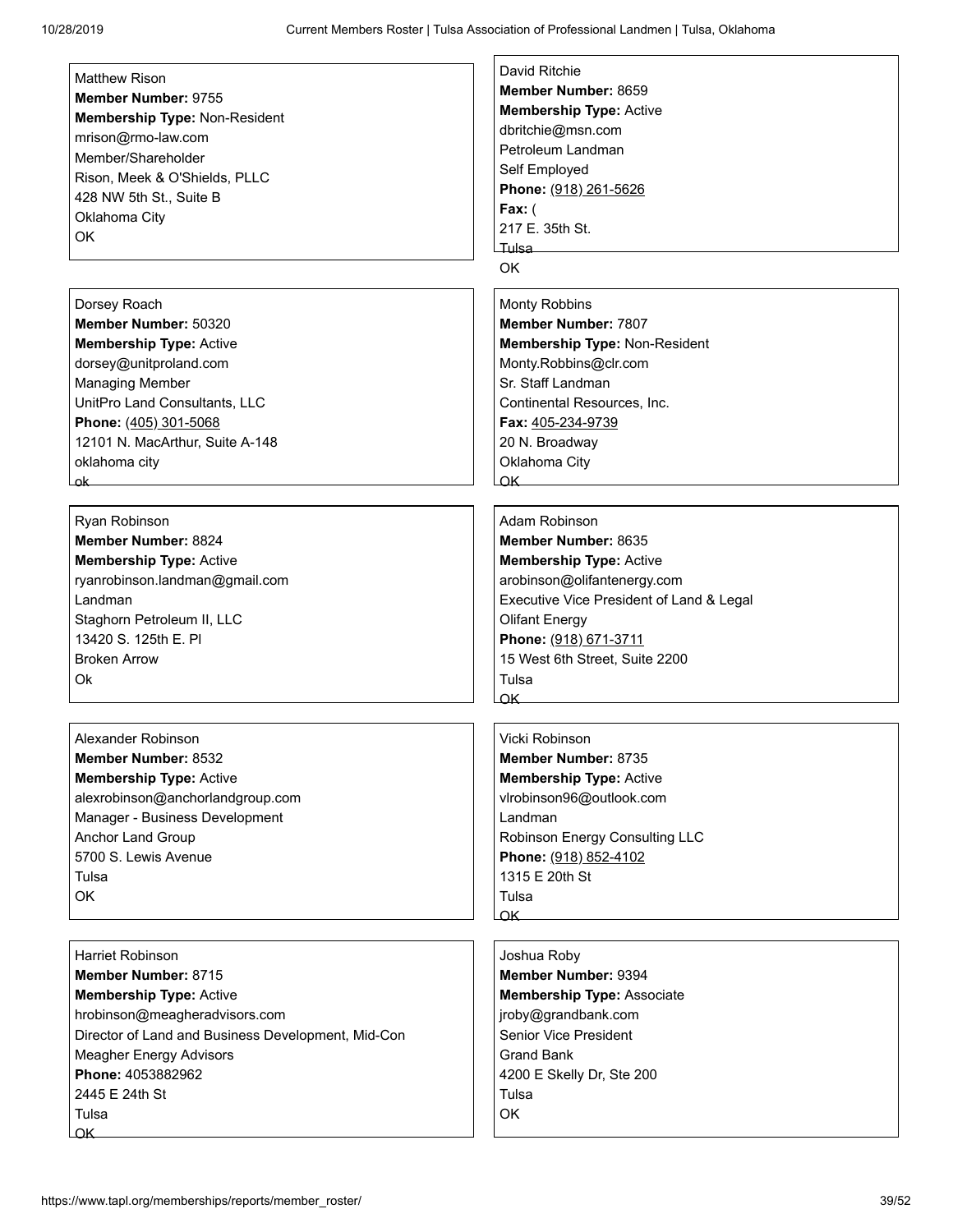| Eric Rohe                              | <b>ALAN ROLOFSON</b>                  |
|----------------------------------------|---------------------------------------|
| Member Number: 8986                    | Member Number: 9761                   |
| Membership Type: Non-Resident          | <b>Membership Type: Associate</b>     |
| Eric.Rohe@yahoo.com                    | arolofson@rkpinson.com                |
| Landman                                | Project Manager                       |
| Self Employed                          | R.K. Pinson & Associates              |
| 19105 Pinehurst Trail Dr               | 2820 72nd Ave. NW                     |
| Edmond                                 | Norman                                |
| Oklahoma                               | Oklahoma                              |
|                                        |                                       |
|                                        |                                       |
| Kim Roper                              | Sam Rose                              |
| Member Number: 8494                    | Member Number: 8762                   |
| <b>Membership Type: Associate</b>      | <b>Membership Type: Active</b>        |
| KimR@kfoc.net                          | samrose1953@gmail.com                 |
| Associate Landman                      | President                             |
| Kaiser-Francis Oil Company             | Sam B Rose Oil & Gas Properties, Inc. |
| Phone: (918) 742-2590                  | Fax: (405) 364-7792                   |
| Fax: (918) 491-4387                    | 101 E. Gray St.                       |
| 6733 S. Yale Avenue                    | Norman                                |
| Tulsa                                  | Ωk.                                   |
| Oklahoma                               |                                       |
| <b>Spencer Ross</b>                    | Kayla Rowan                           |
| Member Number: 9376                    | Member Number: 9284                   |
| <b>Membership Type: Associate</b>      | <b>Membership Type: Active</b>        |
| sross@foundationenergy.com             | KRowan@farmersnational.com            |
| Land Tech                              | Senior Assistant Mineral Manager      |
| <b>Foundation Energy Management</b>    | <b>Farmers National Company</b>       |
| 1810 Lexington Rd                      | 5110 S Yale Ave                       |
| Claremore                              | Tulsa                                 |
| <b>OK</b>                              | OK                                    |
|                                        |                                       |
|                                        |                                       |
| Justin Rutherford                      | Case Rycroft                          |
| <b>Member Number: 8653</b>             | Member Number: 8521                   |
| <b>Membership Type: Active</b>         | <b>Membership Type: Active</b>        |
| justin.rutherford@superiorpipeline.com | case.rycroft@unitcorp.com             |
| Senior Landman                         | Staff Landman                         |
| Superior Pipeline Company, LLC         | Unit Petroleum Company                |
| Fax: (918) 477-5656                    | 8200 South Unit Drive                 |
| 8200 South Unit Drive                  | Tulsa                                 |
| Tulsa                                  | Oklahoma                              |
| OK                                     |                                       |
|                                        |                                       |
| Sam Sadler                             | Zerxis Satarawala, RPL                |
| <b>Member Number: 8622</b>             | Member Number: 8511                   |
| <b>Membership Type: Active</b>         | <b>Membership Type: Active</b>        |
| samuel.m.sadler@gmail.com              | z ontheroad@yahoo.com                 |
| Landman                                | Contract Landman                      |
| Casillas Petroleum Corp.               | Infinity Site Development, Inc.       |
| 401 S. Boston Ave.                     | Phone: (918) 932-7345                 |
| Tulsa                                  | 207 E. 125th PL South                 |
| OK                                     | Jenks                                 |
|                                        | ΩK.                                   |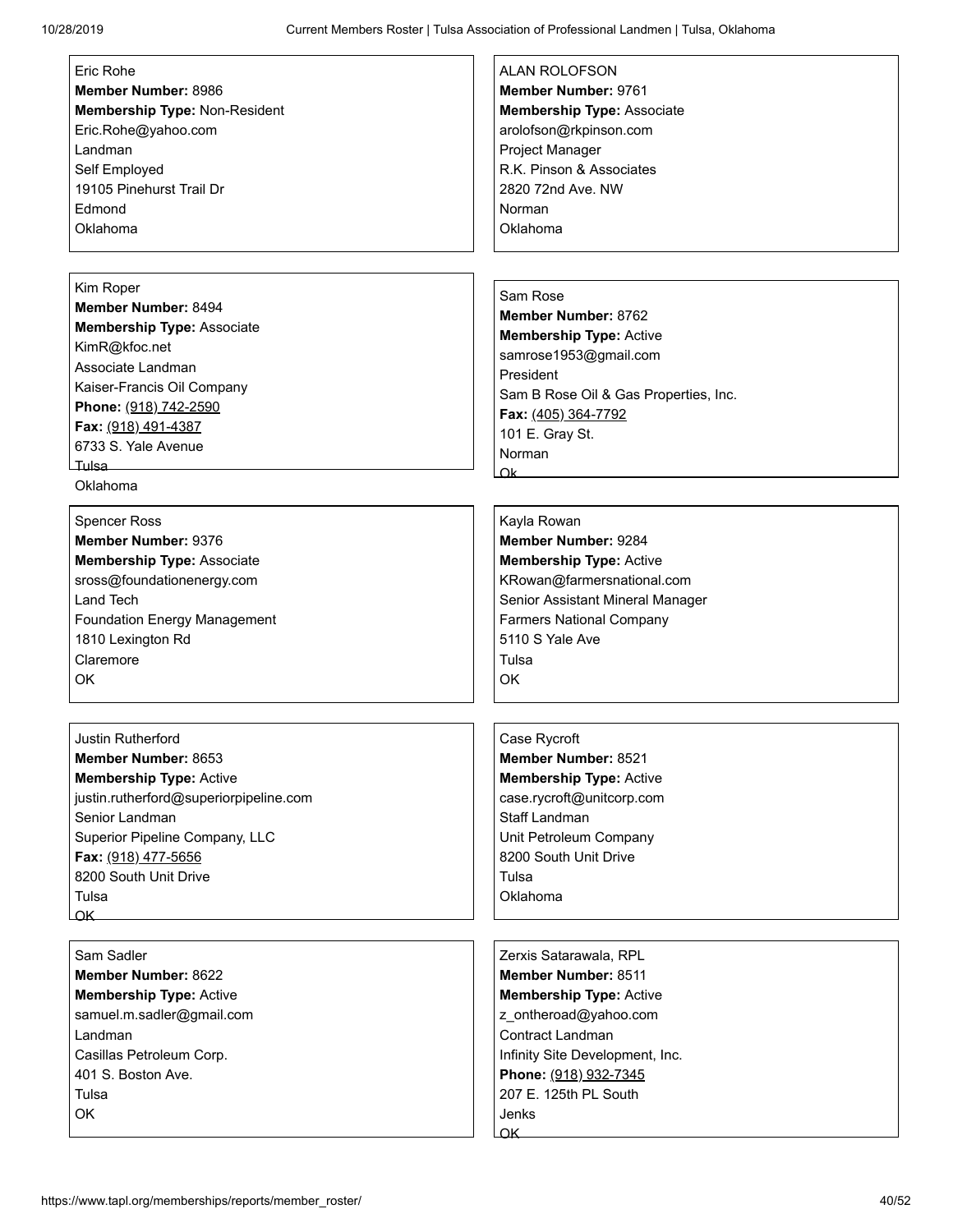| <b>Shane Saunders</b>                 | Jason Sawyer                           |
|---------------------------------------|----------------------------------------|
| Member Number: 8584                   | Member Number: 9309                    |
| <b>Membership Type: Active</b>        | <b>Membership Type: Active</b>         |
| shane.saunders@gmail.com              | jason.sawyer@chisholmog.com            |
| President                             | Landman                                |
| Trident Energy, Inc.                  | Chisholm Oil and Gas Operating, LLC    |
| Phone: (918) 492-5100                 | 6100 S Yale Avenue                     |
| 427 S. Boston Avenue, Suite 706       | Tulsa                                  |
| Tulsa                                 | Oklahoma                               |
| OK                                    |                                        |
|                                       |                                        |
| David Schaffer                        |                                        |
|                                       | Adam Schneberger                       |
| <b>Member Number: 8452</b>            | Member Number: 8403                    |
| <b>Membership Type: Active</b>        | <b>Membership Type: Active</b>         |
| david.schaffer@schafferherring.com    | aschneberger@brgcorp.com               |
| Attorney                              | Sr. Land Analyst                       |
| Schaffer Herring PLLC                 | BRG Energy, Inc.                       |
| Phone: 918.407.3001                   | Phone: 4055908428                      |
| Fax: 918.550.8106                     | 7134 S. Yale Avenue, Suite 600         |
| 7134 South Yale Avenue                |                                        |
| Tulsa —                               | Tulsa                                  |
| <b>OK</b>                             | OK                                     |
|                                       |                                        |
| Michael Schooley                      | Justin Schuble                         |
| Member Number: 50891                  | <b>Member Number: 9817</b>             |
| <b>Membership Type: Active</b>        | Membership Type: Non-Resident          |
| mschooley@cimarex.com                 | justin.schuble@blackrockland.com       |
| Senior Landman                        | <b>Managing Member</b>                 |
| Cimarex Energy Co.                    | <b>Black Rock Land, LLC</b>            |
| 202 S. Cheyenne Ave.                  | 11212 N. May Ave.                      |
| Tulsa                                 | Oklahoma City                          |
| OK                                    | OK                                     |
|                                       |                                        |
|                                       |                                        |
| <b>Daniel Scott</b>                   | Eric Seagle                            |
| Member Number: 8534                   | Member Number: 9356                    |
| <b>Membership Type: Active</b>        | <b>Membership Type: Active</b>         |
| danielrscott@gmail.com                | eseagle@cimarex.com                    |
| Landman                               | <b>Exploration Land Tech</b>           |
| Independent                           | Cimarex Energy Co.                     |
|                                       |                                        |
| Phone: (918)497-0972                  | 202 S Cheyenne Ave                     |
| 9501 Windridge Dr.                    | Tulsa                                  |
| Sand Springs                          | Oklahoma                               |
| OK                                    |                                        |
|                                       | <b>Lil Seifried</b>                    |
| Roberto Seda                          | Member Number: 8631                    |
| <b>Member Number: 9824</b>            |                                        |
| <b>Membership Type: Associate</b>     | <b>Membership Type: Active</b>         |
| rseda@sedalawfirm.com                 | lils@ceja.com                          |
| Attorney                              | Manager-Contracts/Lease Administration |
| Seda Law Firm PLLC                    | Ceja Corporation                       |
| 10600 S. Pennsylvania Ave, Ste 16-715 | Phone: (918) 493-2161                  |
| Oklahoma City                         | Fax: (918) 496-1925                    |
| OK                                    | 1437 S Boulder, Suite 1250             |
|                                       | Tulsa                                  |
|                                       | OK                                     |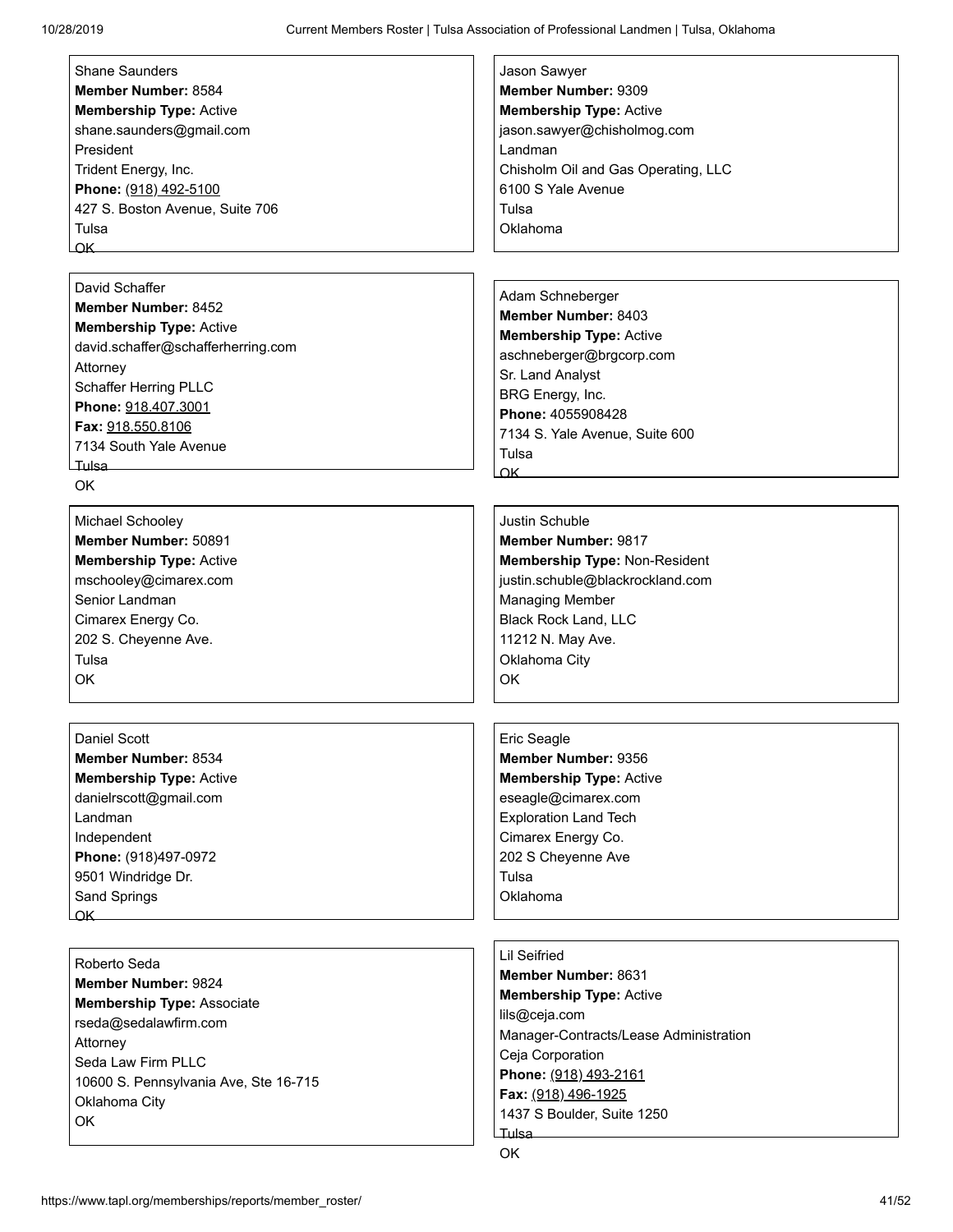| <b>Sarah Sellers</b>              | <b>Rick Shackelford</b>           |
|-----------------------------------|-----------------------------------|
| Member Number: 9110               | Member Number: 9346               |
| <b>Membership Type: Active</b>    | <b>Membership Type: Active</b>    |
| sarah.sellers@continentalland.com | rick.shackelford@westernls.com    |
| Marketing                         | Staff Landman                     |
| <b>Continental Land Resources</b> | <b>Western Land Services</b>      |
| Phone: 4055135500                 | Phone: 4058198462                 |
| 833 S. Kelly Ave.                 | 3503 NW 63rd Street, ste. 400     |
| Edmond                            | Oklahoma City                     |
| Oklahoma                          | Ok                                |
|                                   |                                   |
| Mark Shannon                      | Erica Shepherd                    |
| <b>Member Number: 9292</b>        | Member Number: 8410               |
| <b>Membership Type: Associate</b> | <b>Membership Type: Active</b>    |
| m.c.shannon@icloud.com            | eshepherd@calyxenergy.com         |
| N/A                               | Landman                           |
| Unemployed                        | Calyx Energy III, LLC             |
| 7801 W. Skyline Dr.               | Phone: (405) 840-5999             |
| Tulsa                             | 6120 South Yale Ave, Suite 1480   |
| Ok                                | Tulsa                             |
|                                   | Oklahoma                          |
|                                   |                                   |
| <b>Robert Sher</b>                |                                   |
| Member Number: 8503               | moreland sherrod                  |
| <b>Membership Type: Active</b>    | Member Number: 9738               |
| rsher@cimarex.com                 | <b>Membership Type: Associate</b> |
| Landman                           | msherrod@bcfminerals.com          |
| Cimarex Energy Co.                | Senior Landman                    |
| Phone: (918) 560-7194             | Triple Crown Energy               |
| Fax: (918) 560-7160               | 2300 Riverside Dr. #14F           |
| 202 S. Cheyenne Ave, Ste. 1000    | Tulsa                             |
| Tulsa                             | <b>OK</b>                         |
| Oklahoma                          |                                   |
|                                   |                                   |
| <b>Moreland Sherrod</b>           | <b>Steve Shields</b>              |
| Member Number: 8575               | Member Number: 8754               |
| <b>Membership Type: Active</b>    | <b>Membership Type: Active</b>    |
| msherrod@triplecrownenergy.com    | sshields@geoland.us               |
| Landman                           | President                         |
| <b>Triple Crown Energy</b>        | GeoLand Services, Inc.            |
| 2300 Riverside Dr. #14F           | Fax: 9184979287                   |
| Tulsa                             | P.O. Box 7746                     |
| OK                                | Edmond                            |
|                                   | $\overline{\mathsf{OK}}$          |
|                                   |                                   |
| <b>Patrick Shortess</b>           | <b>Josh Sievers</b>               |
| <b>Member Number: 8477</b>        | <b>Member Number: 7822</b>        |
|                                   |                                   |
| <b>Membership Type: Active</b>    | Membership Type: Non-Resident     |
| patrick.shortess@unitcorp.com     | josh.sievers@warwick-energy.com   |
| Landman                           | Senior Landman                    |
| Unit Petroleum                    | <b>Warwick Energy</b>             |
| Phone: (817) 313-1972             | 6608 N Western Ave                |
| P.O. Box 702500                   | Oklahoma City                     |
| Tulsa                             | OK                                |
| $\overline{\mathsf{OK}}$          |                                   |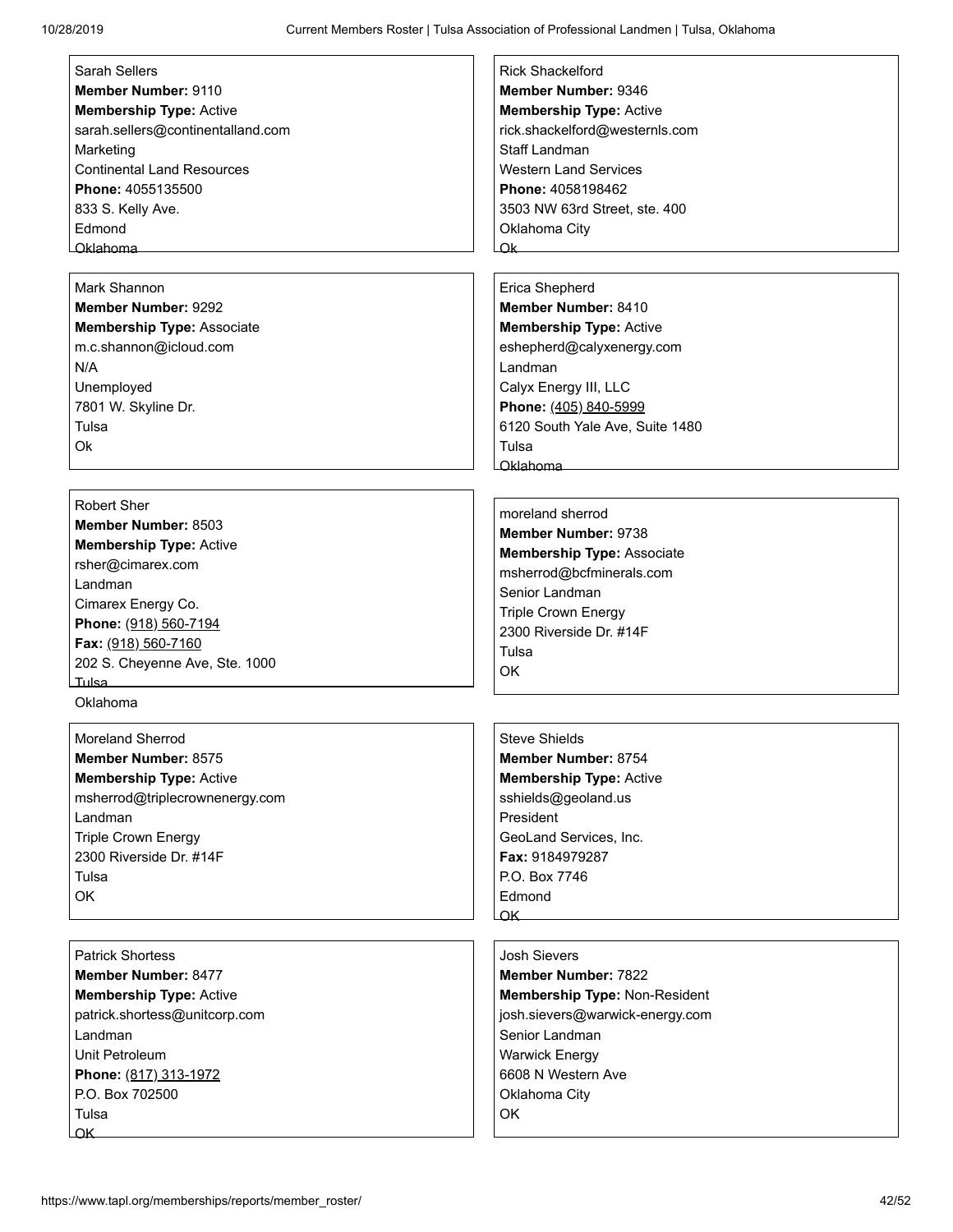| Delio Silvestri                | <b>Matt Simmons</b>                            |
|--------------------------------|------------------------------------------------|
| Member Number: 6402            | Member Number: 9306                            |
| <b>Membership Type: Active</b> | Membership Type: Non-Resident                  |
| delio.silvestri@wpxenergy.com  | matt.simmons@clr.com                           |
| Landman Senior Staff           | Landman III                                    |
| <b>WPX Energy</b>              |                                                |
| Phone: (918) 747-2208          | Continental Resources, Inc.                    |
| Fax: (539) 573-9515            | 20 N. Broadway                                 |
| P.O.Box 3102 MD                | Oklahoma City                                  |
|                                | <b>OK</b>                                      |
| <b>OK</b>                      |                                                |
|                                |                                                |
| <b>Maxwell Simmons</b>         | <b>William Sinclair</b>                        |
| <b>Member Number: 8711</b>     | Member Number: 8670                            |
| <b>Membership Type: Active</b> | <b>Membership Type: Active</b>                 |
| max.simmons@warwick-energy.com | dsinclair@bearcatland.com                      |
| Landman                        | President                                      |
| Warwick Energy Group           | Bearcat Land, Inc.                             |
| 6608 N. Western Ave.           | Phone: (405) 755-9001                          |
|                                | Fax: (405) 755-9293                            |
| Oklahoma City                  | 11032 Quail Creek Rd., Suite 102               |
| Oklahoma                       | Oklahoma City                                  |
|                                | <b>OK</b>                                      |
|                                |                                                |
| Stephen Sinclair               | <b>Blake Singleton</b>                         |
| Member Number: 8902            | Member Number: 9281                            |
| Membership Type: Non-Resident  | <b>Membership Type: Active</b>                 |
| bsinclair@bearcatland.com      | BSingleton@farmersnational.com                 |
| Project Manager                | Assistant Vice President-Mineral Asset Manager |
| Bearcat Land, Inc.             | <b>Farmers National Company</b>                |
| Fax: 405-755-3210              | 5110 S Yale Ave                                |
| 8224 Ridge Creek Rd.           | Tulsa                                          |
| Edmond                         | ΟK                                             |
| <u>OK</u>                      |                                                |
|                                |                                                |
| Jim Slade                      | Mark Smith                                     |
| <b>Member Number: 8448</b>     | Member Number: 9326                            |
| <b>Membership Type: Active</b> | Membership Type: Non-Resident                  |
| jimslade@sonorresources.com    | mwsmith14@hotmail.com                          |
| Sonor Resources, Inc           | Manager - Land & Business Development          |
| P. O. Box 330138               | Carrera Energy                                 |
| Tulsa                          | 3016 Finchley Lane                             |
| OK                             | Oklahoma City                                  |
|                                | OK                                             |
|                                |                                                |
|                                |                                                |
| Dale Smith                     | Tonya Smith                                    |
| Member Number: 8694            | Member Number: 9289                            |
| <b>Membership Type: Active</b> | <b>Membership Type: Active</b>                 |
| dale.smith@mcdls.com           | TonyaNicoleSmith@yahoo.com                     |
| Director                       | O&G Assistant Mineral Manager                  |
| McDonald Land Services, LLC    | <b>Farmers National Company</b>                |
| Fax: 4058121392                | 5110 S Yale Ave                                |
| 2301 Pawnee Xing               | Tulsa                                          |
| Edmond                         | <b>OK</b>                                      |
| Oklahoma                       |                                                |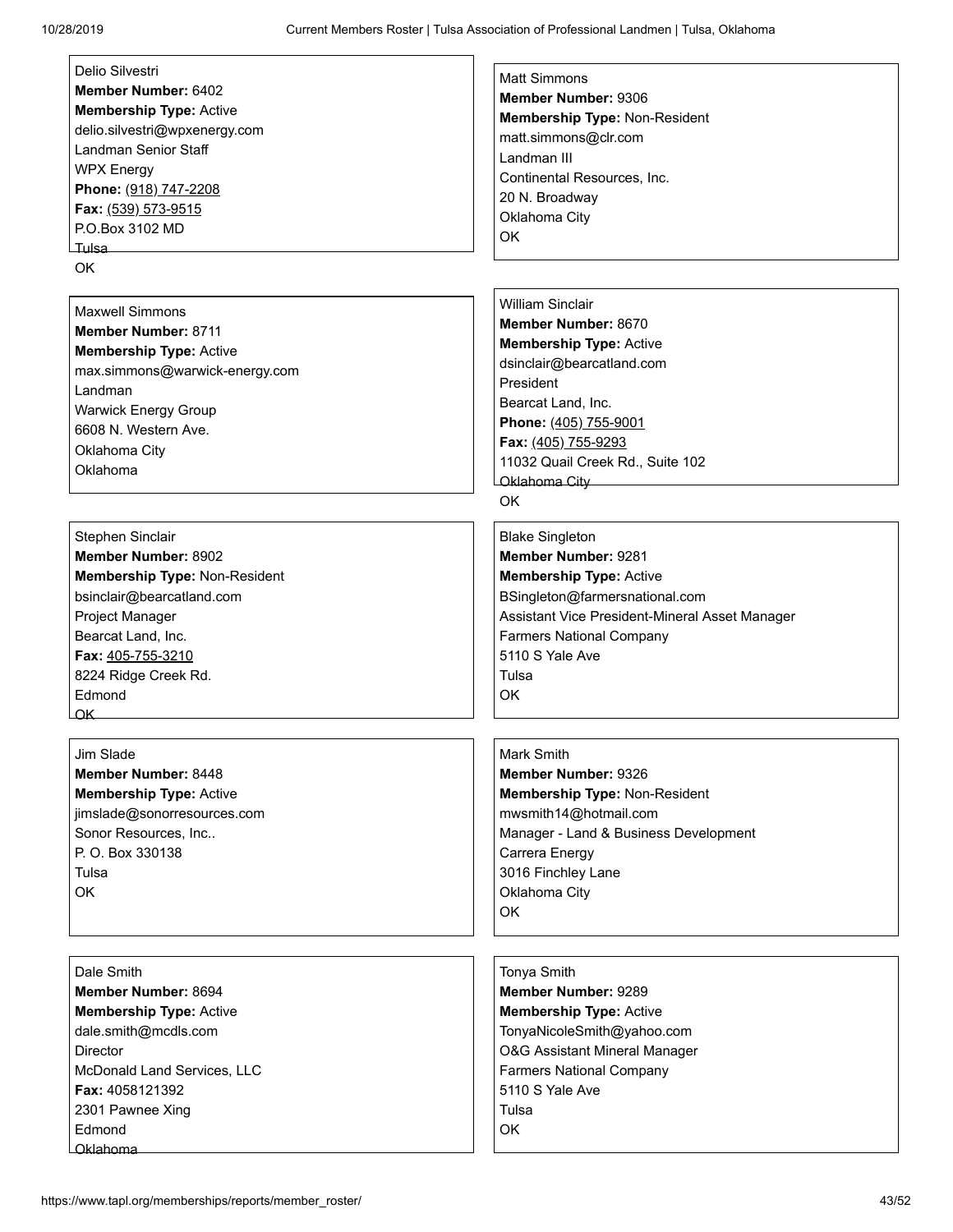| Denton Smith                              | Don Smith                         |
|-------------------------------------------|-----------------------------------|
| Member Number: 53365                      | Member Number: 50351              |
| <b>Membership Type: Active</b>            | <b>Membership Type: Associate</b> |
| smith@titaniumep.com                      | dsmith@praywalker.com             |
| Landman                                   | Attorney                          |
| <b>Titanium Exploration Partners, LLC</b> | Pray Walker, P.C.                 |
| Phone: (918) 984-4838                     | Phone: (918)748-4458              |
| 320 S. Boston, Suite 1000                 | 100 W. Fifth Street, Suite 900    |
| Tulsa                                     | Tulsa                             |
| <u>OK</u>                                 | ΩK                                |
|                                           |                                   |
| Dianne Smith                              | Larry Snead                       |
| Member Number: 51357                      | Member Number: 8843               |

**Membership Type:** Active dsmith@laredopetro.com Landman Laredo Petroleum, Inc. **Phone:** (918) 858-5037 **Fax:** (918) 858-0693 15 W. Sixth Street, Suite 1800 Tulsa

OK

## [George Snell](https://www.tapl.org/profiles/george@gas3rd/) **Member Number:** 50357 **Membership Type:** Associate george@gas3rd.com **Owner** Snell Law Firm **Phone:** 806-359-8611 **Fax:** (806)355-3339 2201 Civic Circle, Suite 508 Amarillo

TX

[Robert Snow](https://www.tapl.org/profiles/rsnow/) **Member Number:** 52209 **Membership Type:** Associate robert@handsdrilling.com Legal/Land The H and S Drilling Company **Phone:** (918) 587-8163 320 S. Boston, Suite 1910 Tulsa OK

[Casey Sons](https://www.tapl.org/profiles/caseysons/) **Member Number:** 8552 **Membership Type:** Active casey.sons@oneok.com Contract Administrator II / Landman ONEOK **Phone:** (918) 691-2616 100 West Fifth Street Tulsa OKLAHOMA

**Member Number:** 8843 **Membership Type:** Active jlsnead1@cox.net Landman Blue Water Resources, LLC **Phone:** (918) 269-3111 2508 E. 71st Tulsa Ok

#### [Collin Sniff](https://www.tapl.org/profiles/csniff/) **Member Number:** 8485 **Membership Type:** Active csniff@tecollc.com Senior Landman Tecolote Energy, LLC **Phone:** (405) 880-5388 401 S Boston Ave Tulsa OK

[Ronald Snyder](https://www.tapl.org/profiles/rsnyder/) **Member Number:** 52723 **Membership Type:** Associate rons@ceja.com VP Exploration Ceja Corporation **Fax:** (918) 496-1925 1437 S Boulder Ave, Ste 1250 Tulsa **OK** 

[Rick Spellman](https://www.tapl.org/profiles/rspellman/) **Member Number:** 8572 **Membership Type:** Active rspellman@stratland.com Vice President-Land StratLand Exploration Company **Phone:** (918)382-9851 **Fax:** (918) 584-2957 15 E. Fifth Street, Suite 2020 Tulsa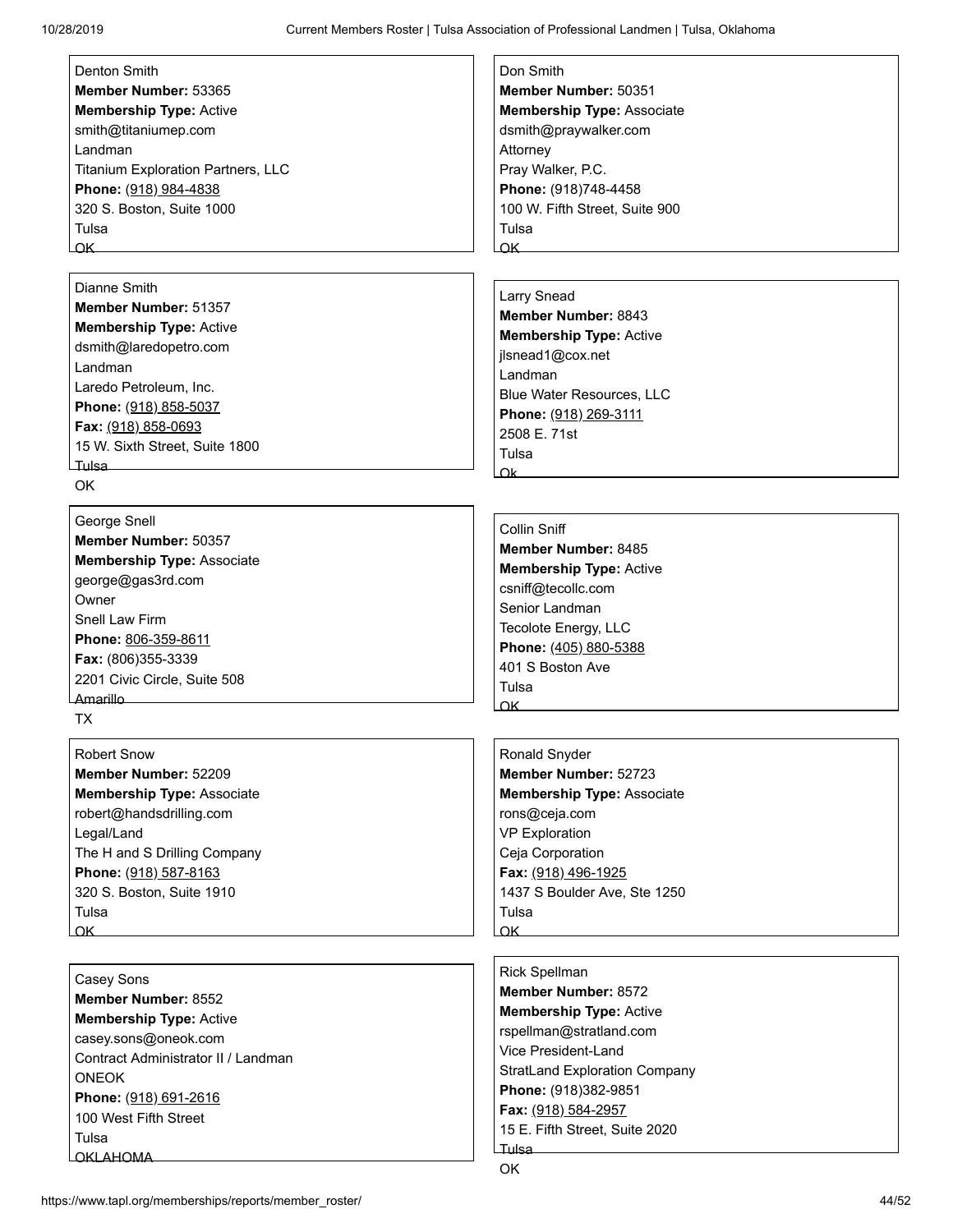| Member Number: 8791            |  |
|--------------------------------|--|
| <b>Membership Type: Active</b> |  |
| pspurlock@staghornpetro.com    |  |
| Land Manager                   |  |
| Staghorn Petroleum, LLC        |  |
| Fax: 918-584-2598              |  |
| One West Third Street          |  |
| Tulsa                          |  |
| OΚ                             |  |

#### [Rhonda Stacy](https://www.tapl.org/profiles/rstacy@midcon-energy.com/)

**Member Number:** 50364 **Membership Type:** Active rstacy@midcon-energy.com V.P. Land Mid-Con Energy **Phone:** (918) 630-0066 **Fax:** 918-743-8865 2431 E. 61st Street, Suite 850 Tulsa

OK

[Charles Stanford](https://www.tapl.org/profiles/ccstanford/) **Member Number:** 7365 **Membership Type:** Retired ccstanford1@sbcglobal.net President **Consultant Phone:** (918) 481-1609 8942 South Erie Ave. Tulsa OK

[Jimmy Stevens](https://www.tapl.org/profiles/jstevens/) **Member Number:** 8510 **Membership Type:** Active jstevens@etx-energy.com Senior Landman ETX Energy, LLC 6100 S. Yale Ave Tulsa OK

[Gracie Storey](https://www.tapl.org/profiles/g_storey/) **Member Number:** 8517 **Membership Type:** Active gracie.storey@yahoo.com Prospect Manager Compass Land Resources **Fax:** 4055851339 104 East 5th St. Edmond Oklahoma

[Michael Stack](https://www.tapl.org/profiles/mdstacklaw@aol.com/) **Member Number:** 50363 **Membership Type:** Non-Resident mdstacklaw@aol.com Attorney

Michael D. Stack, P.C. **Phone:** (405)478-7457 **Fax:** (405)286-2122 943 E. Britton Road Oklahoma City

OK

#### [Alisha Stacy](https://www.tapl.org/profiles/alishastacy/)

**Member Number:** 8411 **Membership Type:** Active astacy@rebellionenergy.com Landman Rebellion Energy II, LLC 5416 S Yale, Suite 300 Tulsa OK

## [Joey Stauffer](https://www.tapl.org/profiles/joey.stauffer/)

**Member Number:** 8408 **Membership Type:** Active jstauffer@naguss.com Vice President - Land Nadel and Gussman **Phone:** 9187963120 15 East 5th Street, Ste 3300 Tulsa OK

[michael stone](https://www.tapl.org/profiles/mstone2cimarex/) **Member Number:** 9830 **Membership Type:** Active MSTONE@CIMAREX.COM mgr emerging plays CIMAREX ENERGY CO 3844 South Atlanta Place Tulsa ok

### [Jon Strickler](https://www.tapl.org/profiles/jstrickler1/) **Member Number:** 8536 **Membership Type:** Active jon.strickler@unitcorp.com Landman Unit Petroleum Company 2532 E. 46th Street Tulsa OK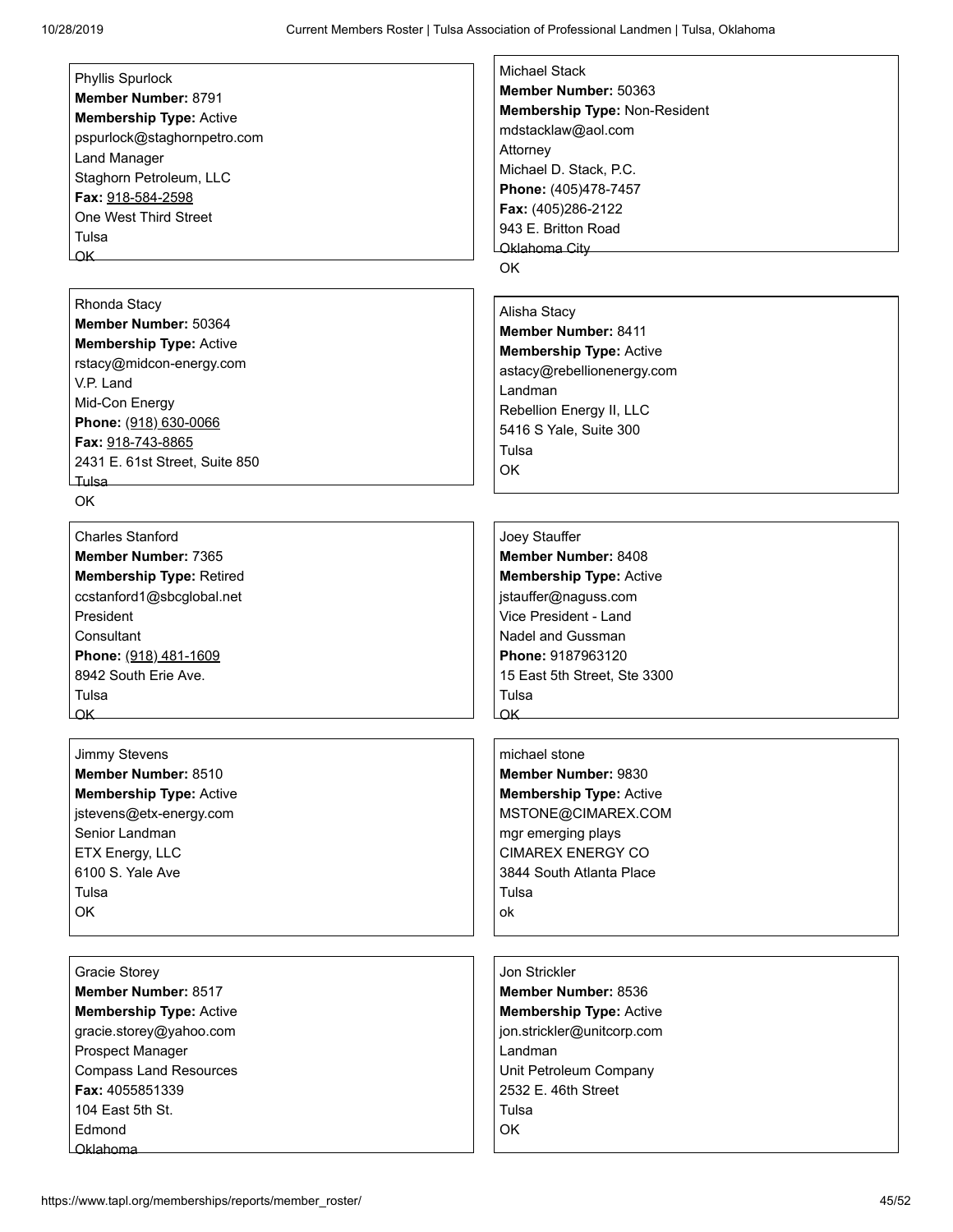| <b>Randall Sullivan</b>                      | <b>Preston Sullivan</b>         |
|----------------------------------------------|---------------------------------|
| Member Number: 8835                          | Member Number: 9275             |
| <b>Membership Type: Active</b>               | <b>Membership Type: Active</b>  |
| rlsully@avalonexploration.com                | pressullivan@gmail.com          |
| Vice President-Land                          | Landman                         |
| <b>Avalon Exploration</b>                    |                                 |
| Phone: (918) 523-0600                        | Self Employed                   |
| Fax: (918) 523-0658                          | 3496 W. 165th St. N.            |
| 15 West Sixth Street                         | Skiatook                        |
| Tulsa –                                      | OK                              |
| <b>OK</b>                                    |                                 |
|                                              |                                 |
| <b>Wesley Sullivant</b>                      | <b>Emily Susman</b>             |
| Member Number: 8413                          |                                 |
| <b>Membership Type: Active</b>               | Member Number: 9448             |
| wsullivant@osageoilandgas.com                | <b>Membership Type: Active</b>  |
| Landman - Owner                              | esusman@paramount-fs.com        |
|                                              | VP of Operations                |
| Osage Oil & Gas Properties                   | Paramount Field Services, LLC   |
| Phone: (405) 820-0311                        | 3144 South Winston Ave.         |
| Fax: 405-841-7601                            | Tulsa                           |
| 9520 N. May                                  | OK                              |
| Oklahoma City                                |                                 |
| <b>OK</b>                                    |                                 |
| <b>Blake Susman</b>                          | Chad Susman                     |
|                                              |                                 |
| Member Number: 8415                          | <b>Member Number: 7357</b>      |
| <b>Membership Type: Active</b>               | <b>Membership Type: Active</b>  |
| bsusman@paramount-fs.com                     | csusman@paramount-fs.com        |
| President                                    | Landman                         |
| Paramount Field Services, LLC                | Paramount Field Services, LLC   |
| 3144 South Winston Ave.                      | 3144 S Winston Ave              |
| Tulsa                                        | Tulsa                           |
| OK                                           | OK                              |
|                                              |                                 |
|                                              |                                 |
| Nate Swanson                                 | <b>Brian Tacker</b>             |
| Member Number: 53367                         | Member Number: 8248             |
| <b>Membership Type: Active</b>               | <b>Membership Type: Active</b>  |
| nswanson@bluestone-nr.com                    | briantacker@anchorlandgroup.com |
| Landman                                      | Principal                       |
| <b>BlueStone Natural Resources</b>           | Anchor Land Group               |
| Two West 2nd St., Suite 1700                 | P.O. Box 14496                  |
| Tulsa                                        | Tulsa                           |
| OK                                           | Oklahoma                        |
|                                              |                                 |
|                                              |                                 |
| Karen Teel                                   | Daniel Temple                   |
| Member Number: 8516                          | Member Number: 8804             |
| <b>Membership Type: Active</b>               | <b>Membership Type: Active</b>  |
| tnt5klt@gmail.com                            | daniel-temple@hotmail.com       |
| Sr. Landman - Supervisor Land Administration | <b>Land Manager</b>             |
| <b>Guidon Operating</b>                      | Laredo Petroleum, Inc.          |
| Phone: (918) 630-4661                        | 15 W. 6th St. Suite 900         |
| PO Box 534                                   | tulsa                           |
|                                              | ok                              |
| Sperry<br><b>OK</b>                          |                                 |
|                                              |                                 |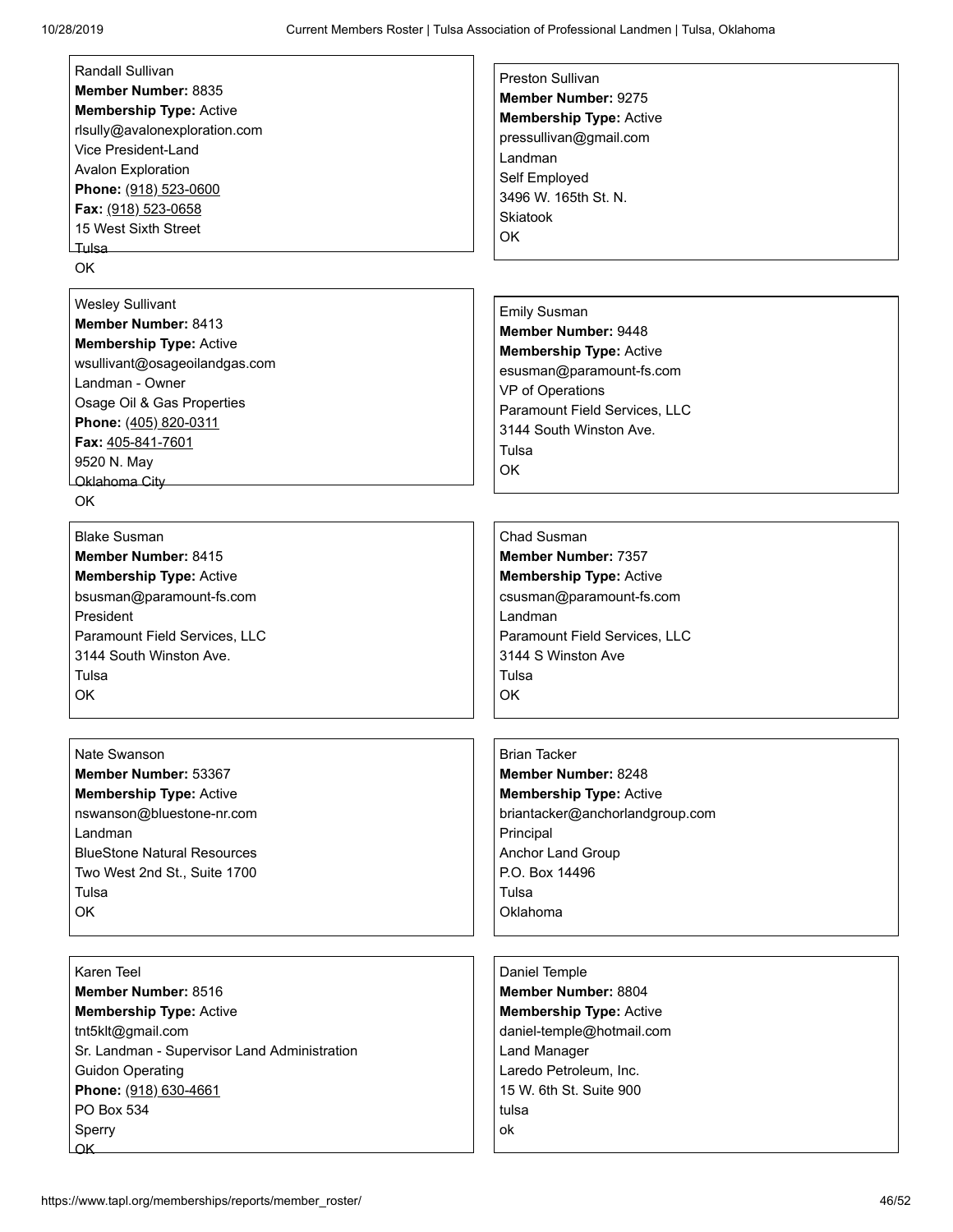| <b>Tanner Tepe</b>                | <b>Steve Thomas</b>               |
|-----------------------------------|-----------------------------------|
| Member Number: 9695               | Member Number: 8566               |
| <b>Membership Type: Active</b>    | <b>Membership Type: Active</b>    |
| tanner.tepe@wpxenergy.com         | Steve.thomas@laredopetro.com      |
| Landman                           | <b>Land Advisor</b>               |
| <b>WPX Energy</b>                 | Laredo Petroleum, Inc.            |
|                                   |                                   |
| 324 S. Main St.                   | 15 West 6th Street, Suite 1600    |
| Tulsa                             | Tulsa                             |
| OK                                | OK                                |
|                                   |                                   |
|                                   |                                   |
| <b>Warren Thomas</b>              | Jessica Thomas                    |
| Member Number: 51811              | <b>Member Number: 7927</b>        |
| <b>Membership Type: Associate</b> | <b>Membership Type: Active</b>    |
| wjthomas@cox.net                  | jthomas@sagenr.com                |
| <b>Exploration Consultant</b>     | Landman                           |
| Consultant                        | <b>Sage Natural Resources</b>     |
| Phone: 918 671 6151               | 6100 S. Yale Ave                  |
| 4206 E. 116th Place               | Tulsa                             |
| Tulsa                             | <b>OK</b>                         |
| $\overline{\mathsf{OK}}$          |                                   |
|                                   |                                   |
| Chris Thompson                    |                                   |
| Member Number: 8506               | Paula Thornton                    |
| <b>Membership Type: Active</b>    | <b>Member Number: 7728</b>        |
| chris@viersenoilandgas.com        | <b>Membership Type: Associate</b> |
| President/COO                     | Pthornton5082@msn.com             |
| Viersen Oil & Gas Co.             | Landman                           |
|                                   | Independent                       |
| Phone: (918)451-8733              | Phone: (918) 695-1481             |
| Fax: (918)742-1670                | 17024 E 165th St S                |
| P.O. Box 702708                   | <b>Bixby</b>                      |
| _Tulsa                            | OK                                |
| OK.                               |                                   |
| <b>Tyler Tiger</b>                | <b>Terry Tollette</b>             |
| Member Number: 9328               | Member Number: 50932              |
|                                   |                                   |
| <b>Membership Type: Associate</b> | <b>Membership Type: Active</b>    |
| tigerlandservice@gmail.com        | ttollette@sagenr.com              |
| Land Technician                   | Senior Landman                    |
| Calyx Energy, III, LLC            | Sage Natural Resources            |
| 2927 E 93rd Place                 | Phone: 9189006445                 |
| Tulsa                             | 6100 S. Yale Ave., Suite 900      |
| ОK                                | Tulsa                             |
|                                   | $\alpha$ K                        |
|                                   |                                   |
| Hayden Tresner                    | Angel Tucker                      |
| Member Number: 9313               | Member Number: 50057              |
| <b>Membership Type: Active</b>    | <b>Membership Type: Active</b>    |
| htresner@cimarex.com              | atucker@tuckerddgroup.com         |
| Land Manager- Andarko Region      | Due Diligence Manager             |
| Cimarex Energy Co.                | Tucker A&D Group, LLC             |
| 202 S. Cheyenne Ave               | Phone: 918 6333737                |
| Tulsa                             | 1211 East 21st Street             |
| Oklahoma                          | Tulsa                             |
|                                   | $\overline{\mathsf{OK}}$          |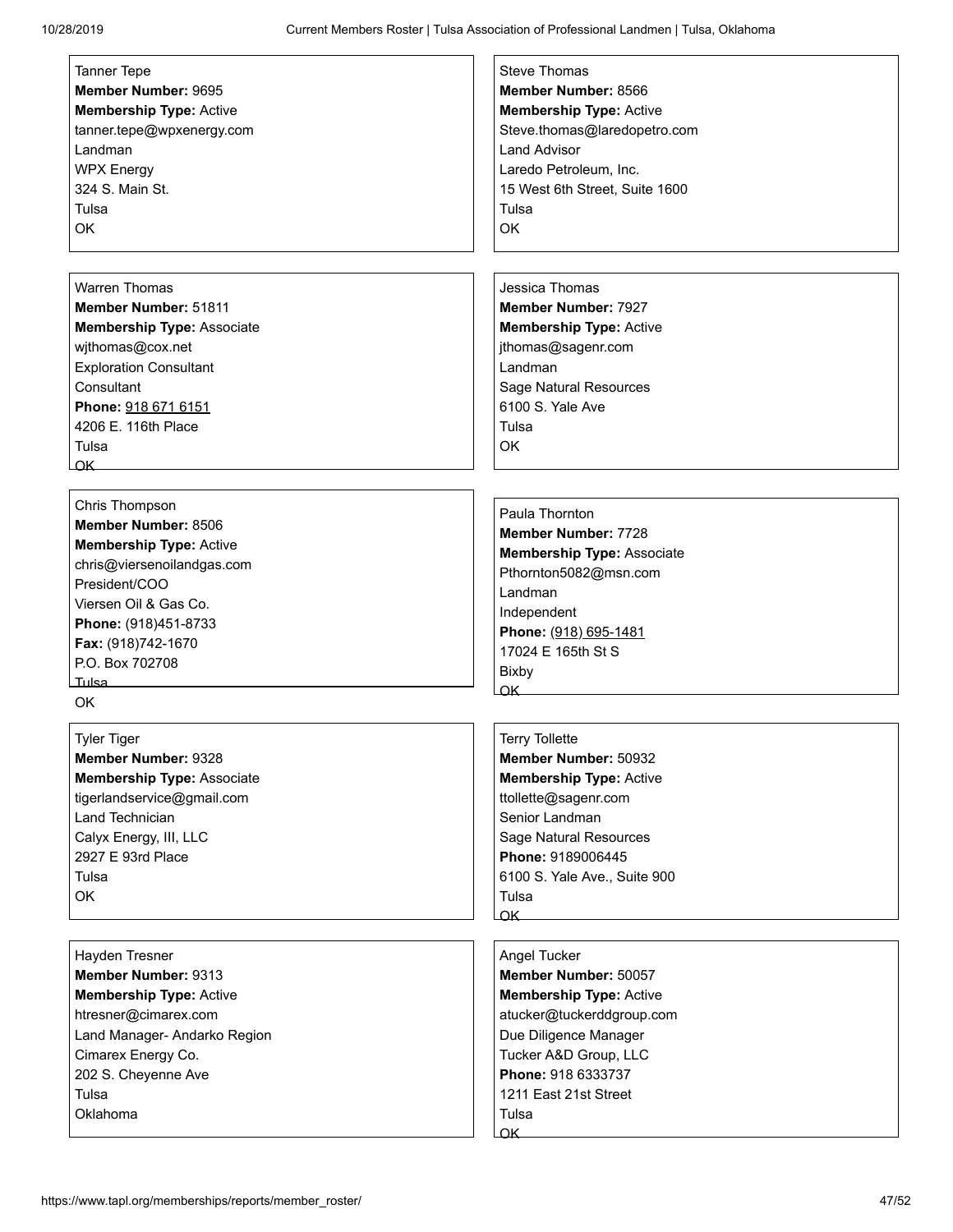| Wes Turiano                         | <b>Chance Turner</b>                       |
|-------------------------------------|--------------------------------------------|
| <b>Member Number: 8774</b>          | Member Number: 8799                        |
| <b>Membership Type: Active</b>      | <b>Membership Type: Active</b>             |
| wturiano@farmersnational.com        | cmturner@bluestone-nr.com                  |
| SVP, Director, Oil & Gas Management | Landman                                    |
|                                     |                                            |
| <b>Farmers National Company</b>     | <b>BlueStone Natural Resources II, LLC</b> |
| Phone: 8143222040                   | Two West 2nd Street                        |
| 5110 S. Yale Avenue, Suite 400      | Tulsa                                      |
| Tulsa                               | OK                                         |
| OK                                  |                                            |
| <b>Justin Vakilzadeh</b>            | <b>Terry Vancil</b>                        |
| <b>Member Number: 8522</b>          | Member Number: 50392                       |
|                                     |                                            |
| <b>Membership Type: Active</b>      | <b>Membership Type: Active</b>             |
| justin@petrodyneresources.com       | tvancil2@gmail.com                         |
| <b>Managing Partner</b>             | Sr. Landman                                |
| Petrodyne Resources, Ltd.           | Petroscape, LLC                            |
| P.O. Box 690814                     | Phone: 918-271-3340                        |
| Tulsa                               | 4509 Hillside Dr                           |
| <b>OK</b>                           | Sapulpa                                    |
|                                     | $\alpha$ K                                 |
| Dallas Vanderford                   | Howard W. Vernon, Sr.                      |
| <b>Member Number: 8507</b>          | Member Number: 8959                        |
|                                     |                                            |
| <b>Membership Type: Active</b>      | <b>Membership Type: Active</b>             |
| dallas_vanderford@redskyland.com    | howard.vernon@gmail.com                    |
| Landman                             | Senior Landman                             |
| RedSky Land, LLC                    | Toklan Oil and Gas Corporation             |
| 18520 E 46th St S                   | Phone: 918-671-9702                        |
| Tulsa                               | Silver Ridge Office Park                   |
| OK                                  | Tulsa                                      |
|                                     | OK                                         |
| Howard W. Vernon, Sr.               | Lawson Vogel                               |
| Member Number: 9267                 | <b>Member Number: 8617</b>                 |
| Membership Type: Active TAPL        | <b>Membership Type: Active</b>             |
| howard.vernon@gmail.com             | lvogel@casillaspetro.com                   |
| Senior Landman                      | Senior Land Advisor                        |
| Toklan Oil and Gas Corporation      | Casillas Petroleum                         |
| Phone: 918-671-9702                 | Phone: (918) 947-6930                      |
|                                     | 401 South Boston Ave                       |
| Silver Ridge Office Park<br>Tulsa   | Tulsa                                      |
| OK                                  | $\alpha$ K                                 |
|                                     |                                            |
| Robert Wadley, CPL                  | Ada Marlene Walgren                        |
| <b>Member Number: 8557</b>          | <b>Member Number: 9798</b>                 |
| <b>Membership Type: Active</b>      | <b>Membership Type: Active</b>             |
| teamrob1@live.com                   | Ada.Walgren@oneok.com                      |
| Senior Landman                      | Land Records Manager                       |
| Independent                         | ONEOK, Inc.                                |
| Phone: (918) 740-4851               | Phone: 9186400772                          |
| 13003 E. 181st St. S.               | P. O. Box 871                              |
| <b>Bixby</b>                        | Tulsa                                      |
| <u>LOklahoma</u>                    | <b>OK</b>                                  |
|                                     |                                            |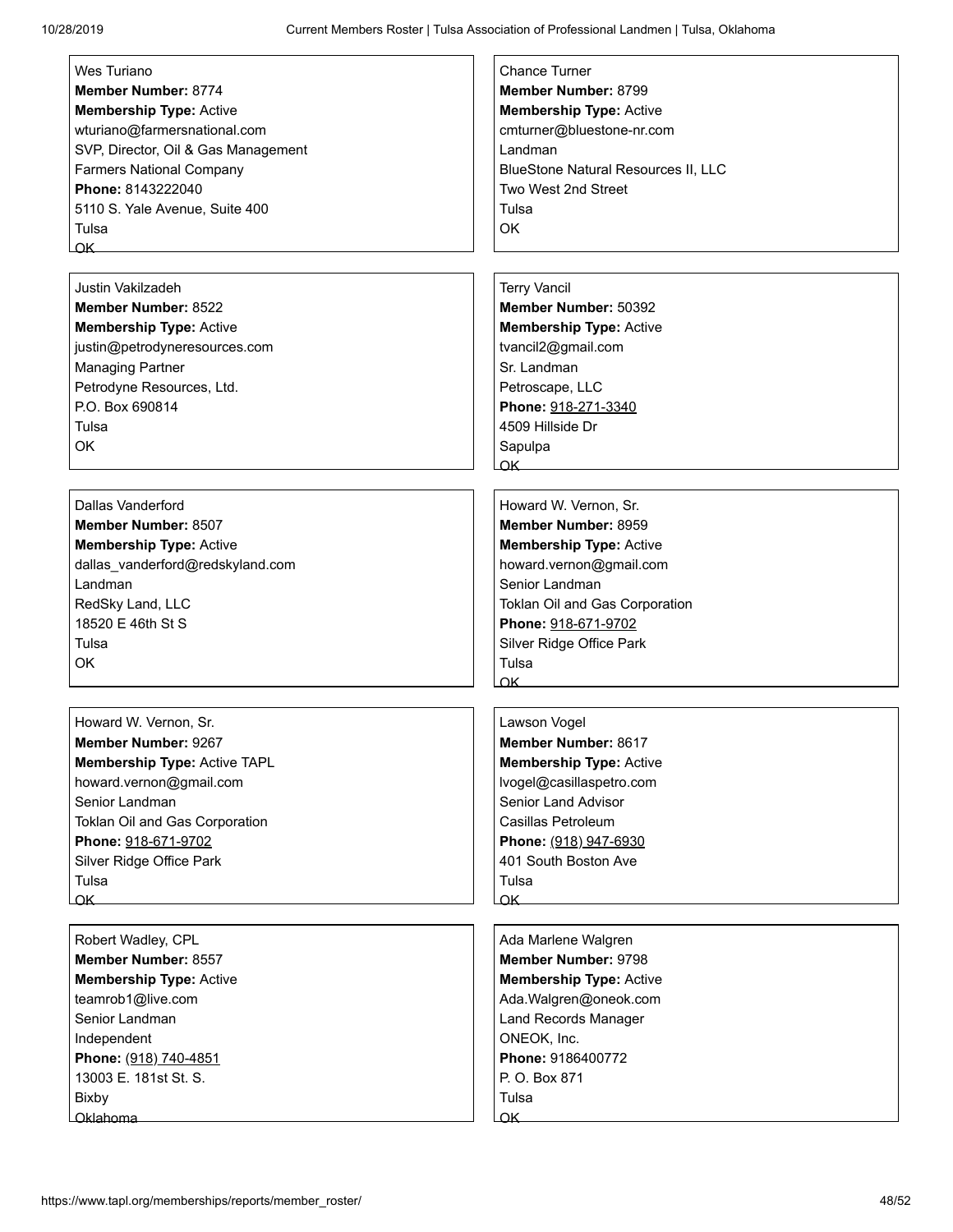| <b>CHRISTOPHER WALSH</b><br>Member Number: 8818<br><b>Membership Type: Active</b><br>christopher.walsh@wpxenergy.com<br><b>SENIOR STAFF LANDMAN</b><br><b>WPX ENERGY</b><br>3500 ONE WILLIAMS CENTER, 38TH FLOOR | Sarah Ward<br><b>Member Number: 9285</b><br><b>Membership Type: Associate</b><br>ward.sarahjo@gmail.com<br><b>Land Tech</b><br>Paladin Land Group<br>301 E GLENDALE ST |
|------------------------------------------------------------------------------------------------------------------------------------------------------------------------------------------------------------------|------------------------------------------------------------------------------------------------------------------------------------------------------------------------|
| <b>TULSA</b><br>OK                                                                                                                                                                                               | <b>BROKEN ARROW</b><br>OK                                                                                                                                              |
| Brandon L. Ward                                                                                                                                                                                                  | William Warren, Jr.                                                                                                                                                    |
| Member Number: 8416                                                                                                                                                                                              | Member Number: 8558                                                                                                                                                    |
| <b>Membership Type: Active</b>                                                                                                                                                                                   | <b>Membership Type: Active</b>                                                                                                                                         |
| bward@aritulsa.com                                                                                                                                                                                               | williamwarren3221@gmail.com                                                                                                                                            |
| <b>Vice President</b>                                                                                                                                                                                            | <b>Land Manager</b>                                                                                                                                                    |
| Associated Resources, Inc.                                                                                                                                                                                       | Ross Explorations, Inc.                                                                                                                                                |
| Fax: (918) 584-3111                                                                                                                                                                                              | Fax: 479-783-7950                                                                                                                                                      |
| 15 East 5th Street, Suite 200                                                                                                                                                                                    | P. O. Box 2985                                                                                                                                                         |
| Tulsa                                                                                                                                                                                                            | Fort Smith                                                                                                                                                             |
| $OK$ $\qquad$                                                                                                                                                                                                    | AR.                                                                                                                                                                    |
| <b>Kristi Watkins</b>                                                                                                                                                                                            | Julie Waymire                                                                                                                                                          |
| Member Number: 51600                                                                                                                                                                                             | Member Number: 8803                                                                                                                                                    |
| <b>Membership Type: Associate</b>                                                                                                                                                                                | <b>Membership Type: Active</b>                                                                                                                                         |
| Kristi.Watkins@Unitcorp.com                                                                                                                                                                                      | julie.waymire@trinityoperating.com                                                                                                                                     |
| Land Tech                                                                                                                                                                                                        | Senior Landman, RPL                                                                                                                                                    |
| Unit Petroleum Company                                                                                                                                                                                           | Trinity Operating (USG), LLC                                                                                                                                           |
| Fax: (918) 493-7771                                                                                                                                                                                              | Fax: 9185822778                                                                                                                                                        |
| 8200 S Unit Drive                                                                                                                                                                                                | 1717, S. BOULDER AVE., SUITE 201                                                                                                                                       |
| Tulsa                                                                                                                                                                                                            | Tulsa                                                                                                                                                                  |
| OK                                                                                                                                                                                                               | OK                                                                                                                                                                     |
|                                                                                                                                                                                                                  |                                                                                                                                                                        |
| <b>Lindsay Weathers</b>                                                                                                                                                                                          | <b>Brad Wechsler</b>                                                                                                                                                   |
| Member Number: 9383                                                                                                                                                                                              | <b>Member Number: 9052</b>                                                                                                                                             |
| Membership Type: Non-Resident                                                                                                                                                                                    | Membership Type: Non-Resident                                                                                                                                          |
| Lmweathers86@gmail.com                                                                                                                                                                                           | bwechsler@cimarex.com                                                                                                                                                  |
| Landman                                                                                                                                                                                                          | <b>Land Manager</b>                                                                                                                                                    |
| Weathers Resources, LLC (self employed)                                                                                                                                                                          | Cimarex Energy Co                                                                                                                                                      |
| 9120 SW 21st Street                                                                                                                                                                                              | Phone: (918) 560-1111<br>Fax: (918) 560-7216                                                                                                                           |
| Oklahoma City                                                                                                                                                                                                    | 1700 Lincoln Street, Suite 3700                                                                                                                                        |
| OK                                                                                                                                                                                                               | Denver                                                                                                                                                                 |
|                                                                                                                                                                                                                  | CO                                                                                                                                                                     |
| Jeffrey Brooks Wedel                                                                                                                                                                                             | <b>Charlton Weeks</b>                                                                                                                                                  |
| Member Number: 53349                                                                                                                                                                                             | Member Number: 9369                                                                                                                                                    |
| Membership Type: Non-Resident                                                                                                                                                                                    | Membership Type: Non-Resident                                                                                                                                          |
| jbwedel@gateway-land.com                                                                                                                                                                                         | cweeks@rangerog.com                                                                                                                                                    |
| <b>Managing Partner</b>                                                                                                                                                                                          | Project Manager                                                                                                                                                        |
| <b>GATEWAY Land Services, LLC</b>                                                                                                                                                                                | Osage Oil & Gas Properties                                                                                                                                             |
| Phone: (405) 816-9155                                                                                                                                                                                            | Fax: 4057018449                                                                                                                                                        |
| 7100 N. Classen                                                                                                                                                                                                  | P.O. Box 720982                                                                                                                                                        |
| Oklahoma City                                                                                                                                                                                                    | <b>NORMAN</b>                                                                                                                                                          |
| Oklahoma                                                                                                                                                                                                         |                                                                                                                                                                        |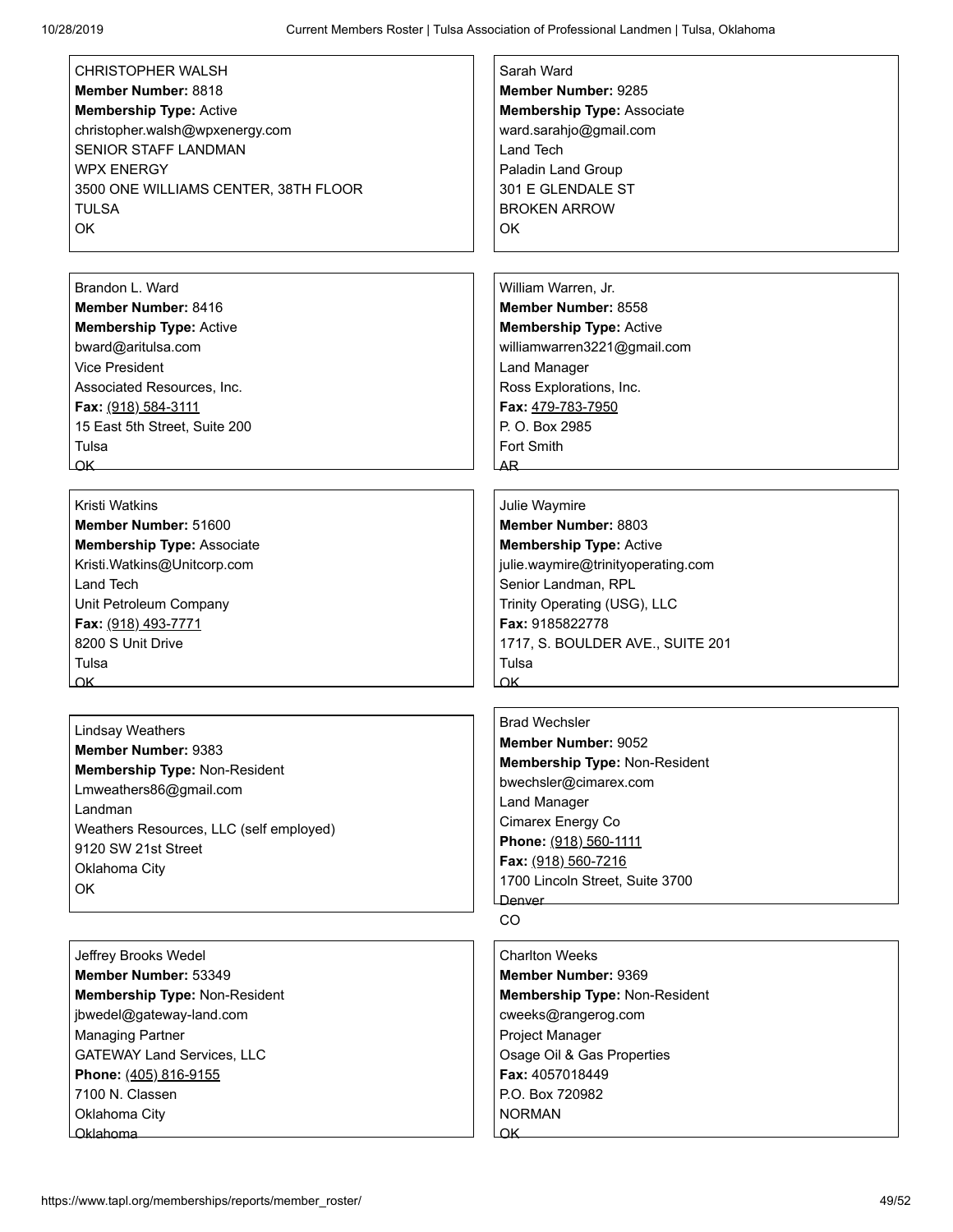| Eric Weidemann                    | Joseph Weidner                     |
|-----------------------------------|------------------------------------|
| Member Number: 8612               | Member Number: 7001                |
| <b>Membership Type: Active</b>    | <b>Membership Type: Active</b>     |
| eric.weidemannw@gmail.com         | jweidner@brgcorp.com               |
| Landman                           | Landman                            |
| Council Oak Resources, LLC        | <b>BRG</b>                         |
| Phone: (314) 323-0538             | 7134 S. Yale AVE Ste 600           |
| 2 w 6th street                    | Tulsa                              |
| Tulsa                             | Oklahoma                           |
| OK                                |                                    |
|                                   |                                    |
| <b>Mallory Weindorf</b>           | Patrick Weir                       |
| Member Number: 9399               | Member Number: 8768                |
| <b>Membership Type: Active</b>    | Membership Type: Non-Resident      |
| mallory.weindorf@wpxenergy.com    | pweir@bf-law.com                   |
| Land Tech                         | Attorney                           |
| <b>WPX</b>                        | Brown & Fortunato, P.C.            |
| Phone: 303-218-0967               | Fax: (806) 345-6363                |
| 3500 One Williams Center          | 905 S. Fillmore, Suite 400         |
| Tulsa                             | Amarillo                           |
| $\overline{\mathsf{OK}}$          | Tx                                 |
|                                   |                                    |
| <b>Andrew Wenzel</b>              | <b>Brennan West</b>                |
| Member Number: 9513               | Member Number: 8641                |
| <b>Membership Type: Active</b>    | <b>Membership Type: Active</b>     |
| andrew.wenzel@wpxenergy.com       | brennan.west@wpxenergy.com         |
| Landman                           | Landman                            |
| <b>WPX</b>                        | <b>WPX Energy</b>                  |
| 3500 One Williams Center, MD 35   | Phone: (918) 691-3111              |
| Tulsa                             | Fax: (539) 573-1963                |
| OK                                | P.O. Box 3102, MD 44               |
|                                   | Tulsa <sub>—</sub><br><b>OK</b>    |
|                                   |                                    |
| Laura Westbrook                   | <b>Matt Westfall</b>               |
| Member Number: 8770               | Member Number: 50409               |
| <b>Membership Type: Associate</b> | <b>Membership Type: Active</b>     |
| laura@digitalabstract.net         | matt@orionexploration.com          |
| <b>Vice President</b>             | <b>VP Land</b>                     |
| Digital Blackacre                 | Koda Operating, LLC                |
| Phone: 8062553639                 | 4870 S. Lewis Avenue, Ste 240      |
| 317 S Main St.                    | Tulsa                              |
| Perryton                          | OK                                 |
| LTexas                            |                                    |
| David Wheelis                     | Daniel Whitmarsh, JD, CPL          |
| Member Number: 8673               | Member Number: 9215                |
| <b>Membership Type: Active</b>    | <b>Membership Type: Active</b>     |
| dwheelis@corterraenergy.com       | maximus.energy45@yahoo.com         |
| VP - Business Development         | Sr. Landman - Business Development |
| Corterra Energy, LLC              | Maximus Energy, LLC                |
| 1717 South Boulder Ave            | 6608 N. Western Ave.               |
| Tulsa                             | Oklahoma City                      |
| OK                                | OK                                 |
|                                   |                                    |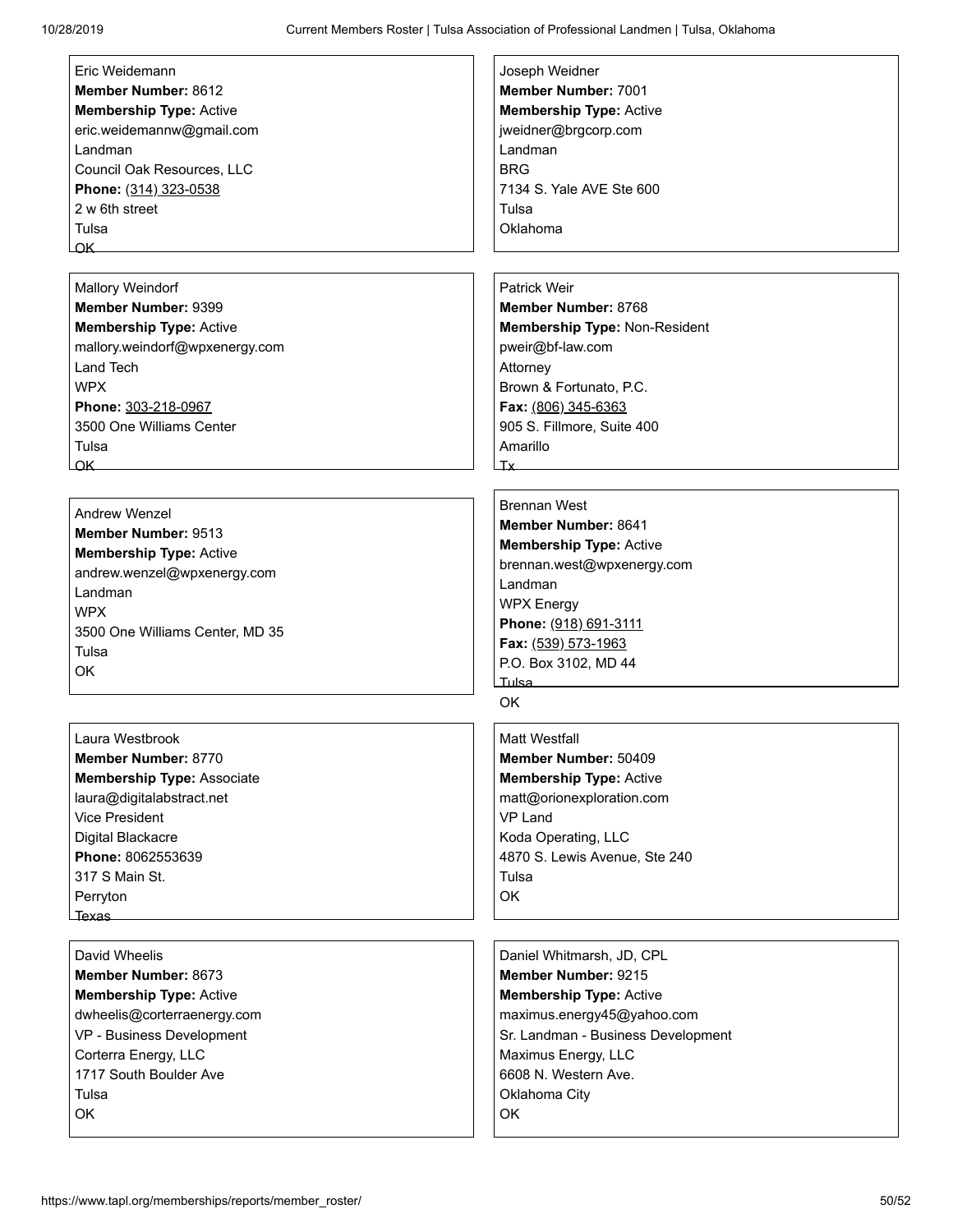| <b>Steve Widner</b>            | Karen Wigger                      |
|--------------------------------|-----------------------------------|
| Member Number: 50415           | Member Number: 50416              |
| <b>Membership Type: Active</b> | <b>Membership Type: Associate</b> |
| widner@mongooseoil.com         | karen.wigger@wpxenergy.com        |
| President                      | Lease Records Team Lead           |
| Mongoose Energy, LLC           | WPX Energy, Inc.                  |
| Phone: (918) 884-3486          | Phone: (539) 573-5373             |
| 1 W. 3rd Street, Suite 1700    | P. O. Box 3102, MD 44             |
| Tulsa                          | Tulsa                             |
| OK                             | $\alpha$ K                        |
|                                |                                   |
| Don Williams                   | <b>Spencer Williams</b>           |
| Member Number: 8738            | Member Number: 9831               |
| <b>Membership Type: Active</b> | Membership Type: Non-Resident     |
| dlwlandman@hotmail.com         | spencerwllms@outlook.com          |
| Vice President - Land          | <b>Title Landman</b>              |
| <b>Exponent Energy LLC</b>     | Murray Land Services Inc          |
| 8429 S. 68th E. Ave.           | 2212 Carlton Way                  |
| Tulsa                          | Oklahoma City                     |
| OK                             | OK                                |
|                                |                                   |
|                                |                                   |
| Cody Williams                  | Chase Williams                    |
| <b>Member Number: 9814</b>     | <b>Member Number: 50422</b>       |
| <b>Membership Type: Active</b> | <b>Membership Type: Active</b>    |
| cwilliams@flintlandok.com      | cwilliams@triplecrownenergy.com   |
| Owner                          | Manager                           |
| Flint Land, LLC                | Triple Crown Energy LLC           |
| Phone: 5803950354              | Phone: (918) 518-5422             |
| 1209 S Frankfort Ste 304       | 2201 S Utica Ave.                 |
| Tulsa                          | Tulsa                             |
| OK                             | $\overline{\mathsf{OK}}$          |
|                                |                                   |
| <b>Daniel Willits</b>          | Alex Wilson                       |
| <b>Member Number: 50425</b>    | <b>Member Number: 9373</b>        |
| Membership Type: Non-Resident  | <b>Membership Type: Active</b>    |
| dwillits@summitlandco.com      | awilson@bokf.com                  |
| President                      | <b>Specialty Asset Manager II</b> |
| Summit Land Company, Inc.      | <b>BOKF</b>                       |
| Phone: (580)227-2592           | 2 West @nd Street Suite 1300      |
| Fax: 1-844-272-0803            | Tulsa                             |
| P.O. Box 70                    | OK                                |
| Fairview<br>OK                 |                                   |
|                                |                                   |
| Cory Wilson                    | Greg Wilson                       |
| Member Number: 8412            | Member Number: 9249               |
| <b>Membership Type: Active</b> | <b>Membership Type: Associate</b> |
| cory-wilson@utulsa.edu         | Gcwilso@cox.net                   |
| Manager, Business Development  | Senior Landman                    |
| Mongoose Energy, LLC           | Phoenix Land Services, LLC        |
| Phone: 918-740-4503            | Phone: 918-906-0021               |
| 1 West 3rd Street, Suite 1700  | 9708 S 100th E. Ave               |
| Tulsa                          | Tulsa                             |
|                                | OK                                |